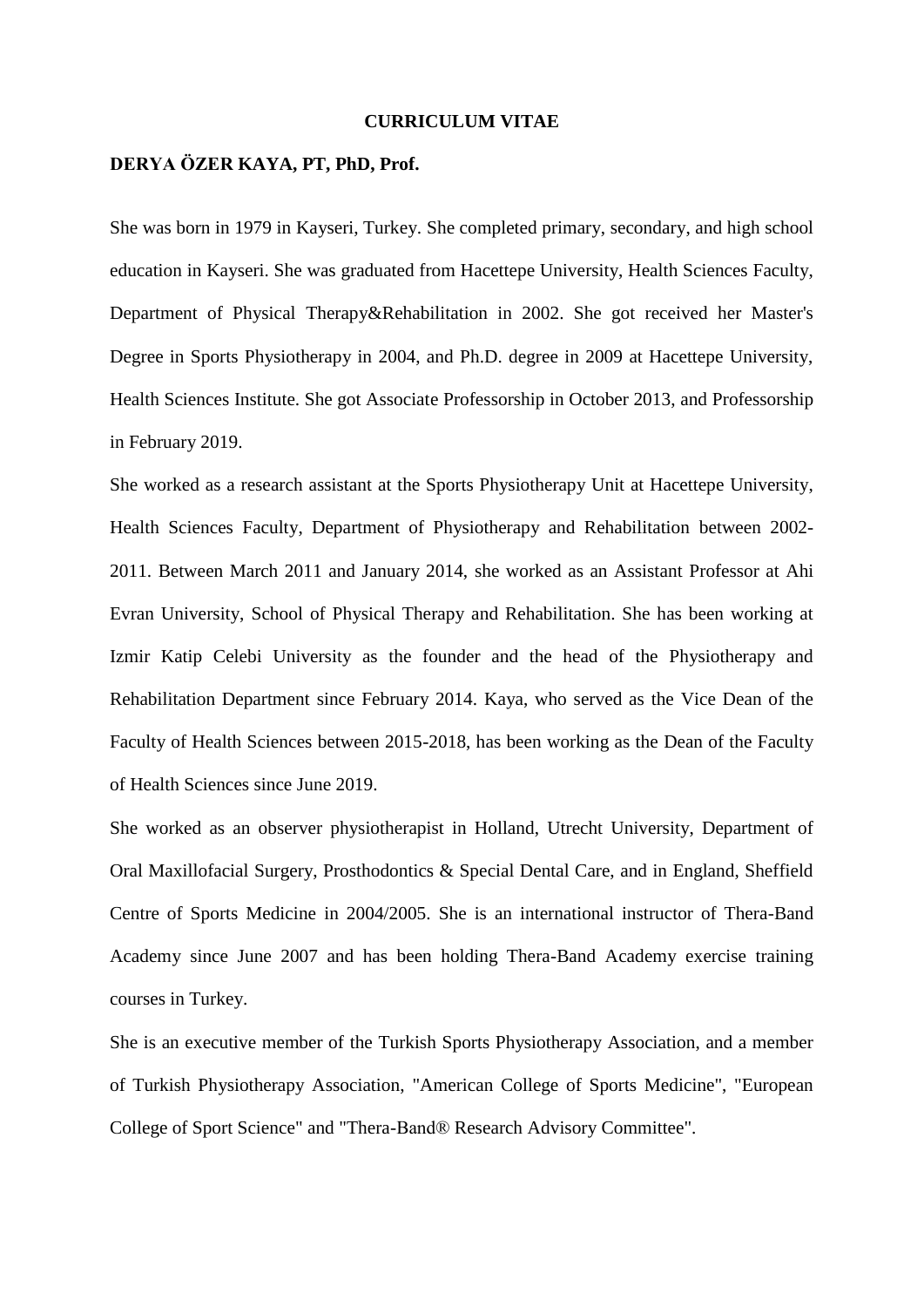Her scientific interests are sports health and sports injury prevention/rehabilitation, orthopedic and musculoskeletal rehabilitation, physical activity and exercise training, spine health and rehabilitation, posture, and proprioception.

She is married and enjoys traveling, reading, and sports.

## **Contact Address:**

Izmir Katip Celebi University Health Sciences Faculty Department of Physiotherapy and Rehabilitation 35620 Cigli-IZMİR- TURKEY

## **Contact e-mail:**

[deryaozer2000@yahoo.com](mailto:deryaozer2000@yahoo.com) derya.ozer.kaya@ikcu.edu.tr

**Contact tel:** +90 0232 3293535-4701

## **Contact mobile:**

+90 532 715 82 20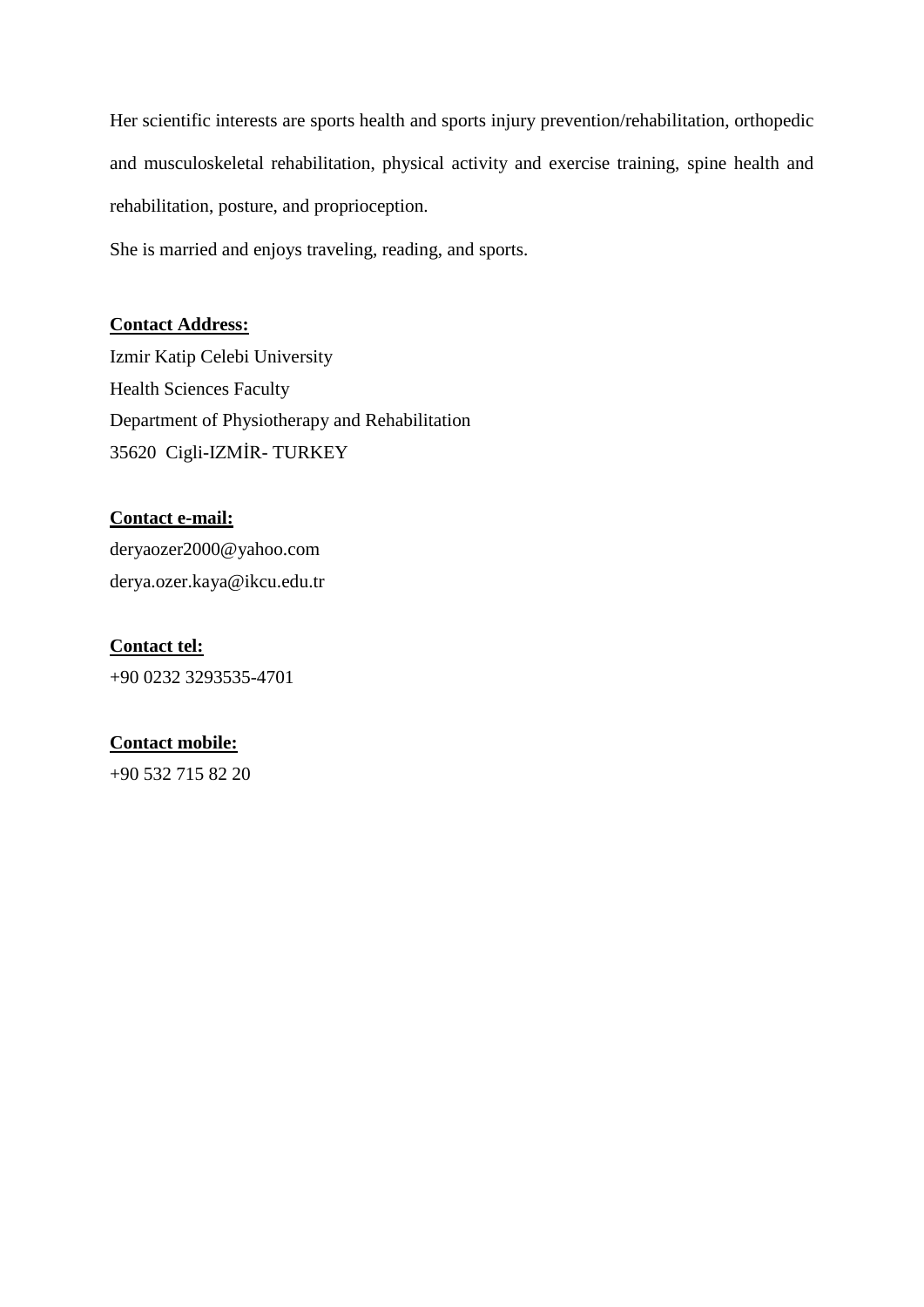# **DERYA ÖZER KAYA**

## **EDUCATION**

| 2009      | PhD, Hacettepe University, Institute of Health Sciences, Ankara-TURKEY                                                                                                           |
|-----------|----------------------------------------------------------------------------------------------------------------------------------------------------------------------------------|
|           | Title-The Effects of Stabilization Training of the Different Segments of Spine to<br>the Upper and Lower Extremity Functions and Balance                                         |
| 2004      | MS, Hacettepe University, Institute of Health Sciences, Ankara-TURKEY<br>Title-A Research of Etiological Factors and Symptoms in Temporomandibular<br>Joint Dysfunction Syndrome |
|           |                                                                                                                                                                                  |
| 2002      | Graduate Diploma in Physiotherapy and Rehabilitation, Hacettepe University,<br>Ankara-TURKEY                                                                                     |
|           | <b>CURRENT EMPLOYMENT &amp; ACADEMIC EXPERIENCE</b>                                                                                                                              |
|           | 2014-Present Associate Professor at Izmir Katip Celebi University                                                                                                                |
| 2011-2014 | Assistant Professor at Ahi Evran University                                                                                                                                      |
| 2010-2011 | Lecturer at Hacettepe University, Health Sciences Faculty, Department of<br>Physiotherapy and Rehabilitation                                                                     |

2002-2010 Research Assistant at Hacettepe University, Health Sciences Faculty, Department of Physiotherapy and Rehabilitation, Sports Physiotherapy Unit

## **AWARDS AND HONORS**

| 2004- March-April      | Clinical Fellowship in Holland, Utrecht University, Department    |
|------------------------|-------------------------------------------------------------------|
|                        | of Oral Maxillofacial Surgery, Prostodontic & Special Dental Care |
| 2004-September-October | European Olympic Committee, Clinical Fellowship in England,       |
|                        | Sheffield Centre of Sports Medicine                               |
| 2007-2008              | Thera-Band Academy, European Most deserving lecturer              |
| 2012                   | Ahi Evran University, Scientific Publication Award                |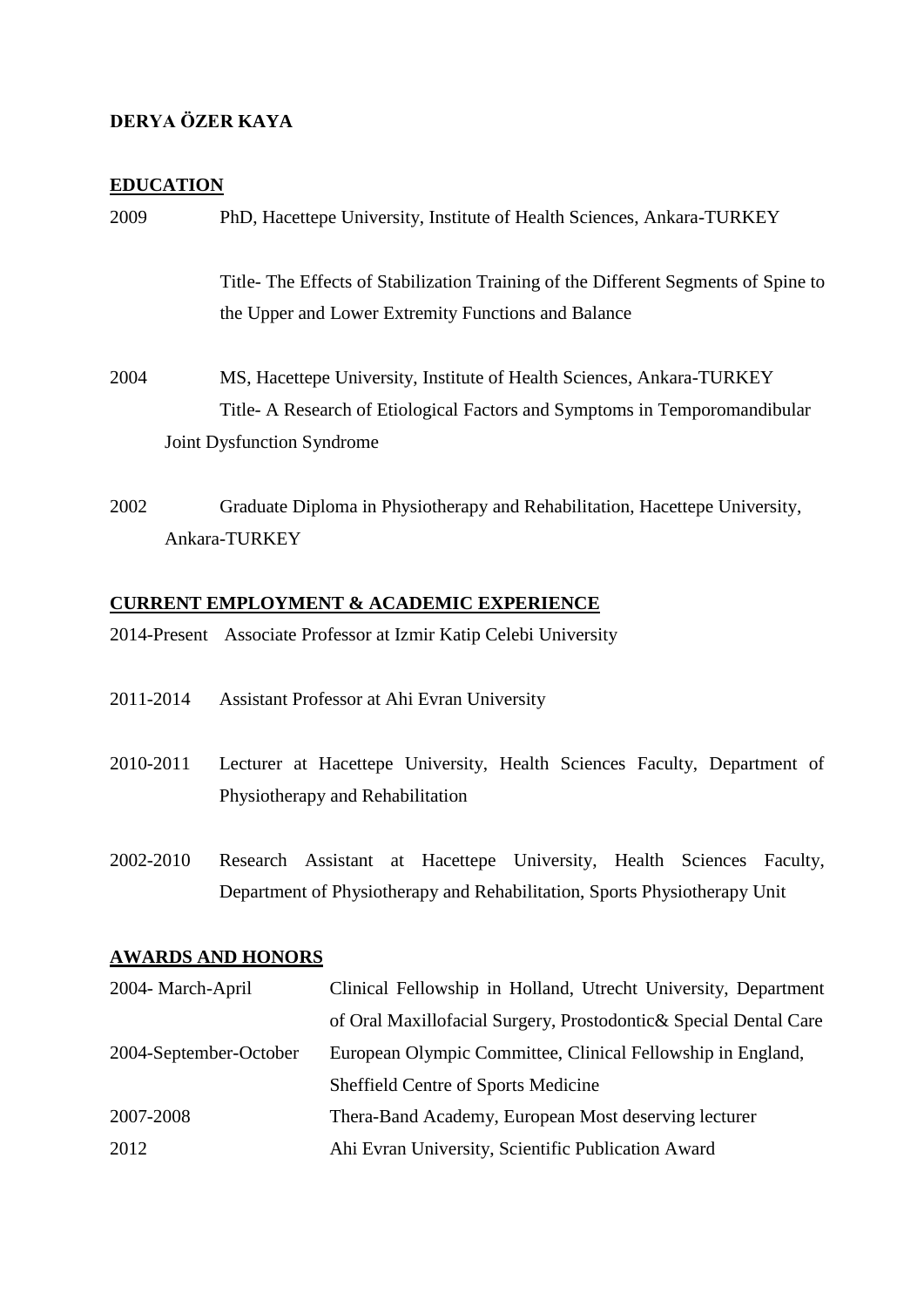| 2013 | Best oral presentation at VII. National Sports Physiotherapy     |
|------|------------------------------------------------------------------|
|      | Congress                                                         |
| 2016 | JOSPT George J. Davies - James A. Gould Excellence in Clinical   |
|      | Inquiry Award. "Celenay ST, Akbayrak T, Ozer Kaya D. A           |
|      | Comparison of the Effects of Stabilization Exercises Plus Manual |
|      | Therapy to Those of Stabilization Exercises Alone in Patients    |
|      | With Nonspecific Mechanical Neck Pain: A Randomized Clinical     |
|      | Trial"                                                           |

#### **PROFESSIONAL MEMBERSHIPS (INCLUDING IFSP COMMITTEE WORK)**

| 2002-present    | <b>Turkish Physiotherapy Association Member</b>                  |
|-----------------|------------------------------------------------------------------|
| 2003-2019       | <b>Turkish Sports Physiotherapy Association Executive Member</b> |
| 2008-2009       | American College of Sports Medicine Member                       |
| 2008-2009       | Thera-Band® Research Advisory Committee Member                   |
| 2010-2011       | ECSS (European College of Sport Science)                         |
| 2011-present    | IFSP (International Federation Sports Physiotherapy), Research   |
|                 | Committee                                                        |
| 2017-2018       | <b>APTA</b> (American Physical Therapy Association) Member       |
| $2019$ -present | <b>Turkish Sports Physiotherapy Association Member</b>           |

## **ADMINISTRATIVE EXPERIENCES**

**1.** İzmir Kâtip Çelebi University, Faculty of Health Sciences, Head of Physiotherapy and Rehabilitation; 07.02.2012- present (Founder)

**2.** İzmir Kâtip Çelebi University, Faculty of Health Sciences, Vice Dean; 09.03.2015- 09.10.2018

**3.** İzmir Kâtip Çelebi University, Faculty of Health Sciences, Dean; 31.05.2019-present

**4.** İzmir Kâtip Çelebi University, Centre of Physiotherapy and Rehabilitation Research and Application, Performance Lab, Director; 25.04.2021-present

**5.** Editor of Journal of Izmir Katip Celebi University Health Sciences Faculty, 02.01.2019 present.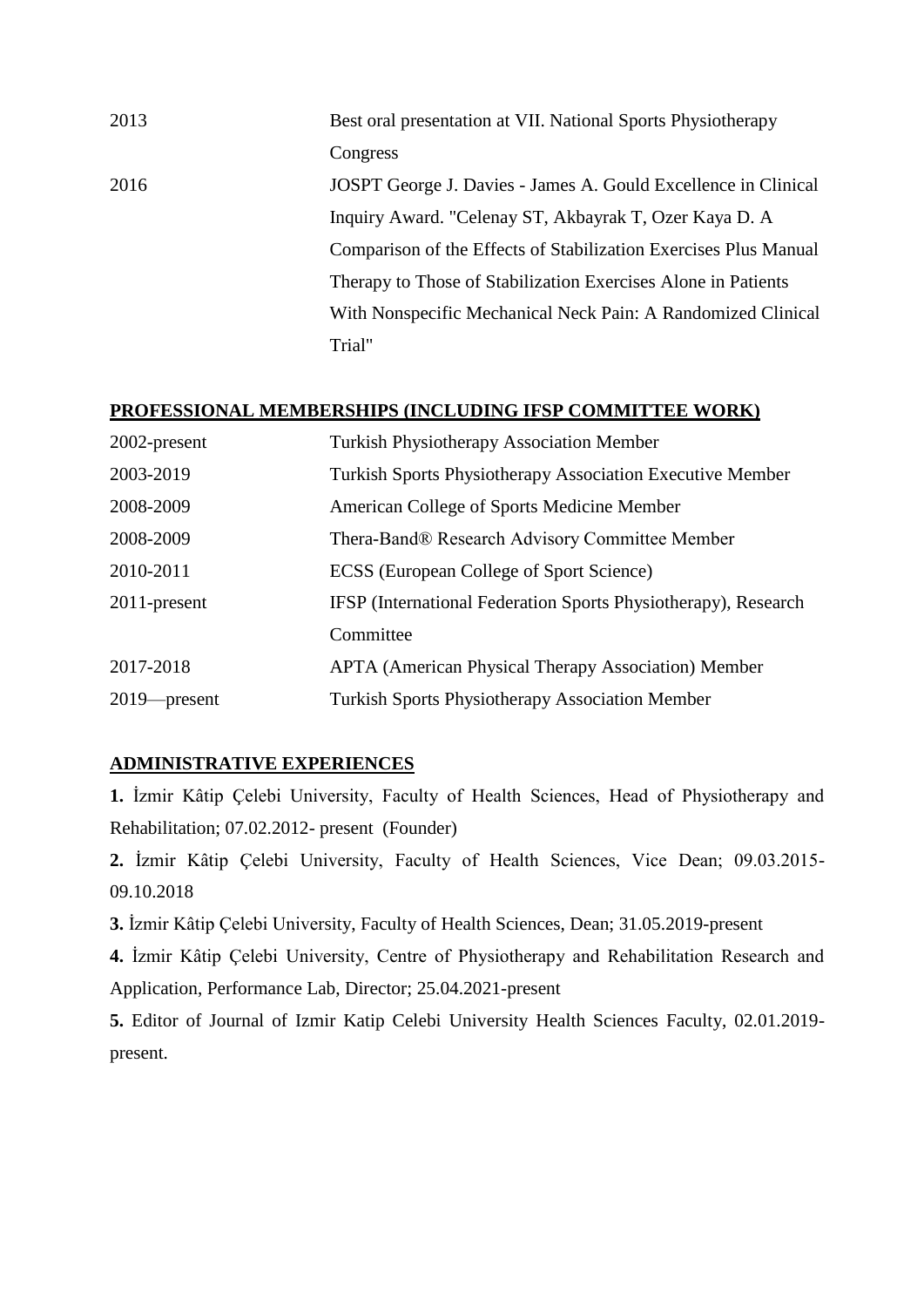#### **PUBLICATIONS**

#### **A. PUBLICATIONS IN REFERRED JOURNALS**

**A1. [Ozer](http://www.ncbi.nlm.nih.gov/sites/entrez?Db=pubmed&Cmd=ShowDetailView&TermToSearch=17187259&ordinalpos=2&itool=EntrezSystem2.PEntrez.Pubmed.Pubmed_ResultsPanel.Pubmed_RVDocSum) D**, Baltaci G, Leblebicioglu G. **'Rehabilitation and shoulder function after suprascapular nerve entrapment operation in a volleyball player'**. Arch Orthop Trauma Surg, 127(9), 759-761, (2007) Epub 2006 Dec 23. **(SCI EXPANDED).**

**A2**. Bayrakcı V, Baltacı G, Ergun N, Düzgün İ, **Özer D**, Yosmaoğlu B**. 'Quadriceps strength and knee functions in soccer player after Anterior Cruciate Ligament reconstruction: Six month follow up'**. Fizyoterapi Rehabilitasyon, 19(1), 10-14, (2008). **(CINAHL, EMBASE, AMED, Türk Tıp Dizini, SPORTDiscus).**

**A3. Ozer D,** Senbursa G, Baltaci G, Hayran M. **'The effect on neuromuscular stability, performance, multi-joint coordination and proprioception of barefoot, taping or preventive bracing'**. The Foot, 19 (4), 205-210, (2009). **(CINAHL, EMBASE, AMED, Excerpta Medica, Scopus).**

**A4.** Duzgun I, Baltaci G, Colakoglu F, Tunay VB, **Ozer D. 'The effects of jump-rope training on shoulder isokinetic strength in adolescent volleyball players'**. Journal of Sports Rehabilitation, 19(2), 184-199, (2010). **(SCI EXPANDED).**

**A5. Ozer D**, Duzgun I, Baltaci G, Karacan S, Colakoglu F. **'The effects of rope or weighted rope jump training on strength, coordination and proprioception in adolescent female volleyball players'**. J Sports Med Phys Fitness, 51(2), 211-219, (2011). **(SCI EXPANDED).**

**A6. Ozer Kaya D**, Duzgun I, Baltaci G, Karacan S, Colakoglu F. **'Effects of callisthenic and pilates exercises on coordination and proprioception in adult women: Randomized controlled trial'**. J Sport Rehab. 21(3),235-43, (2012). Epub 2011 Nov 16. **(SCI EXPANDED).**

**A7**. **Ozer Kaya D,** Ergun N, Hayran M. **'Effects of different segmental spinal stabilization exercise protocols on postural stability in asymptomatic subjects: Randomized controlled trial'**. J Back Musculoskelet Rehabil. 25(2),109-116, (2012). **(SCI EXPANDED).** 

**A8.** Toprak U, Ustuner E, **Ozer D**, Uyanık S, Baltaci G, Sakızlıoglu SS, Karademir MA, Atay AÖ. **'Palpation tests vs Impingement tests in Neer stage I and II Subacromial Impingement Syndrome'**. Knee Surg Sports Traumatol Arthrosc. 21(2),424-9, (2013). DOI: 10.1007/s00167-012-1969-7. Epub 2012 Mar 28. **(SCI).**

**A9. Ozer Kaya D,** Toprak U, Baltaci G, Yosmaoglu B, Ozer H. **'Long-term functional and sonographic outcomes in osgood-schlatter disease'**. Knee Surg Sports Traumatol Arthrosc. 21:1131–1139, (2013). DOI: 10.1007/s00167-012-2116-1. Epub 2012 July 3 **(SCI).**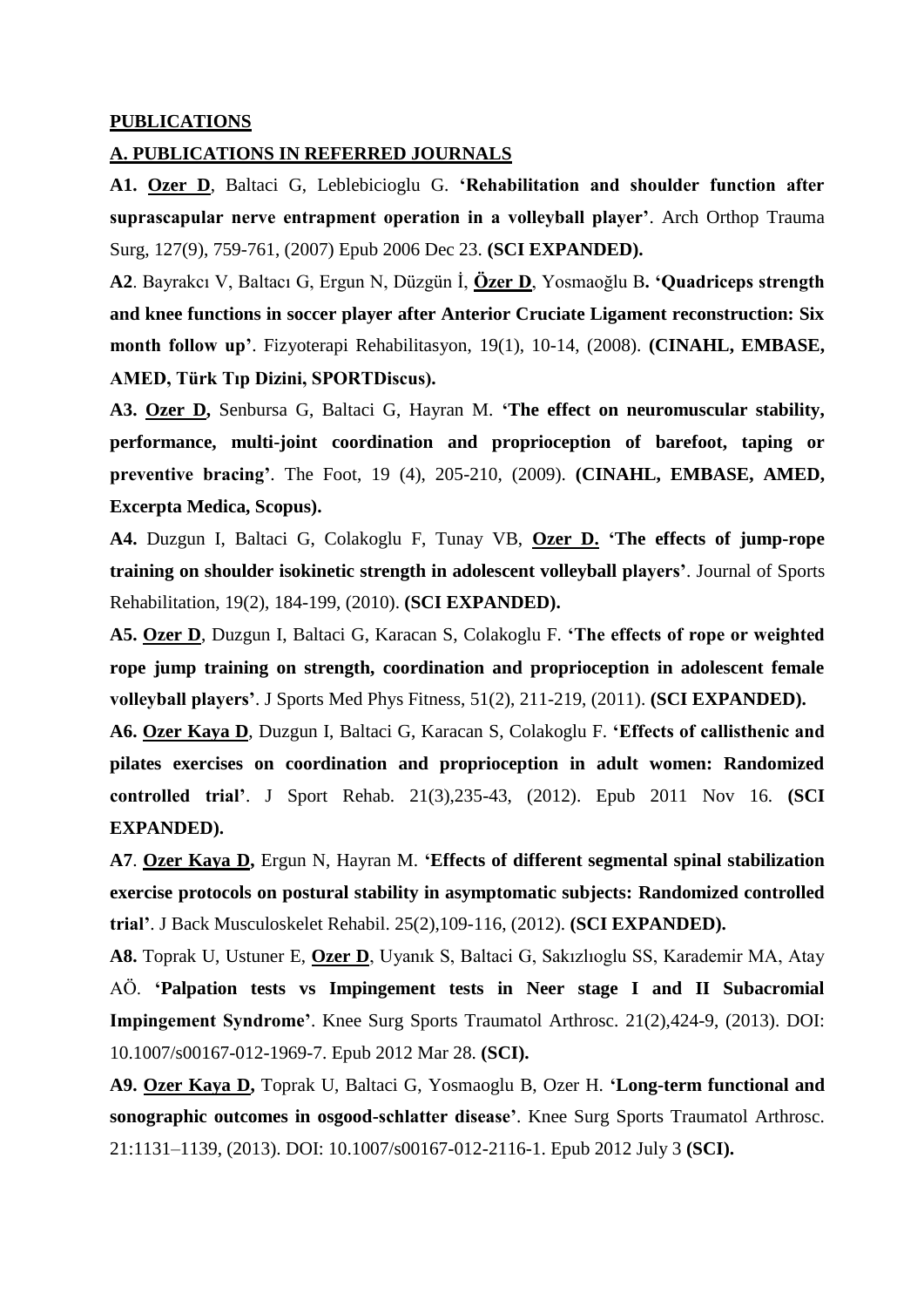**A10.** Bilgin S, Temucin CM, Nurlu G, **Ozer Kaya D**, Kose N, Guclu Gundüuz A. **'Effects of exercise program and neuromuscular electrical stimulation on lumbar stabilization in asymptomatic subjects: A comparative study'**. J Back Musculoskelet Rehabil. 26: 261-266, (2013) DOI: 10.3233/BMR-130374. **(SCI EXPANDED).**

**A11. Ozer Kaya D,** Düzgün İ,Baltaci G. '**Differences in body fat mass, muscular endurance, coordination and proprioception in woman with and without knee pain: A cross-sectional study'.** Acta Orthop Traumatol Turc.48(1):43-49, (2014) **(SCI EXPANDED).** 

**A12. Ozer Kaya D,** Baltaci G, Toprak U, Atay AO. **['The clinical and sonographic effects of](http://www.ncbi.nlm.nih.gov/pubmed/25108752)  [kinesiotaping and exercise in comparison with manual therapy and exercise for patients](http://www.ncbi.nlm.nih.gov/pubmed/25108752)  [with subacromial impingement syndrome: a preliminary trial'.](http://www.ncbi.nlm.nih.gov/pubmed/25108752)** J Manipulative Physiol Ther. 37(6):422-32, (2014). doi: 10.1016/j.jmpt.2014.03.004. Epub 2014 Aug 6. **(SCI EXPANDED).**

**A13.** Celenay ST, **Ozer Kaya D**, Ozudogru A. **['Spinal postural training: Comparison of the](http://www.ncbi.nlm.nih.gov/pubmed/25061037)  [postural and mobility effects of electrotherapy, exercise, biofeedback trainer in addition](http://www.ncbi.nlm.nih.gov/pubmed/25061037)  [to postural education in university students'.](http://www.ncbi.nlm.nih.gov/pubmed/25061037)** J Back Musculoskelet Rehabil. 28(1):135-44, (2015). Epub 2014 Jul 24. **(SCI EXPANDED).**

**A14.** Celenay ST, **Ozer Kaya D**, Akbayrak T. **'Cervical and scapulothoracic stabilization exercises with and without connective tissue massage for chronic mechanical neck pain: a prospective, randomized controlled trial'.** Man Ther. 21:144-50, (2016).

doi: 10.1016/j.math.2015.07.003. [Epub 2015 Jul 15.] **(SCI).**

**A15.** Celenay ST, Akbayrak T, **Ozer Kaya D**. **'A Comparison of the Effects of Stabilization Exercises plus Manual Therapy to Stabilization Exercises Alone in Patients with Non-specific Mechanic Neck Pain: A Randomized Clinical Trial'.** J Orthop Sports Phys Ther. 46(2):44-55, (2016), **(SCI).**

**A16. Ozer Kaya D**, Celenay ST. **'Fluctuations of State Anxiety, Spinal Structure and Postural Stability across the Menstrual Cycle in Active Women'.** Turk J Med Sci. 46:977- 984, (2016). DOI: 10.3906/sag-1501-13. **(SCI EXPANDED).**

**A17.** Sas S., Celenay ST, **Ozer Kaya D**. '**The effects of balneotherapy on acute, processrelated, and cumulative peripheral cardiac responses and pulmonary functions in patients with musculoskeletal disorders'**. Turk J Med Sci. 46:1700-1706, (2016). doi:10.3906/sag-1505-31 **(SCI EXPANDED).**

**A18.** Duzgun I, **Ozer Kaya D.**, Baltaci G, Karacan S, Colakoglu F. **'Improving hamstringsto-quadriceps strength ratio in sedentary women: comparison of stabilization and aerobic**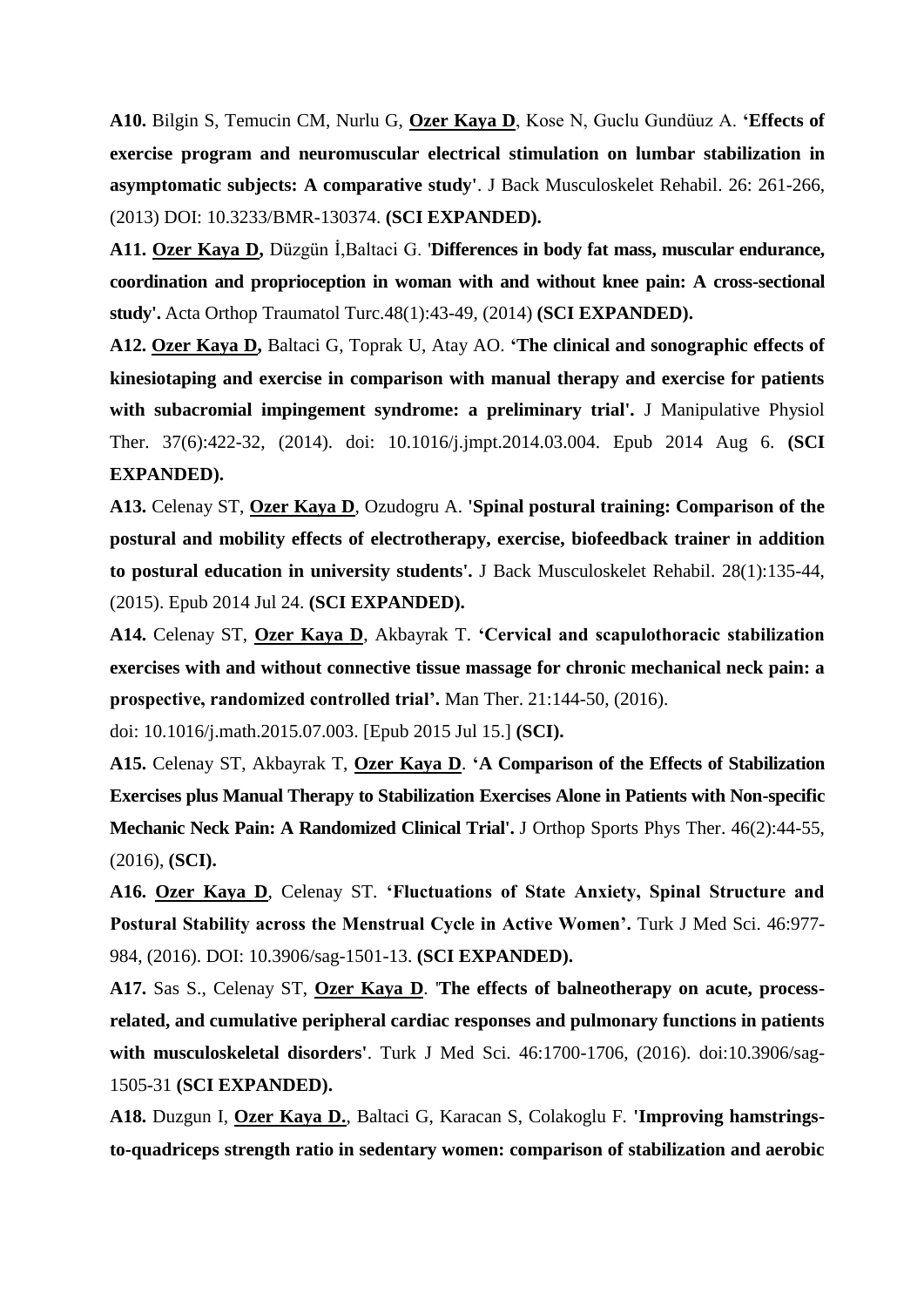**trainings with 6-month follow-up'**. Clinical and Experimental Health Sciences. 7: 45-51, (2017). **(ESCI, Türkiye Atıf Dizini, TurkMedline).** DOI: 10.5152/clinexphealthsci.2017.132

**A19.** Celenay ST, **Ozer Kaya D**. '**An 8-Week Thoracic Spine Stabilization Exercise Program Improves Postural Back Pain, Spine Alignment, Postural Sway, and Core Endurance in Young Adults: A Randomized Controlled Study.'** Turk J Med Sci. 47 (2):504-513, (2017). **(SCI EXPANDED).** (TÜBİTAK UBYT desteği almıştır)

**A20. Ozer Kaya D,** Celenay ST. ''**An investigation of the sagittal thoracic spinal curvature and mobility in subjects with and without chronic neck pain: cut-off points and pain relationship'.** Turk J Med Sci. 47(3): 891-896, (2017). DOI: 10.3906/sag-1605-178 **(SCI EXPANDED).**

**A21.** Celenay ST, **Ozer Kaya D**. **'Effects of Spinal Stabilization Exercises in Women with Benign Joint Hypermobility Syndrome: A Randomized Controlled Trial.**' Rheumatol Int 37:1461–1468, (2017) doi: 10.1007/s00296-017-3713-6. **(SCI).**

**A22.** Celenay ST, **Ozer Kaya D**. '**Spinal curvature, mobility, and low back pain relationship in women with and without urinary incontinence'.** Turk J Med Sci. 47 (4): 1257-1262, (2017) doi: 10.3906/sag-1609-67 **(SCI EXPANDED).** 

**A23.** Celenay ST, **Ozer Kaya D**. '**Comparison of trunk muscle endurance and balance scores in women with and without benign joint hypermobility syndrome.'** Turk J Physiother Rehabil. 28(2): 47-53, (2017) **(ESCI, CINAHL, EMBASE, AMED, Türk Tıp Dizini, SPORTDiscus, Ulakbim TR Medical Index).**

**A24.** Gunay Ucurum S, **Ozer Kaya D**, Kayali Y, Askin A, Tekindal MA. '**Comparison of different electrotherapy methods plus exercise therapy in shoulder impingement syndrome treatment: Prospective randomized controlled trial'.** Acta Orthop Traumatol Turc. 52:249-255, (2018), https://doi.org/10.1016/j.aott.2018.03.005 **(SCI EXPANDED).** 

**A25.** Celenay ST, **Ozer Kaya D**. **'Immediate Effects of Kinesio Taping on Pain and Postural Stability in Patients with Chronic Low Back Pain'**. Bodywork and Movement Therapies. 23(1):206-210, (2019) [doi.org/10.1016/j.jbmt.2017.12.010.](https://doi.org/10.1016/j.jbmt.2017.12.010) Available online 14 December 2017. **(ESCI, CINAHL, EMBASE, MEDLINE, SPORTDiscus).**

**A26.** Celenay ST, **Ozer Kaya D**, Gunay Ucurum S. **'Adding connective tissue manipulation to physiotherapy interventions for chronic low back pain treatment improves pain and enhances mobility and well-being: a randomised controlled trial'.** J Exerc Rehabil. 15(2):308-315**,** (2019) **(ESCI).** doi: <https://doi.org/10.12965/jer.1836634.317>

**A27.** Gunay Ucurum S, Gülpınar D, Öztürk BB, **Ozer Kaya D**. '**The Comparison of Scapular Position and Upper Extremity Muscle Strength in Patients with and without Lateral**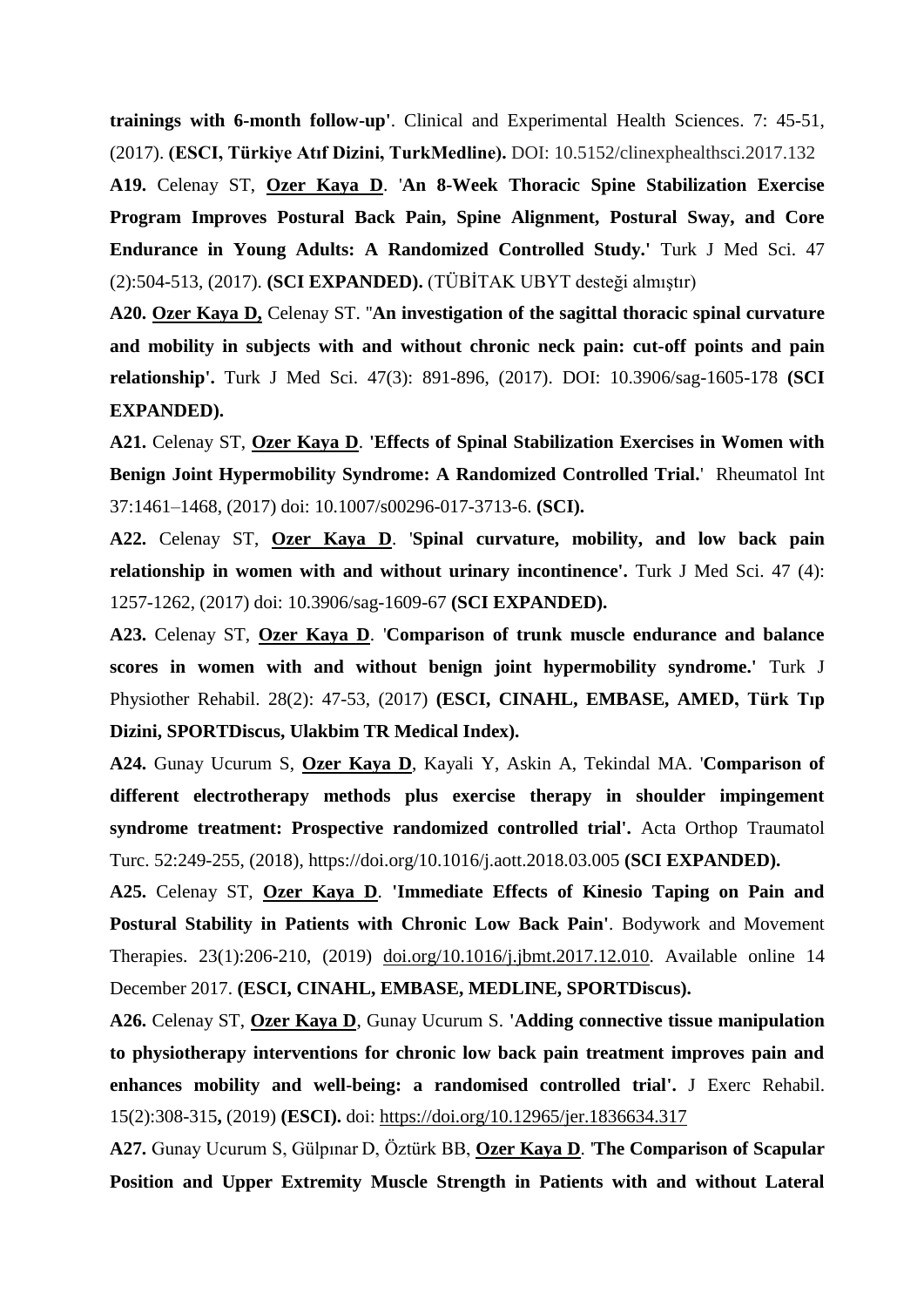**Epicondylalgia: A Case Control Study'**. J Shoulder Elbow Surg. 28 (6): 1111-1119, (2019) **(SCI).**

**A28. Ozer Kaya D**, Celenay ST. '**The Effectiveness of Relaxation Training on Addition to Stabilization Exercises in Chronic Neck Pain: A Randomized Clinical Trial.'** Turk J Physiother Rehabil. 30(3):145-153, (2019) **(ESCI, CINAHL, EMBASE, AMED, Türk Tıp Dizini, SPORTDiscus, Ulakbim TR Medical Index).** 

**A29.** Karabay D, Emük Y, **Ozer Kaya D. 'Muscle activity ratios of scapular stabilizers during closed kinetic chain exercises in healthy shoulders: a systematic review'.** J Sport Rehab. *29*, 1001-1018, (2020). doi: 10.1123/jsr.2018-0449. **(SCI EXPANDED).**

**A30.** Celenay ST, Gunay Ucurum S, **Ozer Kaya D**. **'Comparison of spinal alignment and mobility in women with and without post modified radical mastectomy unilateral lymphoedema'** Clinical Breast Cancer. 20(3): e295-e300. (2020) DOI: <https://doi.org/10.1016/j.clbc.2019.10.003> Epub 2019 Oct 25. **(SCI).**

**A31.** Kocak UZ, Ünver B, **Ozer Kaya D**. **'**The comparison of movement characteristics and body mass index relations of Turkish young elite male handball players according to field positions'. Turk J Physiother Rehabil. 31(2):1-8, (2020) **(ESCI, CINAHL, EMBASE, AMED, Türk Tıp Dizini, SPORTDiscus, Ulakbim TR Medical Index).** 

**A32.** Toprak Celenay S, Karaaslan Y, Mete O**, Ozer Kaya D**. **'Coronaphobia, musculoskeletal pain, and sleep quality in stay-at home and continued-working persons during the 3-month Covid-19 pandemic lockdown in Turkey'** Chronobiology Int. 37(12):1778-1785. doi: 10.1080/07420528.2020.1815759. (2020) **(SCI EXPANDED).**

**A33.** Gunay Ucurum S, Umay Altas E, **Ozer Kaya D**. '**Comparison of the spinal characteristics, postural stability and quality of life in women with and without osteoporosis'** J Orthop Sci. 25(6):960-965, (2020). doi: 10.1016/j.jos.2019.12.015. Epub 2020 Feb 8. **(SCI EXPANDED).**

**A34.** Altas EU, Gunay Ucurum S, **Ozer Kaya D**. '**Acute Effects of Kinesiology Taping on Muscle Strength, Tissue Temperature, Balance and Mobility in Patients with Osteoarthritis of the Knee'** Somatosens Mot Res. Oct 38(1):48-53, (2021). DOI: 10.1080/08990220.2020.1840347 **(SCI EXPANDED).**

**A35.** Buker N, **Ozer Kaya D**, Tukel S. 'Neurocognitive exercise program improves selective attention in children aged between 7-13 years: a pilot study'. Turk J Physiother Rehabil. 7(3), 239-246, (2020). **(ESCI, CINAHL, EMBASE, AMED, Türk Tıp Dizini, SPORTDiscus, Ulakbim TR Medical Index).**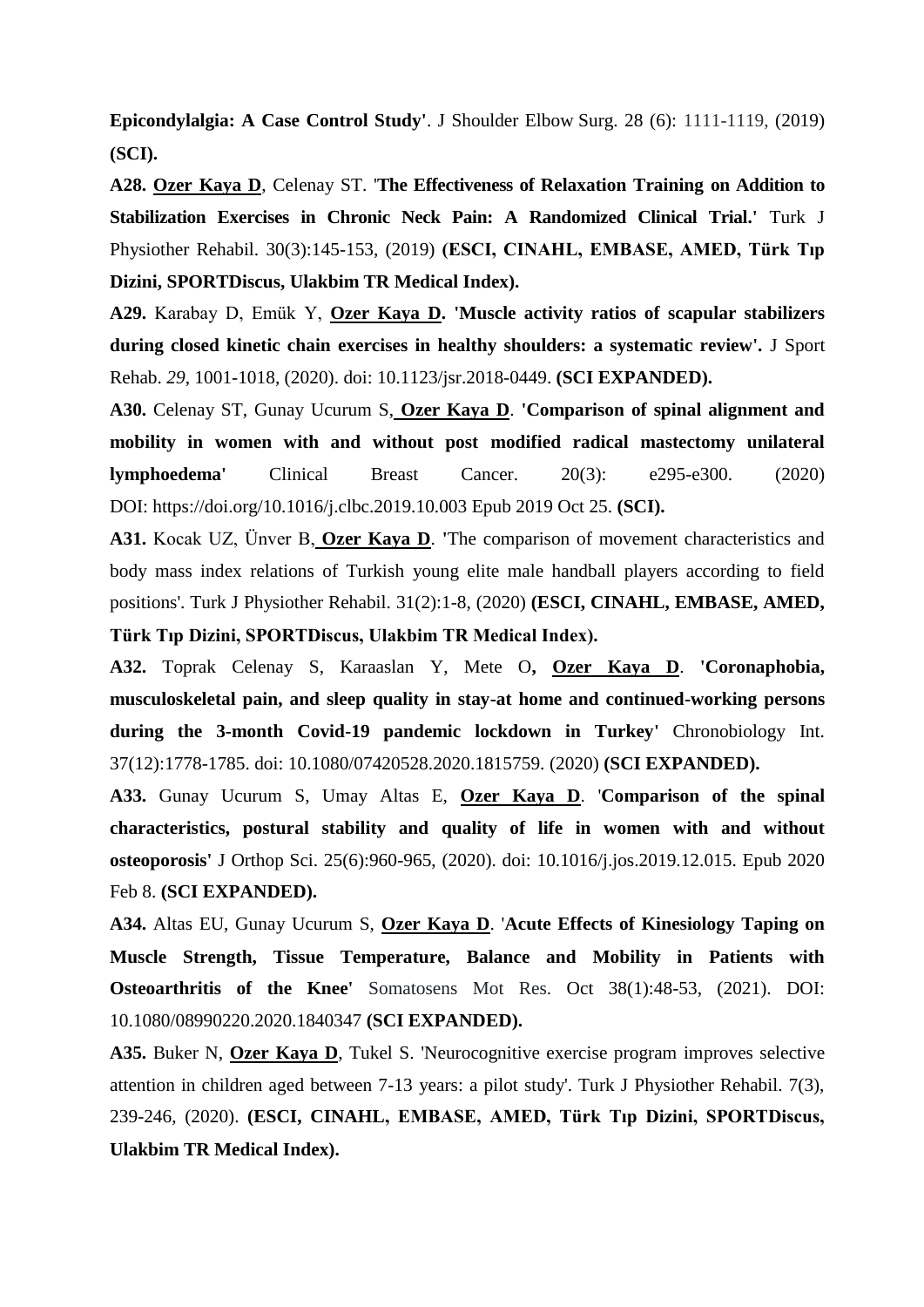**A36.** Korucu TS, Günay Ucurum S,Tastaban E, Ozgun H**, Ozer Kaya D**. '**Comparison of Shoulder-Arm Complex Pain, Function, and Scapular Dyskinesia in women with and without unilateral lymphoedema after breast cancer surgery'.**Clin Breast Cancer. 2020 Oct 29:S1526-8209(20)30267-6. doi: 10.1016/j.clbc.2020.10.008. **(SCI).**

**A37.** Karakus A, **Ozer Kaya D,** Toprak Celenay S. **Primer Dismenoresi Olan ve Olmayan Kadınlarda Omurga Postür ve Mobilitesinin Karşılaştırılması.** Turk J Physiother Rehabil. 2021; 32(1):20-27. doi: 10.21653/tjpr.677298 **(ESCI, CINAHL, EMBASE, AMED, Türk Tıp Dizini, SPORTDiscus, Ulakbim TR Medical Index).**

**A38.** Toprak Celenay, Mete O, Sarı A, **Ozer Kaya D**.**'Comparison of Kinesio Taping and Classical Massage in addition to Cervical Stabilization Exercise in Patients with Chronic Neck Pain'**. Complementary Therapies in Clinical Practice. 43; 2021. 101381. doi.org/10.1016/j.ctcp.2021.101381.

**A39.** Karslı TY, Bayraktar D, **Ozer Kaya D**, Oz HE, Gucenmez S, Gercik O, Solmaz D, Akar S. '**Comparison of physical activity levels among different sub-types of axial spondyloarthritis patients and healthy controls'.** Modern Rheumatology. 2021. DOI: 10.1080/14397595.2021.1891676

**A40. Ozer Kaya D**, Celenay ST, Sas S. '**The characteristics, functional impairments, and spinal alignment of women with double-crush syndrome: A case-control study'.**  Somatosensory & Motor Research**.** 2021 DOI: 10.1080/08990220.2021.1908250

#### **B. INTERNATIONAL ABSTRACT PRESENTATIONS AND PROCEEDINGS**

**B1**. Baltacı G**,** Düzgün İ, **Özer D**, Yosmaoğlu B. **'The incidence and risk factors of ankle injuries in ball sports'.**1<sup>st</sup> World Congress on Sports Injury Prevention, Oslo, Norway, 23-25 Haziran 2005. (British Journal of Sports Medicine, 39(6), p.374, 2005) **(SCI)** (Oral).

**B2. Özer D,** Baltacı G. **'Injury risk factors in professional volleyball during on season'**. 1st World Congress on Sports Injury Prevention**,** Oslo, Norway, 23-25 Haziran 2005. (British Journal of Sports Medicine, 39(6), p.408, 2005) **(SCI)** (Oral).

**B3.** Ergun N, Baltacı G, Bayrakcı Tunay V, **Ozer D**, Yosmaoğlu B. **'Assessment of physical activity and health-related fitness for physically active people'.** American College of Sports Medicine (ACSM) 52nd Annual Meeting, Nashville-Tennesse, USA, 1-4 Haziran 2005. (Medicine and Science in Sports and Exercise, 37 (5), p.99, 2005) **(SCI)** (Oral).

**B4.** Baltacı G, **Özer D**, Bayrakcı Tunay V**,** Ergun N. **'Cost effectiveness of conventional physiotherapy, manual therapy, and home-based exercise therapy for neck pain'.** Annual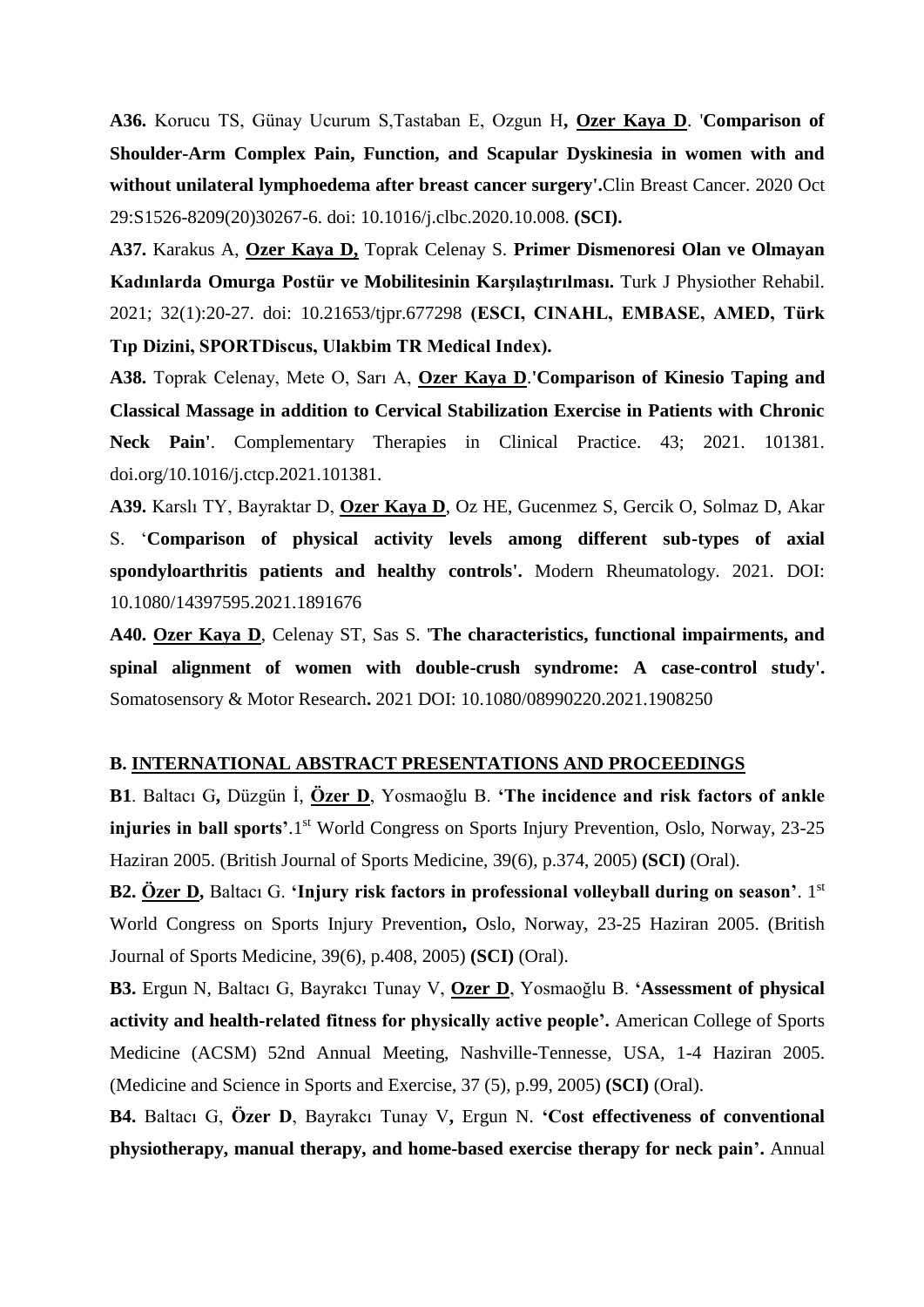European Congress Of Rheumatology, Eular, Amsterdam, The Netherlands, 20-24 Haziran 2006. (Annals Rheumatic Disesaes, 65( suppl.II), p.237, 2006) **(SCI)** (Poster).

**B5.** Bayrakcı Tunay V**,** Baltacı G, Ergun, N Duzgun İ, **Ozer D**, Yosmaoglu B. **'Knee functions** in soccer players after anterior cruciate ligament reconstruction'. VI<sup>th</sup> World Congress on Science and Football, 15-20 Ocak 2007, Antalya, Türkiye. (Journal of Sports Science and Medicine, 10(6), p.142, 2007) **(SCI EXPANDED)** (Poster).

**B6. Özer D**, Düzgün İ, Yosmaoğlu B, Bayrakcı Tunay V**,** Baltacı G, Ergun N. **'Watch out: is it safe to play soccer on syntectic pitch for ACL injury ?'**. VI<sup>th</sup> World Congress on Science and Football, 15-20 Ocak 2007, Antalya, Türkiye. (Journal of Sports Science and Medicine, 10(6), p.42, 2007) **(SCI EXPANDED)** (Oral).

**B7.** Düzgün I, Yosmaoğlu B, Selek H, Usgu S, **Özer D,** Baltaci G, **'Effect of knee muscle strength on level of professionalism in soccer players', VI.<sup>th</sup> World Congress on Science and** Football, 15-20 January 2007, Antalya, Turkey. (Journal of Sports Science and Medicine, 10(6), p.134, 2007) **(SCI EXPANDED)** (Poster).

**B8.** Bayrakcı Tunay V, **Özer D**, Düzgün İ, Baltacı G, Ergun N. **'Does neuromuscular electrical stimulation improve the performance-based physical functioning of people with knee osteoarthritis'**. Annual European Congress of Rheumatology, 13-16 June, 2007, Barcelona, Spain. (Annals of the Rheumatic Diseases, 66 (suppl II), p.515, 2007) **(SCI)** (Poster).

**B9.** Ergun N, Basar S, Bayramlar KY, **Özer D**. **'Junior and senior wheelchair basketball players: A comparative study for strength and anaerobic power'**. 55th Annual Meeting of American College of Sports Medicine, 28-31 Mayıs 2008, Indianapolis, USA. (Med Sci Sports Exerc, 40(5), Supp p.48, 2008) **(SCI)** (Oral).

**B10. Özer D**, Ergun N. **'An algometer-based study to reveal the obscure relationship between neck pain and headache and anxiety'**. 55th Annual Meeting of American College of Sports Medicine, 28-31 May 2008, Indianapolis, USA. (Med Sci Sports Exerc, 40(5), Supp p.118, 2008) **(SCI)** (Oral).

**B11.** Baltaci G, **Özer D**, Senbursa G. **'Preventative brace, taping or barefoot: do they show any change on multi-joint coordination and kinesthetic position sense in closed kinetic mechanism'.** World Congress on Sports Injury Prevention, 26-28 June 2008, Tromso, Norway (Br J Sports Med, 42; p.509, 2008) **(SCI)** (Poster).

**B12.** Bayrakçı Tunay B, Baltacı G, Düzgün İ, **Ozer D. 'Isokinetic torque and functional capacity in women with and without osteoarthritis of the knee'.** 2008 World Congress on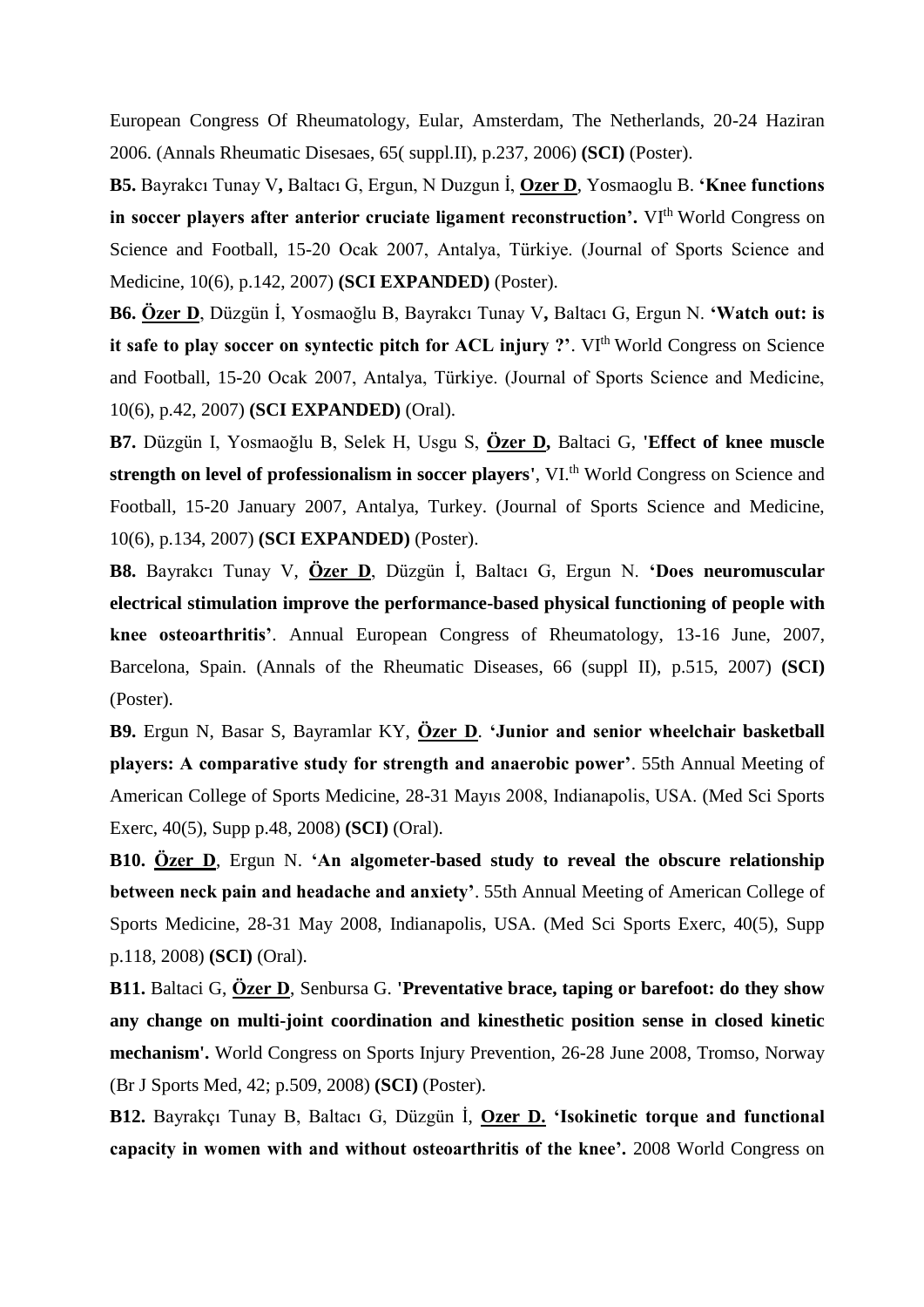Osteoarthritis-OARSI, 18-21 September 2008, Roma, Italy. (Osteoarthritis and Cartilage, 16, Supp 4, p.131, 2008) **(SCI)** (Poster).

**B13.** Baltacı G, Tunay VB, Düzgün İ, **Özer D,** Yakut E. **'Comparison of strength, functional outcome and proprioceptive ability after pilates-based exercise program in women patients with knee osteoarthritis and healthy women'.** 2008 World Congress on Osteoarthritis-OARSI, 18-21 September 2008, Roma- Italy. (Osteoarthritis and Cartilage, 16, Suppl 4, p.223, 2008) **(SCI)** (Poster).

**B14.** Bayrakcı Tunay V, Baltacı G, Ergun N, Düzgün İ, **Özer D**, Yosmaoğlu B. **'The influence of pain, quadriceps muscle strength and body mass index on function in women with**  osteoarthritis of the knee'. 9<sup>th</sup> EFORT Congress, 29 May-1 June 2008, Nice, France. (EFORT Abstract Book. p.449, 2008) (Poster).

**B15.** Duzgun İ, Tunay V, **Ozer D**, Guzel N, Colakoglu F, Karacan S, Baltaci G. **'The effect of exercise on knee muscle in healthy women and patients with osteoarthritis'**. Annual European Congress of Rheumatology, 10-13 June 2009, Copenhagen, Denmark. (Annals of the Rheumatic Diseases, 68(13), p.783, 2009) **(SCI)** (Poster).

**B16.** Baltacı G., **Özer Kaya D**., Toprak U. **'Shoulder Impingement and Kinesiotaping,'** 19- 20 June, 2010, World Kinesiotaping Congress: The Research, Roma, Italy. (Book of Abstract, p.60-70, 2010) (Oral).

**B17.** Duzgun I, **Ozer D**, Karacan S, Baltacı G, Colakoglu FF, Guzel NA. **'The effects of Callisthenic and Pilates Exercises on joint position sense in closed kinetic chain in women'.** 15th Annual Meeting of European College of Sport Science, 23-26 June 2010, Antalya, Turkey. (Book of Abstract, p.121, 2010) (Poster).

**B18.** Özüdogru A, Toprak Ş, Büyükturan Ö, Ekici G, **Özer Kaya D**, Bayraktar D. **'The perspectives of the bachelor health sciences students about post-graduate education'**. Organization for PhD Education in Biomedicine and Health Sciences in the European System (ORPHEUS) Conferance, 24-30 April 2011, İzmir, Turkey. (Abstract Book, p.49-50, 2011) (Poster).

**B19.** Bayraktar D**, Ozer Kaya D,** Buyukturan O,Toprak Celenay S, Ozudogru A, Ekici G, Avramescu T. **'Does physical activity level related to strength and postural stability in healthy young adults?'**. 4th International Conference "Physical Exercises- a complex and modern way to promote healty living", 21-23 October 2011, Craiova, Romania. (Medicina Sportiva, Suppl 4, p.763-766, 2011) (Oral).

**B20.** Çelenay Toprak Ş, **Özer Kaya D**. **'An Eight-Week Thoracic Stabilization Exercise Program Improves Postural Back Pain and Spine Alignment of University Students with**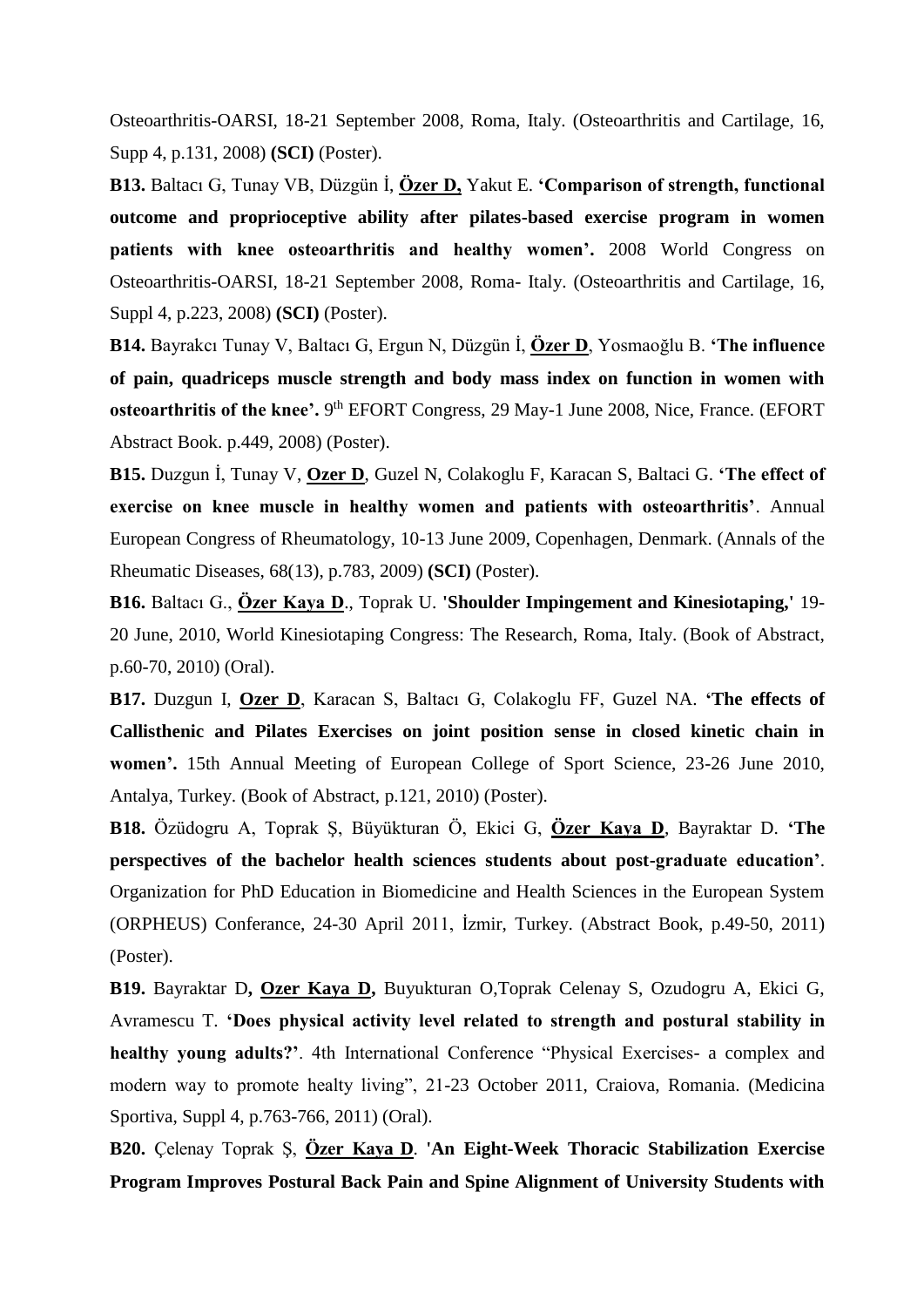**Back Pain'**. 12th TUSYAD Congress. 23-27 September 2014, İzmir, Turkey. (The Orthopedic Journal of Sports Medicine Suppl. 3, 2(11), 2014. DOI: 10.1177/2325967114S00283) (Poster). **B21.** Çelenay Toprak Ş, **Özer Kaya D**. **'Scapular winging: Effects of scapular muscle training with proprioceptive neuromuscular facilitation techniques on shoulder strength and function'.** 12th TUSYAD Congress. 23-27 September 2014, İzmir, Turkey. (The Orthopedic Journal of Sports Medicine Suppl. 3, 2(11), 2014. DOI: 10.1177/2325967114S00284) (Poster).

**B22**. **Özer Kaya D,** Çelenay Toprak Ş. **'Health-related physical fitness profiles of women who attend regular activity classes'.** 12th TUSYAD Congress. 23-27 September 2014, İzmir, Turkey. (The Orthopedic Journal of Sports Medicine Suppl. 3, 2(11), 2014. DOI: 10.1177/2325967114S00285.) (Poster).

**B23. Özer Kaya D,** Çelenay Toprak Ş. '**Effects of training with proprioceptive neuromuscular facilitation on muscle strength, vertical jump performance and postural stability in male basketball players'.** 1th World Congres of Sports Physical Therapy-Return to Sport Congres. 20-21 November 2015, Bern, Switzerland. (Poster).

**B24.** Ergun N., Cilli B., **Ozer Kaya D.,** Caglar A. **'The Effects of Fatigue on Postural Stability in Volleyball Players'.** 1th World Congres of Sports Physical Therapy-Return to Sport Congres. 20-21 November 2015, Bern, Switzerland. (Poster).

**B25.** Büker Nurullah, **Özer Kaya D,** Tükel Şermin. **'Neurocognitive Exercise Improves Selective Attention of Children Aged 7-13: A Retrospective Study'**. 1. Uluslararası Sağlık Bilimleri Kongresi, 29 Haziran-1 Temmuz 2017, Aydın (Oral).

**B26.** Günay Uçurum S, Naz İ, Emük Y, Büker N, Şevik K, Tükel Ş, **Özer Kaya D**. *'***The relationship between trunk muscle strength, endurance and balance in mountaineers'**. 1. Uluslararası Sağlık Bilimleri Kongresi, 29 Haziran-1 Temmuz 2017, Aydın (Oral).

**B27.** Çelenay Toprak Ş., **Özer Kaya D.** '**The effects of cervico-thoracic stabilization exercises on postural stability, pulmonary function and anxiety level in patients with chronic neck pain'.** IX. Uluslararası Spor Fizyoterapistleri Kongresi, 9-11 Kasım 2017, Ankara, Türkiye (Journal of Exercise Therapy and Rehabilitation. Sup (1), S84; 2017). (**EBSCOhost, Google Scholar and Directory of Research Journal Indexing)**. (Poster)

**B28. Özer Kaya D,** Çelenay Toprak Ş.**'Comparison of the effects of flexible and rigid scapular taping on shoulder posture, muscle strength and endurance in asymptomatic cases.** IX. Uluslararası Spor Fizyoterapistleri Kongresi, 9-11 Kasım 2017, Ankara, Türkiye. (Journal of Exercise Therapy and Rehabilitation. Sup (1), S19; 2017). **(EBSCOhost, Google Scholar and Directory of Research Journal Indexing**.**)** (Oral).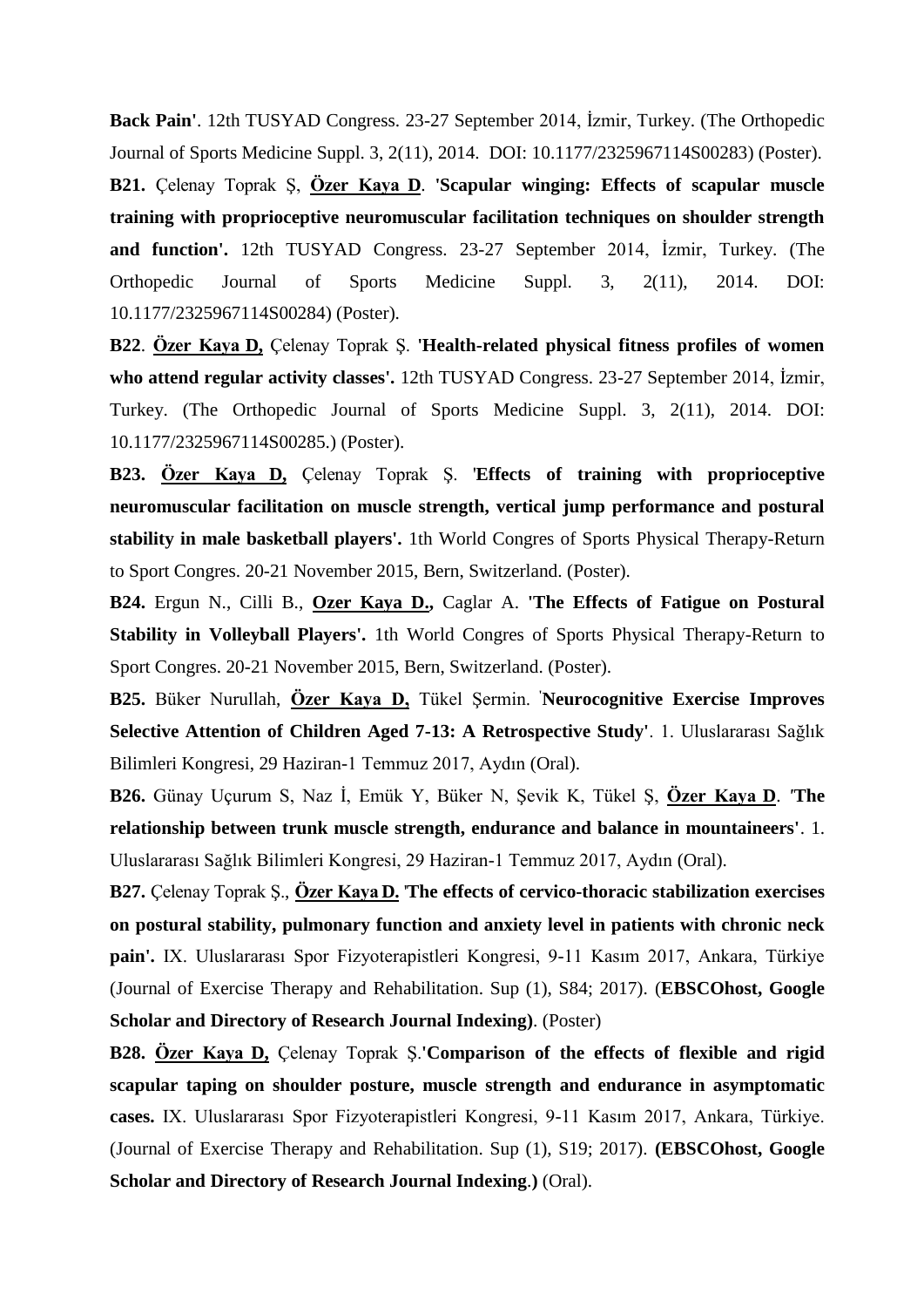**B29.** Günay Uçurum S, Kalkan CA, **Özer Kaya D***.* **'Comparison of relationship between pain, kinesiophobia and quality of life among patients with neck, low back and shoulder pain'.** IX. Uluslararası Spor Fizyoterapistleri Kongresi, 9-11 Kasım 2017, Ankara, Türkiye. (Journal of Exercise Therapy and Rehabilitation. Sup (1), S61; 2017). **(EBSCOhost, Google Scholar and Directory of Research Journal Indexing**.**)** (Poster)

**B30.** Günay Uçurum S, Gülpınar D, Öztürk BB, **Özer Kaya D***. '***Comparison of distal and proximal muscle strength in affected and unaffected extremities in patients with lateral epicondylitis: a pilot study'.** IX. Uluslararası Spor Fizyoterapistleri Kongresi, 9-11 Kasım 2017, Ankara, Türkiye. (Journal of Exercise Therapy and Rehabilitation. Sup (1), S62; 2017). **(EBSCOhost, Google Scholar and Directory of Research Journal Indexing.)** (Poster)

**B31.** Kırmızı M, Abasıyanık Z, Koçak UZ, **Özer Kaya D***.* '**The comparison of core endurance variables according to balance skills in asymptomatic young adults with scapular dyskinesis: Preliminary Study'.** IX. Uluslararası Spor Fizyoterapistleri Kongresi, 9- 11 Kasım 2017, Ankara, Türkiye. (Journal of Exercise Therapy and Rehabilitation. Sup (1), S69; 2017). **(EBSCOhost, Google Scholar and Directory of Research Journal Indexing**.) (Poster)

**B32.** Naz Gürşan İ, Emük Y, Günay Uçurum S, Büker N, Şevik K, **Özer Kaya D. 'The relationship between exercise capacity and body composition in mountaineers'.** IX. Uluslararası Spor Fizyoterapistleri Kongresi, 9-11 Kasım 2017, Ankara, Türkiye (Journal of Exercise Therapy and Rehabilitation. Sup (1), S52; 2017). **(EBSCOhost, Google Scholar and Directory of Research Journal Indexing**.**)** (Poster)

**B33.** Koçak UZ, Ünver BAYRAM, **Özer Kaya D***. '***The comparison of functional movement screen scores on young male handball players playing at different positions'.** IX. Uluslararası Spor Fizyoterapistleri Kongresi, 9-11 Kasım 2017, Ankara, Türkiye. (Journal of Exercise Therapy and Rehabilitation. Sup (1), S75; 2017). **(EBSCOhost, Google Scholar and Directory of Research Journal Indexing**.) (Poster)

**B34.** Küçük BAHAR*,* **Özer Kaya D***.* **'Üretimde çalışan CNC operatörleri ve kaynakçıların çevresel faktörlere maruziyeti, akciğer fonksiyon testleri ve hemoglobin değerlerinin karşılaştırılması'** 2. International Congress on Occupational Sefety and Security, 08-09 Kasım 2017. (Kongre Bildiri Kitabı, S176-177; 2017). (Oral).

**B35. Özer Kaya D.**, Çelenay Toprak Ş. **'Taping for thoracic postural correction improves dynamic eyes-closed balance of university students'.** I. Akdeniz Kinezyo Bantlama Kongresi, 8-10 Aralık 2017, Ankara, Türkiye. (Journal of Exercise Therapy and Rehabilitation.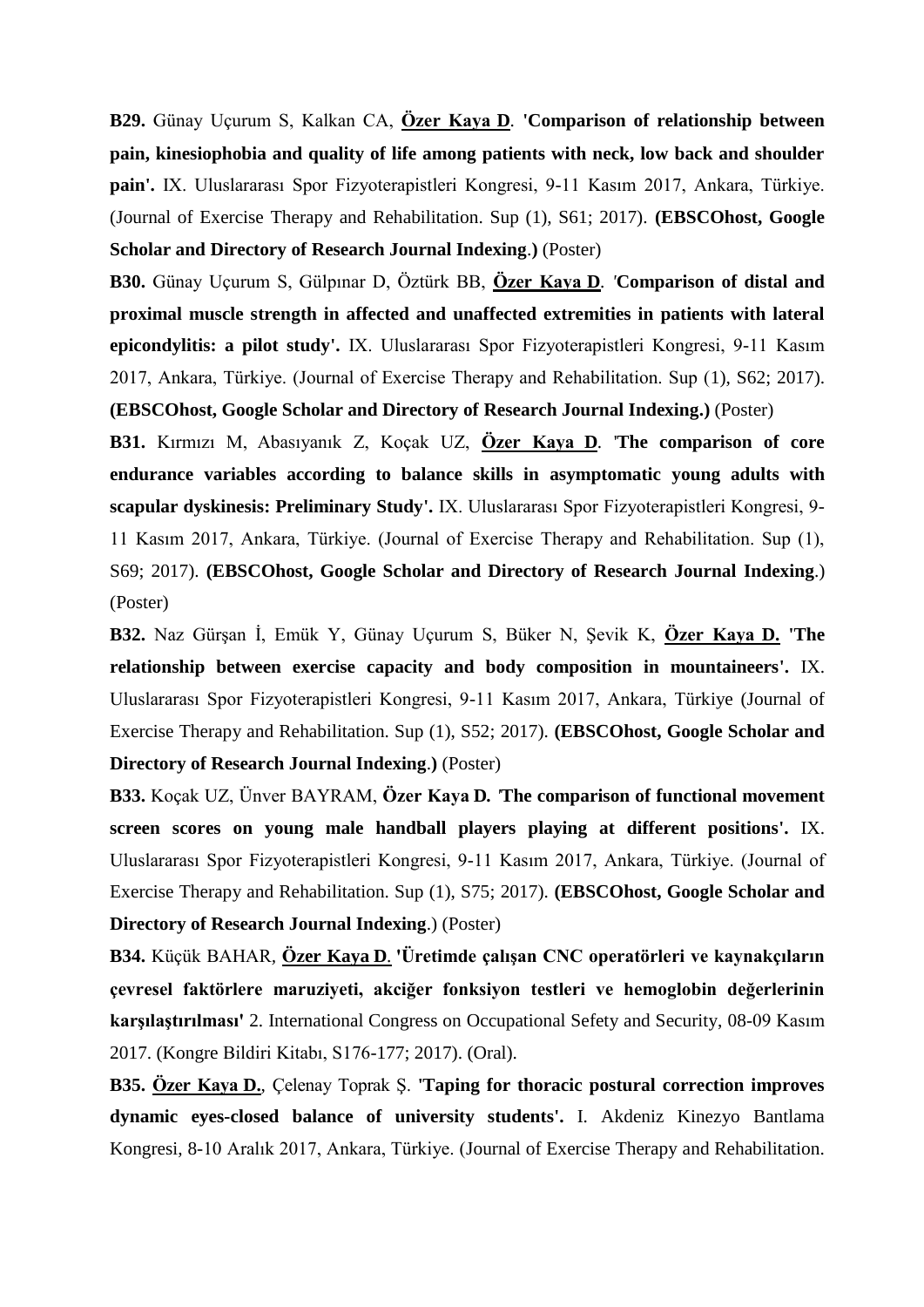Sup (4), S12; 2017). **EBSCOhost, Google Scholar and Directory of Research Journal Indexing**. (Oral).

**B36.** Günay Uçurum S, **Özer Kaya D. 'The effect of kinesiotaping on subacromial distance in a hemiplegic patient with shoulder subluxation: Case report'.** I. Akdeniz Kinezyo Bantlama Kongresi, 8-10 Aralık 2017, Ankara, Türkiye. (Journal of Exercise Therapy and Rehabilitation. Sup (4), S6; 2017). **EBSCOhost, Google Scholar and Directory of Research Journal Indexing**. (Oral).

**B37. Özer Kaya D**, Şevik K, Naz İ, Günay Uçurum S, Tükel Ş, Emük Y, Büker. N. '**Correlation of segmental answers of spinal postural durability loading test to back strength and endurance: preliminary study'** 6. Ulusal Fizyoterapi ve Rehabilitasyon Kongresi, 4-6 Mayıs 2017. (Türk Fizyoterapi ve Rehabilitasyon Dergisi 28 (2), S107; 2017) (Poster).

**B38.** Çelenay Toprak Ş., **Özer Kaya D.** '**Comparison of the effects of classic massage and mobilization applications on balance in patients with chronic neck pain'.** 17. Fizyoterapi ve Rehabilitasyonda Gelismeler Kongresi**,** 25-28 Nisan 2018. (Türk Fizyoterapi ve Rehabilitasyon Dergisi 29(2), S29; 2018). (Oral).

**B39. Özer Kaya D.,** Günay Uçurum S., Çelenay Toprak Ş., Kayalı Y. ''**[The investigation of](javascript:void(0))  pain, heaviness, paraesthesia, [function and spine structure and relations in unilateral](javascript:void(0))  [post-mastectomy lymphedema patients:](javascript:void(0)) Preliminary study'.** 17. Fizyoterapi ve Rehabilitasyonda Gelismeler Kongresi**,** 25-28 Nisan 2018. (Türk Fizyoterapi ve Rehabilitasyon Dergisi 29(2), S41; 2018). (Oral).

**B40.** Celenay ST, **Ozer Kaya D. 'Core endurance and postural stability impairments in osteoporotic women: A case-control study'.** Annual European Congress of Rheumatology, Eular, Amsterdam, The Netherlands, 13-16 Haziran 2018. (Annals Rheumatic Disesaes, 77 (suppl.II), s.456, 2018) **(SCI)** (Poster).

**B41.** Günay Uçurum S., Gülpınar D., Öztürk BB., **Özer Kaya D.** '**The comparison of scapular position and upper extremity muscle strengths in patients with tennis elbow to controls: A case control study.'** Uluslararası 9. Biyomekanik Kongresi, 19-22 Eylül 2018. (Oral).

**B42.** Naz Gursan I, Aktas B, Sahin H, **Özer Kaya** D. **Investigation of the relationship between spinal structure and mobility and respiratory functions ın chronic obstructive pulmonary disease: a pılot study**'. Uluslararası 9. Biyomekanik Kongresi, 19-22 Eylül 2018. (Oral).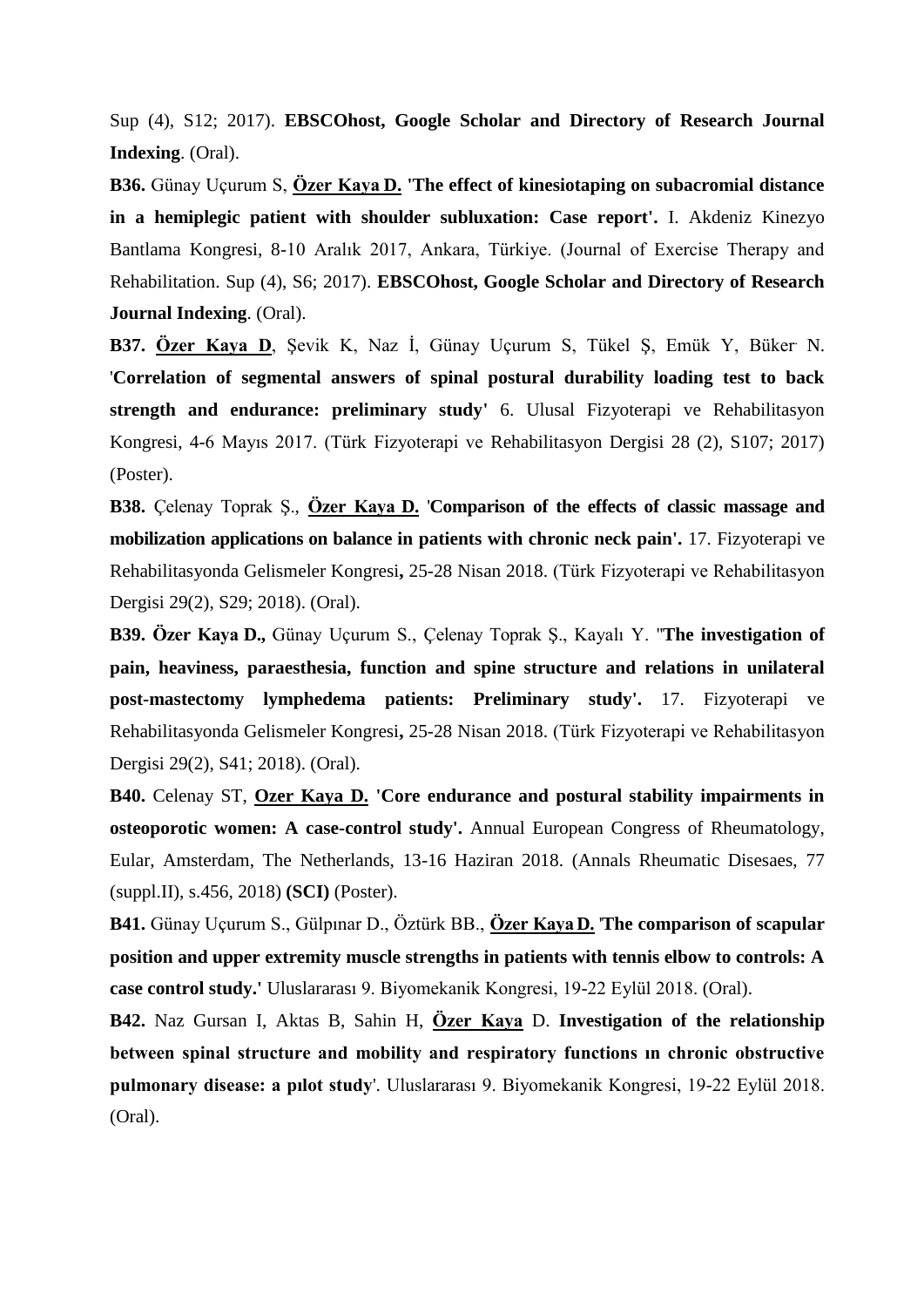**B43.** Koçak UZ, **Özer Kaya** D. **Comparison of effects of concentric and eccentric exercises on skin temperature: Thermography study.** Uluslararası 9. Biyomekanik Kongresi, 19-22 Eylül 2018. (Oral).

**B44.** Günay Uçurum S, **Özer Kaya** D, Umay Arslan E, Seçer E, Körtelli OS. **Investigation of the relationship between spine posture, sagittal plane angles and mobility and functional balance in osteoporotic women: Preliminary study' Uluslararası 9. Biyomekanik Kongresi,** 19-22 Eylül 2018. (Oral).

**B45.** Celenay ST, **Ozer Kaya D. 'Bel ağrısı olan primipar gebelerde 8 haftalık kombine egzersiz programının ağrı, fonksiyon, yaşam kalitesi ve memnuniyet düzeyi üzerine etkileri: pilot çalışma'.** 3. Uluslararası Sağlık Bilimleri Kongresi, 29 Kasım-1 Aralık 2018, Ankara.

**B46.** Günay Uçurum S, Umay Arslan E, Seçer E, Körtelli OS, **Özer Kaya D.**. **'Osteoartritli hastalarda bantlamanın kas kuvvet ve fonksiyon üzerine etkisinin araştırılması'.** 3. Uluslararası Sağlık Bilimleri Kongresi, 29 Kasım-1 Aralık 2018, Ankara.

**B47. Naz Gürşan İ**, Aktaş B, Şahin H, **Özer Kaya D. 'Investigation of Spine Structure and Mobility in COPD Patients and its Relationship with Dyspnea: A Controlled Cross Sectional Study'.** Türk Toraks Derneği Uluslararası Katılımlı 22. Yıllık Kongresi, 10-14 Nisan 2019, Antalya, Türk Toraks Derneği 22. Yıllık Kongresi Bildiri Kitabı, S.874-884. s. 138.

**B48.** Karakuş A, Çelenay Toprak Ş, **Özer Kaya D.**. **'Primer Dismenoresi Olan ve Olmayan Kadınlarda Lumbopelvik Stabilite ve Mobilitenin Karşılaştırılması:Pilot Çalışma'.** 6. Uluslararası Multidisipliner Calışmaları Kongresi, 26-27 Nisan 2019, Gaziantep. Sağlık Bilimleri, Veteriner Hekimliği ve Spor Bilimleri Tam Metin Bildiri Kitabı. S.185-190.

**B49. Özer Kaya D.**, Çelenay Toprak Ş. '**Investigation of spine posture, mobility and postural competency in low back pain patients with moderate to severe disability: A case-control study'** Annual European Congress of Rheumatology, Eular, Madrid, Haziran 2019. (Annals Rheumatic Disesaes, 78 (suppl.II), s.2165, 2019) DOI: 10.1136/annrheumdis-2019-eular.7324 **(SCI).**

**B50.** Günay Uçurum S, **Özer Kaya D.**. Umay Arslan E.**'Investigation of the acute effects of taping on tissue temparature, muscle strength, function and balance in patients wıth knee osteoarthritis'.** Annual European Congress of Rheumatology, Eular, Madrid, Haziran 2019. (Annals Rheumatic Disesaes, 78 (suppl.II), s.2146, 2019) 1455; DOI: 10.1136/annrheumdis-2019-eular.5403 **(SCI).**

**B51.** Bayraktar D, Yuksel Karsli T, **Ozer Kaya D,** Gucenmez S, Solmaz D, Gercik O, Akar S. '**The Relationship between Subjective and Objective Methods for Measuring Physical**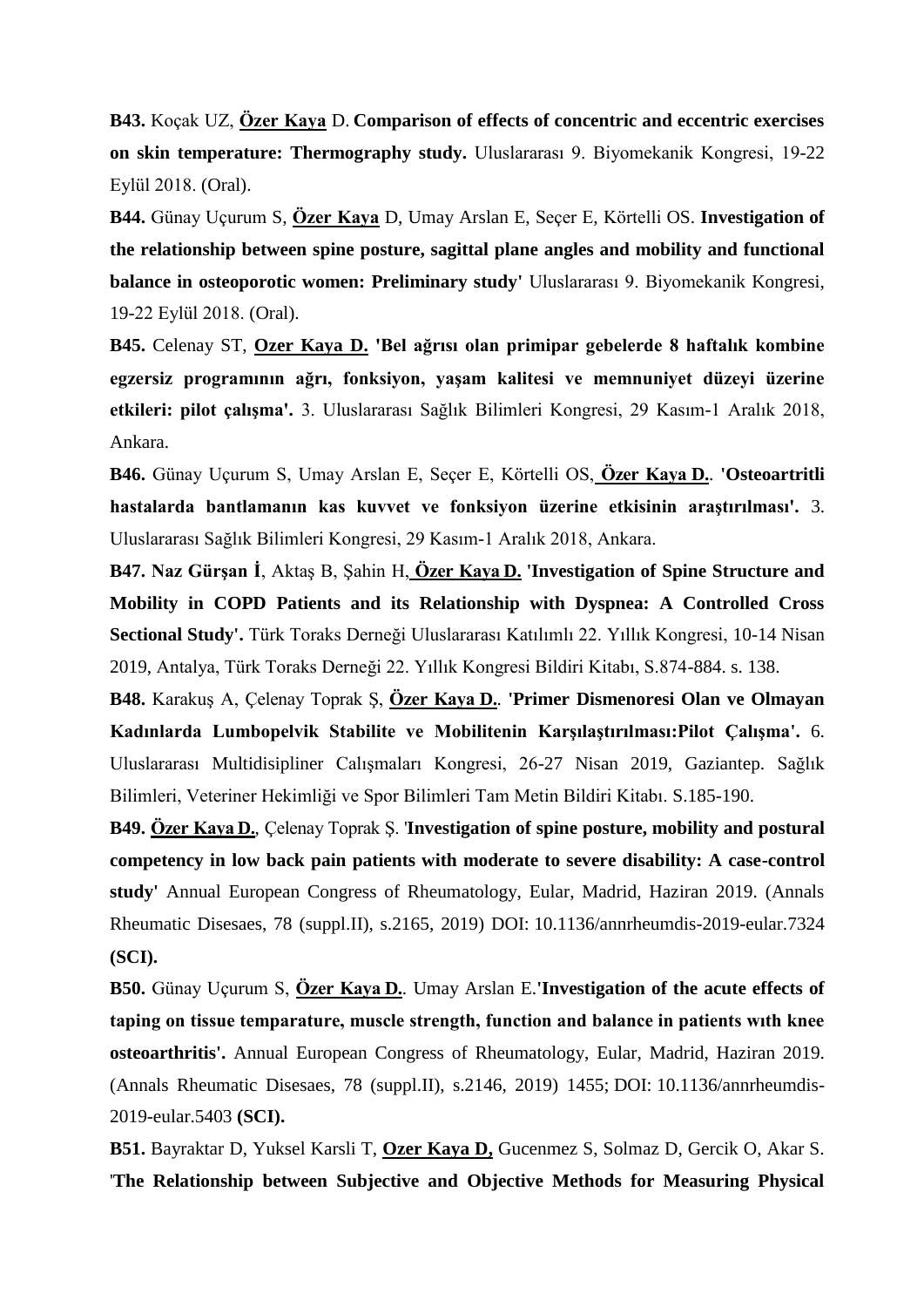**Activity Status of Axial Spondyloarthritis Patients: Questionnaire versus Accelerometer'**  Annual European Congress of Rheumatology, Eular, Madrid, Haziran 2019. (Annals Rheumatic Disesaes, 78 (suppl.II), s.1455, 2019) DOI: 10.1136/annrheumdis-2019-eular.5403 **(SCI).**

**B52.** Koçak UZ, **Özer Kaya D.** '**Fizyoterapi ve Rehabilitasyon Bölümü Öğrencilerinin ve Eğiticilerinin, Öğrenici ve Eğitici Özellikleri: Pilot Çalışma'.** 1. Uluslararası Sağlık Bilimleri Akreditasyon Kongresi, 18-19 Ekim 2019, Ankara. 1. Uluslararası Sağlık Bilimleri Akreditasyon Kongresi Özet Kitabı, s.58. (Bildiri)

**B53.** Bayraktar D, **Özer Kaya D. 'Fizyoterapi ve Rehabilitasyon Bölümü öğrencilerinin ilk kez ve ikinci kez klinik uygulama deneyimlerine ilişkin geribildirimlerinin karşılaştırılması'.** 1. Uluslararası Sağlık Bilimleri Akreditasyon Kongresi, 18-19 Ekim 2019, Ankara. 1. Uluslararası Sağlık Bilimleri Akreditasyon Kongresi Özet Kitabı, s.63. (Bildiri)

**B54.** Bayraktar D, **Özer Kaya D. 'İlk kez klinik uygulama deneyimleyen Fizyoterapi ve Rehabilitasyon bölümü öğrencilerinin deneyimlerine ilişkin geribildirimlerinin cinsiyete göre karşılaştırılması'.** 1. Uluslararası Sağlık Bilimleri Akreditasyon Kongresi, 18-19 Ekim 2019, Ankara. 1. Uluslararası Sağlık Bilimleri Akreditasyon Kongresi Özet Kitabı, s.64. (Bildiri)

**B55.** Çelenay Toprak Ş, Mete O, **Özer Kaya D.** '**Sağlık bilimlerinde lisansüstü eğitim alan öğrencilerin öğrenme şekilleri, çalışma stilleri ve öz-bilinç durumlarının araştırılması: pilot çalışma'.** 1. Uluslararası Sağlık Bilimleri Akreditasyon Kongresi, 18-19 Ekim 2019, Ankara. 1. Uluslararası Sağlık Bilimleri Akreditasyon Kongresi Özet Kitabı, s.66. (Bildiri)

**B56.** Kahraman T, Keskin M, **Özer Kaya D.**. '**Sağlık Bilimleri Fakültesi Fizyoterapi Ve Rehabilitasyon öğrencilerinin eğitim hizmetlerinden beklentisi ve memnuniyeti'** 1. Uluslararası Sağlık Bilimleri Akreditasyon Kongresi, 18-19 Ekim 2019, Ankara. 1. Uluslararası Sağlık Bilimleri Akreditasyon Kongresi Özet Kitabı, s.58.

**B57.** Naz Gürşan İ, Aktaş B, Günay Uçurum S, Kömürcüoğlu B, **Özer Kaya D. 'Tedavisi Tamamlanmış Akciğer Kanseri Hastalarında Dinamik Dengenin Periferik Kas Kuvveti, Yorgunluk Ve Düşme Korkusu ile İişkinin İncelenmesi'.** Türkiye Solunum Araştırmaları Derneği, 41. Ulusal Kongresi (Uluslararası katılımlı), 26-29 Ekim 2019, Bodrum, Türkiye Solunum Araştırmaları Derneği Kongresi Özet Kitabı, S.51-54.

**B58.** Karabay D, Günay Uçurum S, **Özer Kaya D**, Eroğlu Filibeli B, Dündar BN. **'Obez Ergenlerde Fiziksel Aktivite Düzeyi İle Omurga Dizilimi ve Hareketliliği Arasındaki İlişki'**. X. Uluslararası Spor Fizyoterapistleri Kongresi, 6-9 Kasım 2019, Gaziantep.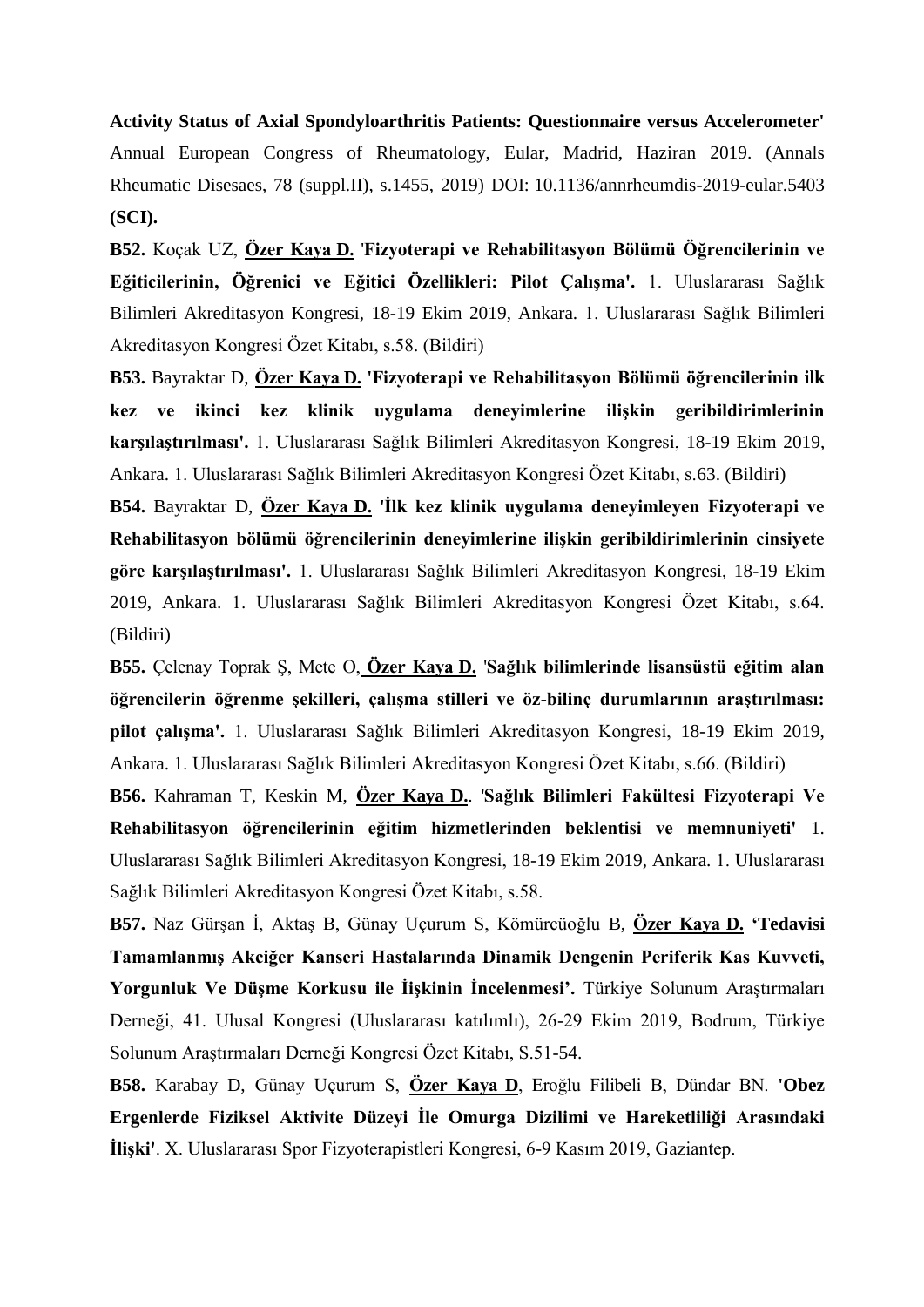**B59.** Koçak UZ, **Özer Kaya D. 'Genç Hentbol Kalecilerinde Spora Özgü Performans İle Esneklik, Denge, Kuvvet Ve Patlayıcı Güç Arasındaki İlişkinin Belirlenmesi'** X. Uluslararası Spor Fizyoterapistleri Kongresi, 6-9 Kasım 2019, Gaziantep.

**B60.** Koçak UZ, **Özer Kaya D. 'Tekerlekli Sandalye Basketbolcularında Reaksiyon Zamanı İle Spora Özgü Performans Arasındaki İlişkinin İncelenmesi'.** X. Uluslararası Spor Fizyoterapistleri Kongresi, 6-9 Kasım 2019, Gaziantep.

**B61.** Günay Uçurum S, Körtelli O, Keleş E, Karabay D, Naz Gürşan İ, Bayram KB, **Özer Kaya D** (2020). **'Meme Kanseri Cerrahisi Geçirmiş Kadınlarda Postür, Gövde Kas Enduransı ve Solunum Fonksiyonları Arasındaki İlişki/The Relationship Between Posture, Trunk Muscle Endurance and Respiratory Function Tests in Women Who Had Undergone Breast Cancer Surgery'**. İzmir Demokrasi Üniversitesi, Uluslararası Sağlık Bilimleri Kongresi, 20-21 Haziran 2020, Abstract Book. s.68- 70.

**B62.** Günay Uçurum S, Körtelli O, Korucu TŞ, Karabay D, Keleş E, Naz Gürşan İ, Alacacıoğlu A, **Özer Kaya D** (2020). **'Meme Kanseri Cerrahisi Geçirmiş Kadınlarda Yorgunluk Şiddet Düzeyinin Solunum Fonksiyon Testleri ve Anksiyete / Depresyon ile İlişkisi/Relationship Between Fatigue Severity, Pulmonary Function Tests and Anxiety /Depression in Women Undergone Breast Cancer Surgery'**. İzmir Demokrasi Üniversitesi, Uluslararası Sağlık Bilimleri Kongresi, 20-21 Haziran 2020, Abstract Book. s.75-76.

**B63.** Günay Uçurum S, Korucu TŞ, Karabay D, Keleş E, Naz Gürşan İ, Alacacıoğlu A, **Özer Kaya D** (2020). '**Meme Kanseri Cerrahisi Geçirmiş, Radyoterapi-Kemoterapi ile Tedavi Edilmiş Kadınlarda Solunum Fonksiyon Sonuçlarının İncelenmesi/An Investigation of Respiratory Function Results in Women with Operated On Breast Cancer and Treated with Radiotherapy-Chemotherapy'**. İzmir Demokrasi Üniversitesi, Uluslararası Sağlık Bilimleri Kongresi, 20-21 Haziran 2020, Abstract Book. s.115-116.

**B64.** Bayraktar, D., **Kaya, D. O.**, Gucenmez, S., Ediboglu, E. D., Kabadayi, G., & Akar, S. **'Comparison of The Patient Reported Physical Activity Level According to Kınesiophobia Presence in Patıents With Axial Spondyloarthritis'.** Annals of the Rheumatic Diseases (2020): 545. Annual European Congress Of Rheumatology, Eular 2020, Online

**B65.** Yuksel-Karsli, T., Bayraktar, D., **Kaya, D. O.,** Gerçik, Ö., Gucenmez, S., Oz, H. E., ... & Akar, S. '**Physical Activity Levels of Radiographic and Non-Radiographic Axial Spondyloarthritis Patients'.** Annals of the Rheumatic Diseases (2020): 564. Annual European Congress of Rheumatology, Eular 2020, Online.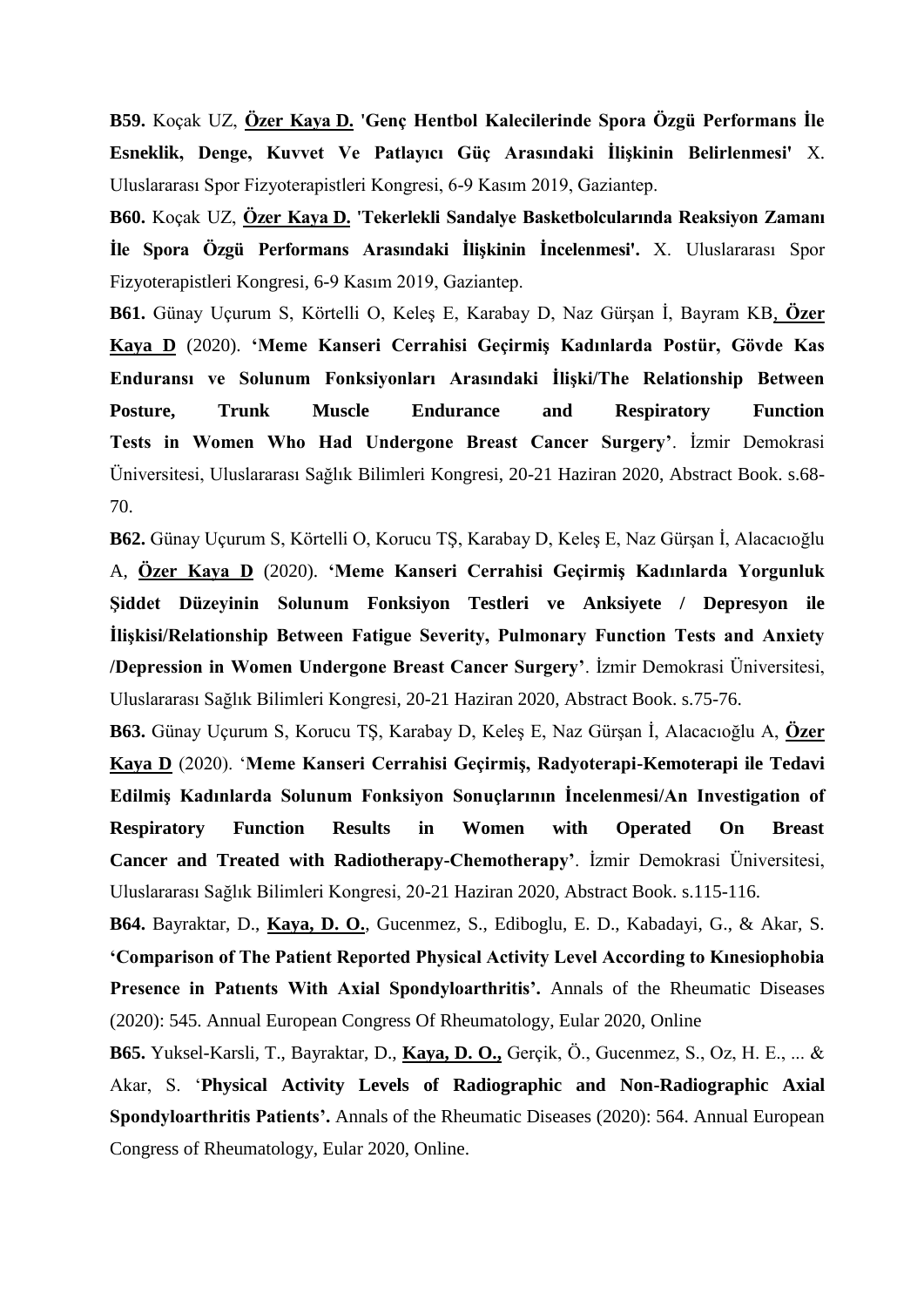## **C. BOOKS AND BOOK CHAPTERS:**

## **BOOKS (IN TURKISH):**

**C1**. **Özer D,** Baltacı G. **"**İş Yerinde Fiziksel Aktivite". T.C. Sağlık Bakanlığı, **Fiziksel Aktivite Bilgi Serisi**: Şubat, 2008. Klasmat matbaacılık, Ankara. ISBN: 978-975-590-246-3. Koordinatör: Prof. Dr. Gül Baltacı.

## **BOOK EDITOR (IN TURKISH):**

**C2.** Baltacı G, **Özer Kaya D**, Yosmaoğlu HB. Diz Yaralanmalarında Rehabilitasyon, Hipokrat Kitabevi, Ankara; 2016. (Yardımcı Editör) **ISBN**: 9786059160322

## **BOOK CHAPTERS (IN TURKISH):**

**C3**. Baltacı G. Omuz Yaralanmalarında Rehabilitasyon, Pelikan Yayıncılık, 2015, **Özer Kaya**

**D. Omuz Rehabilitasyon Egzersizlerinde Biyomekaniksel Yaklaşımlar**. s.88-106. **ISBN**: 9786059160049

**C4.** Baltacı G. Omuz Yaralanmalarında Rehabilitasyon, Pelikan Yayıncılık, 2015, **Özer Kaya**

**D. Omuz Rehabilitasyonunda Açık ve Kapalı Kinetik Zincir Egzersizleri**, s115-123.

**C5.** Baltacı G. Omuz Yaralanmalarında Rehabilitasyon, Pelikan Yayıncılık, 2015, **Özer Kaya D. Omuz Rehabilitasyonunda Nöromusküler Kontrol Egzersizleri,** s.124-139.

**C6.** Baltacı G. Omuz Yaralanmalarında Rehabilitasyon, Pelikan Yayıncılık, 2015, **Özer Kaya**

**D. Omuz Rehabilitasyonunda Proprioseptif Nöromüsküler Fasilitasyon Teknikleri,** s.140- 148.

**C7.** Baltacı G. Omuz Yaralanmalarında Rehabilitasyon, Pelikan Yayıncılık, 2015, **Özer Kaya D. Omuz Rehabilitasyonunda Plyometrik Egzersizler,** s.176-190.

**C8.** Baltacı G. Omuz Yaralanmalarında Rehabilitasyon, Pelikan Yayıncılık, 2015, **Özer Kaya D. Omuz Rehabilitasyonunda Stabilizasyon Egzersizleri,** s.198-212.

**C9.** Baltacı G. Omuz Yaralanmalarında Rehabilitasyon, Pelikan Yayıncılık 2015, **Özer KayaD. Omuz Rehabilitasyonunda Akuatik Egzersizler,** s. 213-228.

**C10.** Karaduman A, Tunca Yılmaz Ö. Fizyoterapi Rehabilitasyon Genel Fizyoterapi - Cilt 1 Fizyoterapi ve Rehabilitasyon Kitabı, Bölüm 10 Pelikan Yayıncılık 2016**, Özer Kaya D. Egzersiz Planlama**. s.189-204.

**C11.** Karaduman A, Tunca Yılmaz Ö. Fizyoterapi Rehabilitasyon Ortopedik Rehabilitasyon Pediatrik Rehabilitasyon - Cilt 2, Bölüm 16 Pelikan Yayıncılık 2016**,** Çıtaker S, Kafa N, **Özer KayaD. Kırık Sonrası Fizyoterapi ve Rehabilitasyon**. s. 249-260.

**C12.** Karaduman A, Tunca Yılmaz Ö. Fizyoterapi ve Rehabilitasyon Kitabı, Bölüm 17 Pelikan Yayıncılık 2016**,** Kafa N, Çıtaker S, **Özer Kaya D. Alt Ekstremite ve Omurga Kırıklarından Sonra Fizyoterapi ve Rehabilitasyon**. s. 261-278.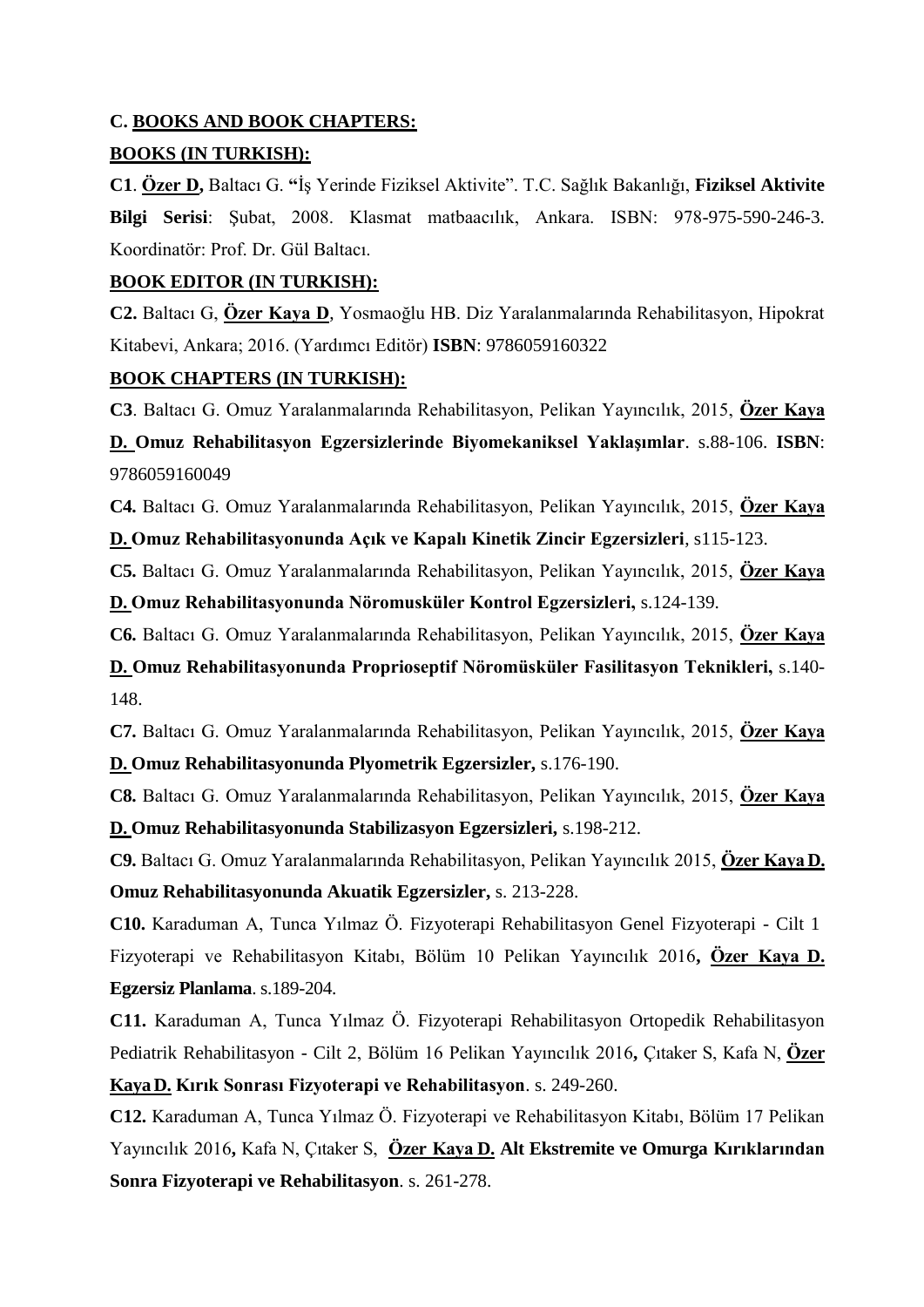**C13.** Karaduman A, Tunca Yılmaz Ö. Fizyoterapi ve Rehabilitasyon Kitabı, Bölüm 18 Pelikan Yayıncılık 2016**, Özer Kaya D,** Çıtaker S, Kafa N **. Üst Ekstremite Kırıklarından Sonra Fizyoterapi ve Rehabilitasyon.** s. 279-294.

**C14.** Karaduman A, Tunca Yılmaz Ö. Fizyoterapi ve Rehabilitasyon Kitabı, Bölüm 31 Pelikan Yayıncılık 2016**, Özer KayaD,** Ergun N. **Bantlama.** s. 503-514.

**C15.** Karaduman A, Tunca Yılmaz Ö. Fizyoterapi ve Rehabilitasyon Kitabı, Bölüm 32 Pelikan Yayıncılık 2016**, Özer Kaya D.** Ergun N. **Terapatik Egzersiz Eğitiminde Terapatik Bantların Kullanımı.**s. 515-524.

**C16.** Gelecek N. Fizyoterapistler İçin Terapatik Egzersizler. **Özer Kaya D,** Bayraktar D. **Çeviklik ve Plyometrik Egzersizler**, Mart 2016, O' Tıp ve Kitabevi Yayıncılık, İzmir.

**C17.** Akbayrak T, Kaya S. Kadın Sağlığında Fizyoterapi ve Rehabilitasyon. Bölüm 30. Pelikan Yayıncılık 2016, **Özer Kaya D,** Bayrakcı Tunay V. **Kadın Sporcu Üçlemesi ve Fizyoterapi**. s 459-468.

**C18.** Baltacı G, Yosmaoğlu Hayri Baran, **Özer Kaya D**. Diz Yaralanmalarında Rehabilitasyon Kitabı, Hipokrat Kitapevi, 2016, **Özer Kaya D**. **Dizin Diğer Yumuşak Doku Yaralanmaları**. Bölüm 14, s.241-261.

**C19.** Harutoğlu H, Öztürk B, Zenginler Y. Isı, Işık ve Hidroterapi. Hipokrat Kitapevi, 2016, Özer Kaya D. Onarım. **ISBN.** [9786059160377](javascript:document.aramaformu.submit();)

**C20. Yüksel İ.** Manuel Tedavi Kitabı. Pelikan Kitapevi, 2017. **Özer KayaD**, **Torakal Bölge Mobilizasyonları.** Bölüm 11, s. 203-230.

**C21. Bayrakcı Tunay V, Erden Z, Yıldız C.** Alt Ekstremite Yaralanmalarında Rehabilitasyon. **Özer Kaya D**, Ayak Bileği Kıkırdak Yaralanmalarında Fİzyoterapi ve Rehabilitasyon. **ISBN: [9786059160612](https://www.medikalkitabevi.com/tag/9786059160612.html)**

**C22. Yanardağ M.** Temel Bakım ve Rehabilitasyon II. Anadolu Üniversitesi Yayınları, Ağustos 2018. **Özer Kaya D. Egzersize Giriş.** Bülüm 3, s.49-58. **ISBN: 978-975-06-2322-6 BOOK CHAPTERS (IN ENGLISH):**

**Özer Kaya D.** Architecture of Tendon and Ligament and their Adaptation to Pathologic Conditions. In: Comparative Kinesiology of the Human

## **D. NATIONAL PUBLICATIONS IN REFERRED JOURNALS**

**D1. Özer Kaya D**. [Omurga Sağlığının Korunması ve Tedavisinde Kullanılan Yaklaşımlar.](http://www.medicalnetwork.com.tr/web/konu.asp?goster=1&Metin=320) Actual Medicine. 22(9-10):25-33; 2014.

**D2.** Toprak Çelenay Ş, **Özer Kaya D**. Mastektomi Sonrası Lenfödemli Olguda Kompleks Boşaltıcı Fizyoterapinin Fonksiyon, Postür ve Denge Üzerine Etkileri. İzmir Katip Çelebi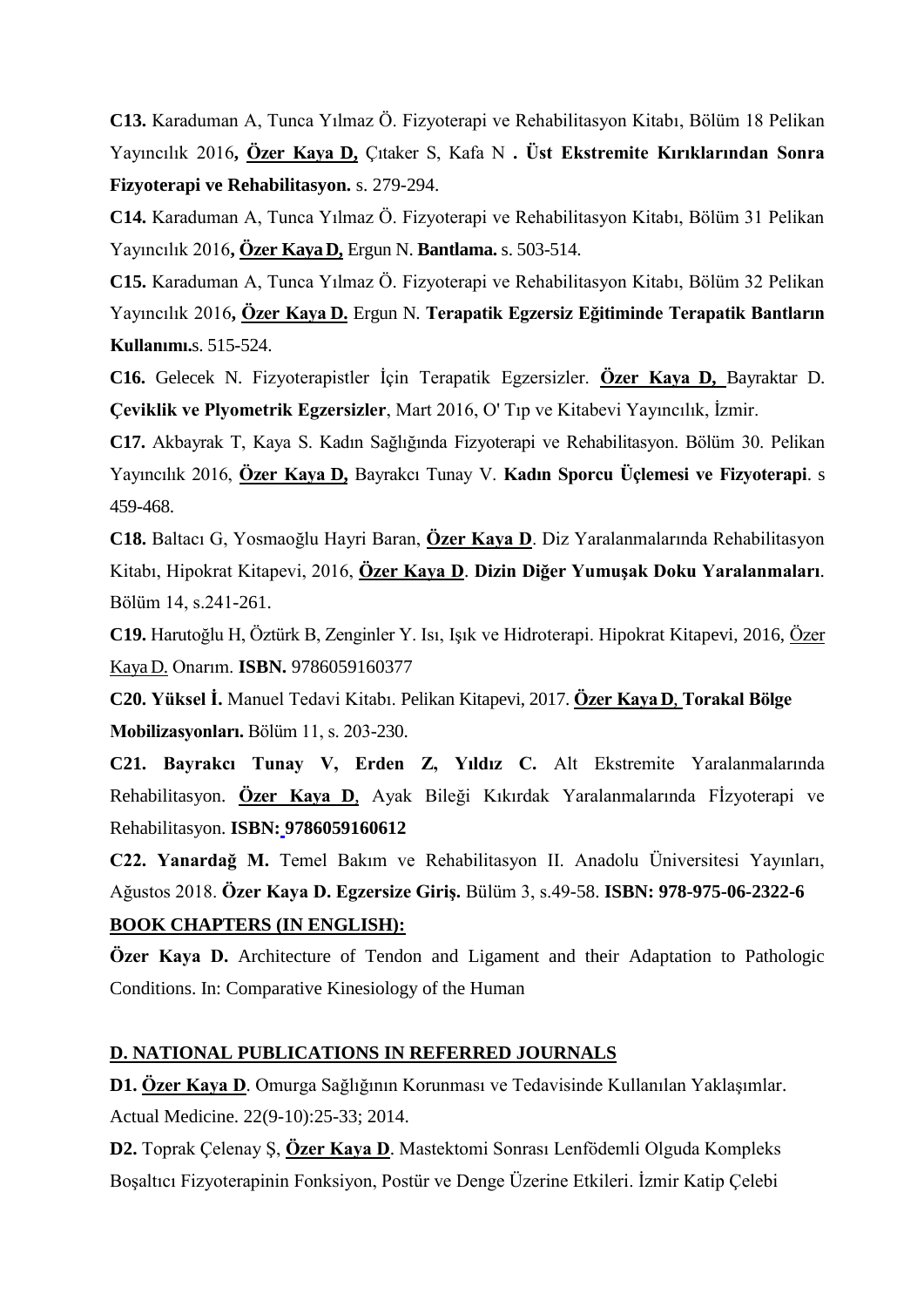Üniversitesi Sağlık Bilimleri Fakültesi Dergisi. 1 (2):41-45; 2016. Retrieved from http://dergipark.gov.tr/ikcusbfd/issue/25687/271062

**D3. Özer Kaya D**, Kalkan AC. Omuzda Tuzak Nöropatiler ve Rehabilitasyonu. Turkiye Klinikleri J Physiother Rehabil-Special Topics;3(1):30-40 (2017). (Türkiye Atıf Dizini)

**D4.** [Ulu](http://www.turkiyeklinikleri.com/journal/dis-hekimligi-bilimleri-olgu-dergisi/2149-3375/inpress/tr-index.html#tpl_login) M, [Gözlüklü](http://www.turkiyeklinikleri.com/journal/dis-hekimligi-bilimleri-olgu-dergisi/2149-3375/inpress/tr-index.html#tpl_login) Ö, **[Özer Kaya](http://www.turkiyeklinikleri.com/journal/dis-hekimligi-bilimleri-olgu-dergisi/2149-3375/inpress/tr-index.html#tpl_login) D**, [Öztürk Gözlüklü](http://www.turkiyeklinikleri.com/journal/dis-hekimligi-bilimleri-olgu-dergisi/2149-3375/inpress/tr-index.html#tpl_login) Hilal, [Kütük](http://www.turkiyeklinikleri.com/journal/dis-hekimligi-bilimleri-olgu-dergisi/2149-3375/inpress/tr-index.html#tpl_login) N, [Alkan](http://www.turkiyeklinikleri.com/journal/dis-hekimligi-bilimleri-olgu-dergisi/2149-3375/inpress/tr-index.html#tpl_login) A. [Temporomandibular Eklem Ankiloz Cerrahisi Sonrası Erken Dönem Fizyoterapi ve](http://www.turkiyeklinikleri.com/inpress_article/tr-temporomandibular-eklem-ankiloz-cerrahisi-sonrasi-erken-donem-fizyoterapi-ve-rehabilitasyon-multidisipliner-yaklasim-77331.html)  [Rehabilitasyon: Multidisipliner Yaklaşım.](http://www.turkiyeklinikleri.com/inpress_article/tr-temporomandibular-eklem-ankiloz-cerrahisi-sonrasi-erken-donem-fizyoterapi-ve-rehabilitasyon-multidisipliner-yaklasim-77331.html) Turkiye Klinikleri J Dental Sci Cases.2(3):113-9: (2016). doi: 10.5336/dentalcase.2016-53582 (Türkiye Atıf Dizini)

**D5. Özer Kaya D.** Rehabilitasyon: Sporcularda Nöromüsküler Eğitim. Türkiye Klinikleri Alt Ekstremite Spor Yaralanmalarında Rehabilitasyon Özel Sayısı, Turkiye Klinikleri J Physiother Rehabil-Special Topics; 3(2):69-79 (2017). (Türkiye Atıf Dizini)

**D6.** Kahraman T, Saraç DC. **Özer Kaya D.** Eğitiminin Başında ve Sonunda olan Fizyoterapi ve Rehabilitasyon Öğrencilerinin Beklenti ve Memnuniyet Düzeylerinin Karşılaştırılması. İzmir Kâtip Çelebi Üniversitesi Sağlık Bilimleri Fakültesi Dergisi. 3(1):15-22; 2018.

## **E. NATIONAL RESEARCH BASTRACT PRESENTATIONS ( IN TURKISH)**

**E1**. Cetişli Korkmaz N, Boşnak M, Öztürk M, Buran Y, **Özer D**, Güçlü Gündüz A, Armutlu K, Karabudak R. **'Multipl sklerozlu (MS) hastalarda motor yorgunluğun değerlendirilmesi: Pilot çalışma'**. IX. Fizyoterapide Gelişmeler Sempozyumu, 17-20 Ekim 2002, Nevşehir. (Fizyoterapi ve Rehabilitasyon Dergisi, 13(3), s.162-163, 2002) **(CINAHL, EMBASE, AMED, Türk Tıp Dizini)** (Poster).

**E2.** Özer D, Baltacı G. **'Voleybolda yaralanma mekanizmaları'**. II. Ulusal Spor Fizyoterapistleri Kongresi, 2-4 Ekim 2003, İstanbul. (Konuşma ve Bildiri Özetleri Kitabı, s.15, 2003) (Poster).

**E3.** Özer D. **'Temporomandibular Eklem Disfonksiyonu Sendromunda Etyoloji'**. II. Ulusal Spor Fizyoterapistleri Kongresi, 2-4 Ekim 2003, İstanbul. (Konuşma ve Bildiri Özetleri Kitabı, s.6, 2003) (Poster).

**E4.** Düzgün İ, Baltacı G, Atay AÖ, **Özer D**, Yosmaoğlu HB, Ergun N. **'Artroskopik subakromial dekompresyon sonrası erken rehabilitasyonun aktivitelere dönüşe etkisi'**. XIX. Milli Türk Ortopedi Ve Travmatoloji Kongresi, 14-19 Mayıs 2005, Antalya. (Acta Orthop Trauma Turcica et Traumatologica Turcica, Supplement-II, 39(2), s.72, 2005) **(Index Medicus, Medline)** (Oral).

**E5.** Yosmaoğlu B, Baltacı G**,** Düzgün İ, Bayrakcı Tunay V**, Özer D**, Ergun N. **'Genç ve erişkinlerde çapraz bağ rekonstrüksiyonu sonrası ağrı ve diz fleksiyon eklem açıklığının**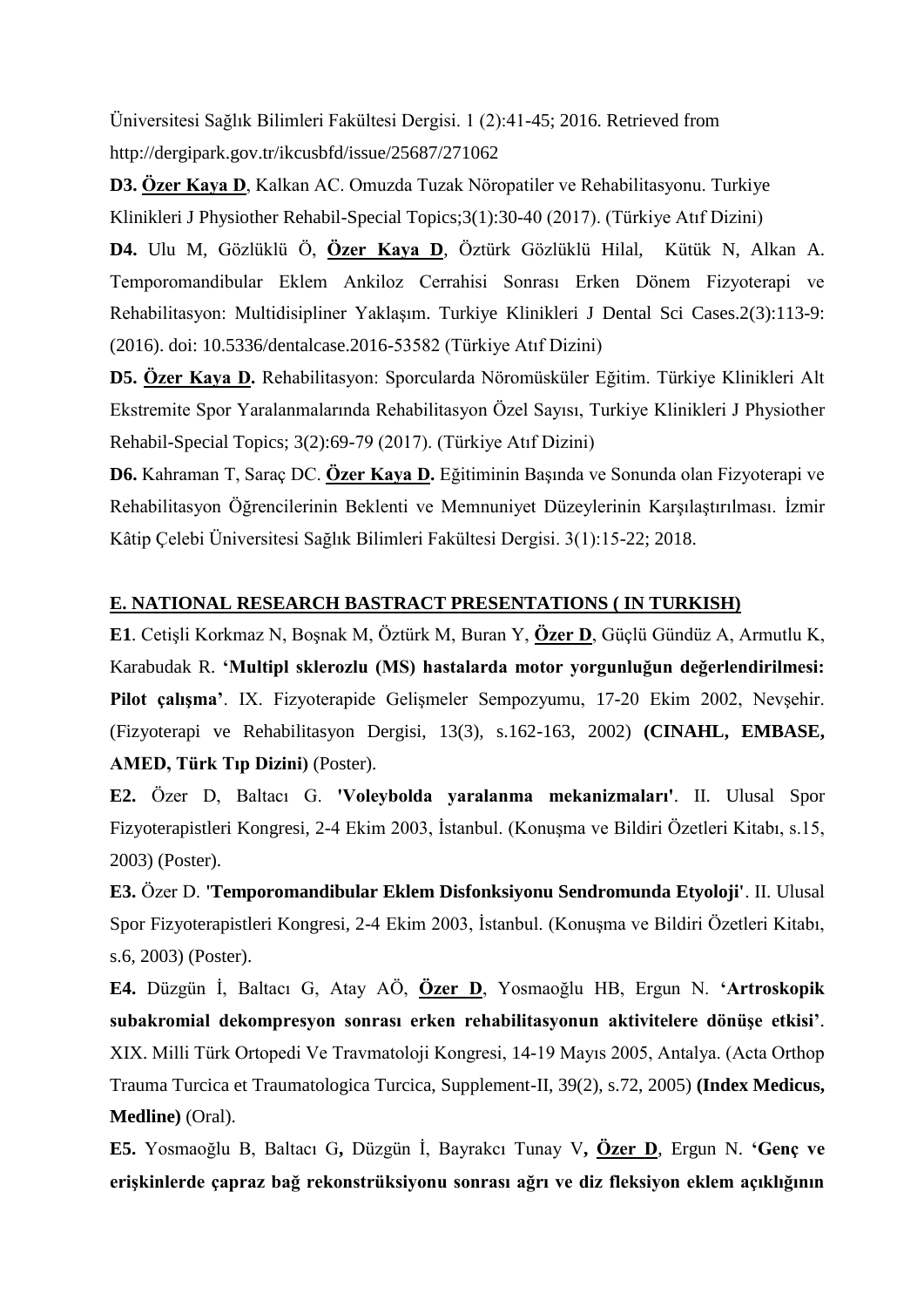**karşılaştırılması'**. XIX. Milli Türk Ortopedi Ve Travmatoloji Kongresi, 14-19 Mayıs 2005, Antalya. (Acta Orthopaedica et Traumatologica Turcica, Supplement-II, 39(2), s.95, 2005) **(Index Medicus, Medline)** (Oral).

**E6.** Yosmaoğlu B, Tunay VB, Özer H, Kaya D, Baltacı G, Düzgün İ**, Özer D**, Ergun N. **'Patellar ve Hamstring Tendon kullanılarak yapılan ACL rekonstrüksiyonu sonrası 6. ay kas kuvveti ve tek bacak atlama test sonuçlarının karşılaştırılması'**. VIII. Türkiye Spor Yaralanmaları ve Artroskopi ve Diz Cerrahisi Kongresi, 10-14 Ekim 2006, Kuşadası, Aydın, Türkiye. (Kongre Kitabı, s.58, 2006) (Oral).

**E7.** Düzgün İ, Atay AÖ, **Özer D**, Yosmaoğlu B, Tunay VB**,** Baltacı G, Ergun N. **'Nonoperatif rotator kılıf problemlerinde yırtığın yerinin tedavi öncesi ve sonrası fonksiyonel düzeye etkisi var mı?'**. VIII. Türkiye Spor Yaralanmaları Artroskopi ve Diz Cerrahisi Kongresi, 10-14 Ekim 2006, Kuşadası, Aydın, Türkiye. (Kongre Kitabı, s.28, 2006) (Oral).

**E8. Özer D,** Şenbursa G, Düzgün İ, Yosmaoğlu B, Tunay VB, Baltacı G**,** Ergun N. **'İmpingement Sendromu: Demografik yapı, fizyoterapi etkinliği, ücrete yansıyan tedavi maliyeti'**. VIII. Türkiye Spor Yaralanmaları Artroskopi ve Diz Cerrahisi Kongresi, 10-14 Ekim 2006, Kuşadası, Aydın, Türkiye. (Kongre Kitabı, s.27, 2006) (Oral).

**E9.** Düzgün İ, Baltacı G, **Özer D**, Ergun N, Yosmaoğlu B, Tunay VB**. 'Donuk omuz tanılı hastalarda manuel tedavi'**. XI. Fizyoterapide Gelişmeler Sempozyumu, İstanbul, 17-19 Kasım 2006. (Fizyoterapi Rehabilitasyon Dergisi, 17(3), s.156**,** 2006) **(CINAHL, EXCEPTRA MEDICA)** (Oral).

**E10.** Şenbursa G, Düzgün İ, **Özer D**, Atay AÖ, Baltacı G. **'Omuz impingement sendromunda iki rehabilitasyon yaklaşımının karşılaştırılması'.** XI. Fizyoterapide Gelişmeler Sempozyumu, 17-19 Kasım 2006, İstanbul. (Fizyoterapi ve Rehabilitasyon Dergisi, 17(3), s.208, 2006) **(CINAHL, EMBASE, AMED, Türk Tıp Dizini)** (Poster).

**E11. Özer D**, Ergun N. **'Boyun ve baş ağrısında hassas noktaların tespitinde basınç ağrı eşiği: algometre çalışması'**. XI. Fizyoterapide Gelişmeler Sempozyumu, 17-19 Kasım 2006, İstanbul. (Fizyoterapi ve Rehabilitasyon Dergisi, 17(3), s.218, 2006) **(CINAHL, EMBASE, AMED, Türk Tıp Dizini)** (Poster).

**E12. Özer D**, Ergun N. **'Diş sıkmanın temporomandibular eklem ve ilgili kaslardaki basınç ağrı eşiğine olan etkisi'.** XI. Fizyoterapide Gelişmeler Sempozyumu, 17-19 Kasım 2006, İstanbul. (Fizyoterapi ve Rehabilitasyon Dergisi, 17(3), s.150, 2006) **(CINAHL, EMBASE, AMED, Türk Tıp Dizini)** (Oral).

**E13. Özer D**, Atay S, Atasavun S, Ergun N. **'Sedanter ve spor yapan kadınların fiziksel uygunluklarının karşılaştırılması'.** XI. Fizyoterapide Gelişmeler Sempozyumu, 17-19 Kasım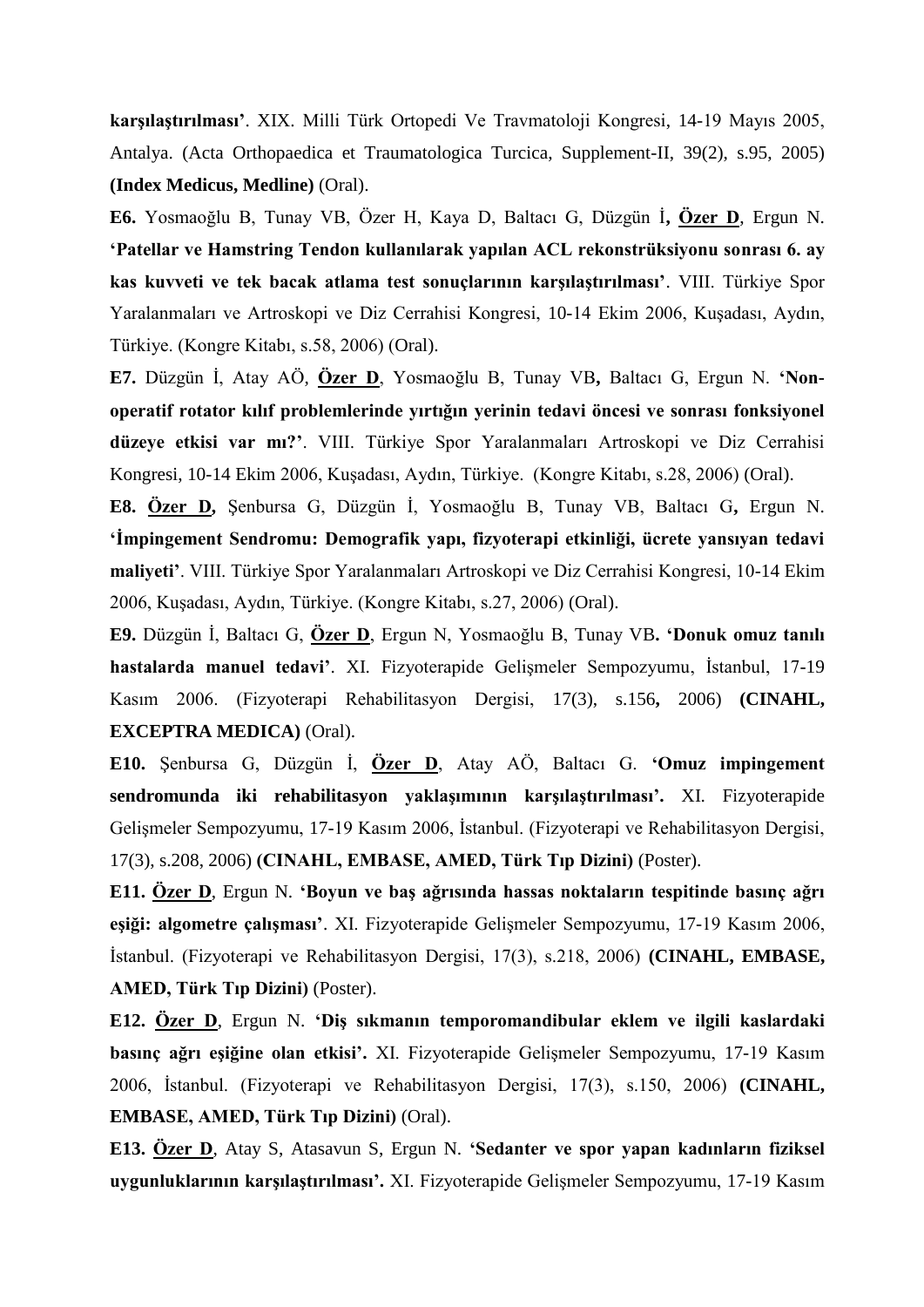2006, İstanbul. (Fizyoterapi ve Rehabilitasyon Dergisi, 17(3), s.178, 2006) **(CINAHL, EMBASE, AMED, Türk Tıp Dizini)** (Poster).

**E14.** Düzgün İ, Baltacı G, **Özer D**, Yosmaoğlu B, Atay AÖ, Bayrakcı Tunay V, Ergun N. **'Rotator kılıf yaralanmalarında farklı tedavi yöntemlerinin karşılaştırılması'**. I. Ulusal Fizyoterapi ve Rehabilitasyon Kongresi, 4-6 Mayıs 2007, Ankara. (Fizyoterapi Rehabilitasyon Dergisi, 18(3), s.125 2007) **(CINAHL, EXCEPTRA MEDICA)** (Oral).

**E15.** Yosmaoğlu B, Yakut Y, Baltacı G, Düzgün İ, Bayrakcı Tunay V, **Özer D,** Ergun N. **'Obez bireylerde sıçrama fonksiyonları ve ayak bileği çap ve çevre ölçümleri farklılıkları: pilot çalışma'**. I. Ulusal Fizyoterapi ve Rehabilitasyon Kongresi, 4-6 Mayıs 2007, Ankara. (Fizyoterapi Rehabilitasyon Dergisi, 18(3), s.111 2007) **(CINAHL, EXCEPTRA MEDICA)** (Oral).

**E16.** Yosmaoğlu B, Yakut Y, Baltacı G, Düzgün İ, Bayrakcı Tunay V, **Özer D**, Ergun N. **'Obez bireylerde denge, koordinasyon ve ayak bileği eklem pozisyon hissinde görülen farklılıklar: pilot çalışma'.** I. Ulusal Fizyoterapi ve Rehabilitasyon Kongresi, 4-6 Mayıs 2007, Ankara. (Fizyoterapi Rehabilitasyon Dergisi, 18(3), s.111, 2007) **(CINAHL, EXCEPTRA MEDICA)** (Oral).

**E17. Özer D**, Düzgün İ, Baltacı G, Bayrakcı Tunay V, Ergun N, Yosmaoğlu B. **'Ayak bileği yaralanması: kapalı kinetik mekanizmada kinestetik pozisyon duyusu'**. I. Ulusal Fizyoterapi ve Rehabilitasyon Kongresi, 4-6 Mayıs 2007, Ankara. (Fizyoterapi Rehabilitasyon Dergisi, 18(3), s.126, 2007) **(CINAHL, EXCEPTRA MEDICA)** (Oral).

**E18.** Düzgün İ, Baltacı G, Yosmaoğlu B, **Özer D**, Bayrakcı Tunay V, Ergun N. **'Supraspinatus kas kuvveti: empty can egzersizi mi, full can mi?'**. IV. Uluslararası Katılımlı Ulusal Spor Fizyoterapistleri Kongresi, 18-20 Ekim 2007, İstanbul. (Fizyoterapi Rehabilitasyon Dergisi, 18(3), s.245, 2007) **(CINAHL, EXCEPTRA MEDICA)** (Poster).

**E19. Özer D**, Toprak U, Özer H, Baltacı G. **'Osgood-Schlatter'li adolesanların fonksiyonel sonuçları'**. IV. Uluslararası Katılımlı Ulusal Spor Fizyoterapistleri Kongresi, 18-20 Ekim 2007, İstanbul. (Fizyoterapi Rehabilitasyon Dergisi, 18(3), s.234, 2007) **(CINAHL, EXCEPTRA MEDICA)** (Oral).

**E20.** Düzgün İ, Selek H, Baltacı G, Yosmaoglu B, **Özer D**, Tunay VB, Ergun N. **'Lateral epikondilitte kinesiotape uygulamasının etkinliği'**. XX. Milli Türk Ortopedi Ve Travmatoloji Kongresi, 23-28 Ekim 2007, Ankara. (Acta Orthop Trauma Turcica, Suppl 3, 41(3), s.90, 2007) **(Index Medicus, Medline)** (Oral).

**E21.** Yılmaz GD, Tuncay R, Baltacı G, Düzgün İ**, Özer D**. **'Hipotiroidizme bağlı gelişen kanat skapula: Olgu sunumu'**. XX. Milli Türk Ortopedi Ve Travmatoloji Kongresi, 23-28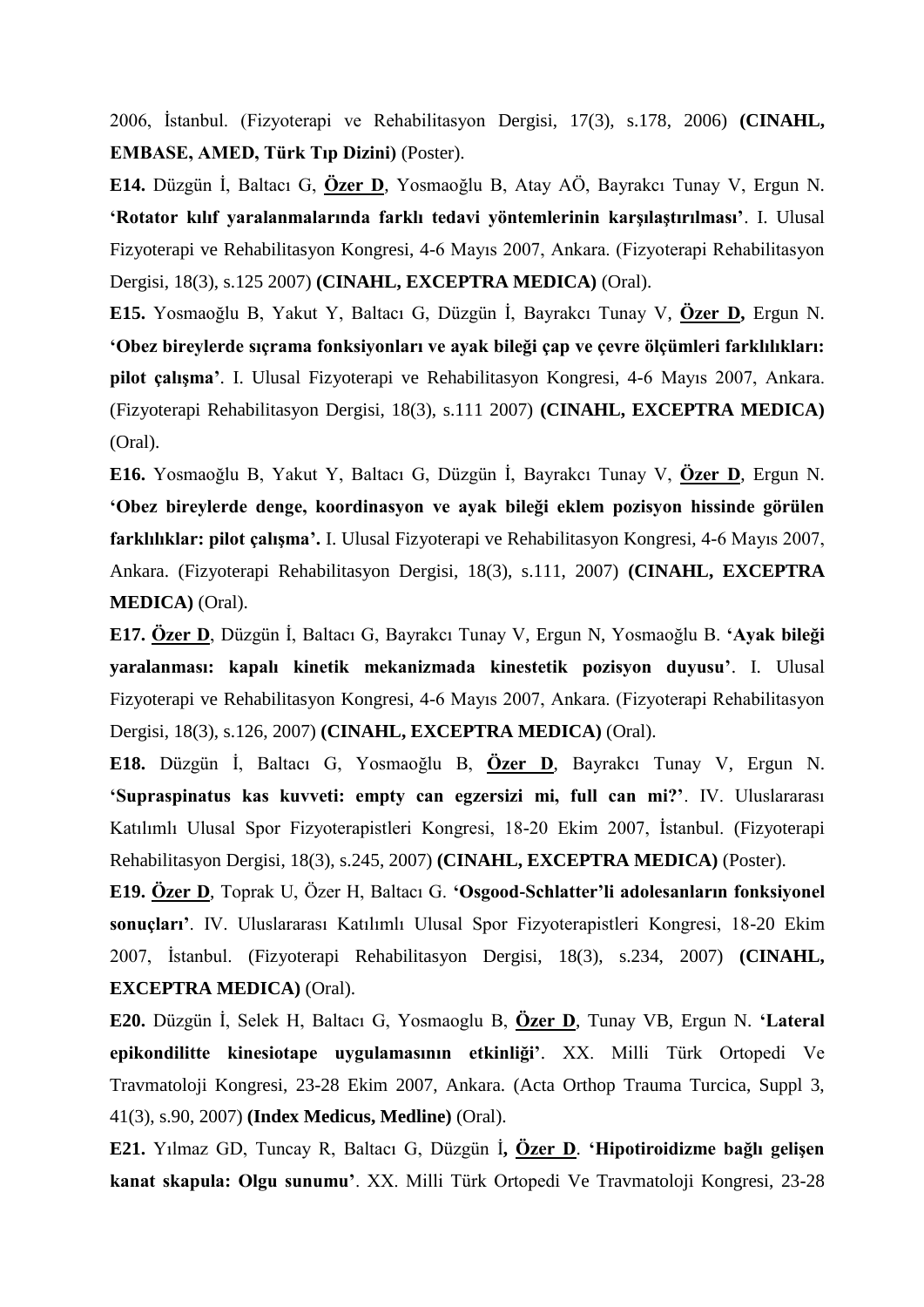Ekim 2007, Ankara. (Acta Orthop Trauma Turcica, Suppl 3, 41(3), s.256, 2007) **(Index Medicus, Medline)** (Poster).

**E22.** Toprak U, **Özer D**, Bostanoğlu S, Baltacı G, Karademir M.A. **'Osgood-Schlatter Sendromu: patellar tendon çap ve alanının fonksiyonel sıçrama ile ilgisi'.** 28. Ulusal Radyoloji Kongresi, 27-31 Ekim 2007, Antalya. (Türk Radyoloji Bülteni, 13(1), s.269, 2007) (Poster).

**E23.** Bayrakcı Tunay V**,** Yosmaoğlu B, Kaya D, Baltacı G, Özer H, Ergun N, Düzgün İ, **Özer D**. **'Ön çapraz bağ tamiri: Patellar tendon-hamstring otogreft 6. ay kas kuvvet karşılaştırmaları'**. IX. Türk Spor Yaralanmaları, Artroskopi ve Diz Cerrrahisi Kongresi, 14-18 Ekim 2008, İstanbul. (Konuşma ve Bildiri Özetleri Kitabı, s.262, 2008) (Poster).

**E24.** Ergun N, Baltacı G, Bayrakcı Tunay V, Düzgün İ, Yosmaoğlu B, **Özer D. '1990-2007 yılları arasında sporcu sağlığı ünitesinde tedaviye alınan hastaların özellikleri'.** XII. Fizyoterapide Gelişmeler Sempozyumu, 6-9 Kasım 2008, Eskişehir. (Fizyoterapi Rehabilitasyon Dergisi, 19(3), s.209, 2008) **(CINAHL, EXCEPTRA MEDICA)** (Poster).

**E25. Özer D,** Ergun N. **'İlerleyici servikal bölge dinamik stabilizasyon eğitiminin denge ve ekstremite fonksiyonları üzerine etkileri'**. Uluslar arası katılımlı V. Spor Fizyoterapistleri Kongresi, 22-24 Ekim 2009, Ankara. (Fizyoterapi ve Rehabilitasyon Dergisi, 20(3), s.225, 2009) **(CINAHL, EMBASE, AMED, Türk Tıp Dizini)** (Poster).

**E26. Özer D,** Ergun N, Yılmaz GD, Senbursa G. **'Menstüral döngü fazlarında fiziksel uygunluktaki değişimler'.** XIII. Fizyoterapide Gelişmeler Sempozyumu, 7-9 Ekim 2010, Hatay. (Fizyoterapi ve Rehabilitasyon Dergisi, 21(3), s.164, 2010) **(CINAHL, EMBASE, AMED, Türk Tıp Dizini)** (Oral).

**E27. Özer Kaya D**, Ekici G, Oskay D. **'Benign eklem hipermobilitesi: temporomandibular eklem bozuklukları ve kas-iskelet ağrısı ile ilişkileri'**. 3. Ulusal Fizyoterapi ve Rehabilitasyon Kongresi, 14-16 Mayıs 2011, İstanbul. (Fizyoterapi ve Rehabilitasyon Dergisi, 22(2), s.131, 2011) **(CINAHL, EXCEPTRA MEDICA)** (Oral).

**E28.** Büyükturan Ö, Ekici G, Toprak Ş, Bayraktar D, Özüdoğru A, **Özer Kaya D. 'Ahi Evran Üniversitesi sağlık bilimleri öğrencilerinin lisansüstü eğitime bakış açıları'**. 3. Ulusal Fizyoterapi ve Rehabilitasyon Kongresi, 14-16 Mayıs 2011, İstanbul. (Fizyoterapi ve Rehabilitasyon Dergisi, 22(2), s.133, 2011) **(CINAHL, EXCEPTRA MEDICA)** (Oral).

**E29. Özer Kaya D**, Ergun N. **'Farklı segmental spinal stabilizasyon protokollerinin denge ve ekstremite fonksiyonlarına etkisi'**. 6. Spor Fizyoterapistleri Kongresi, 19-22 Ekim 2011, Kuşadası. (Fizyoterapi ve Rehabilitasyon Dergisi, 22(2), s.199, 2011) **(CINAHL, EXCEPTRA MEDICA)** (Oral).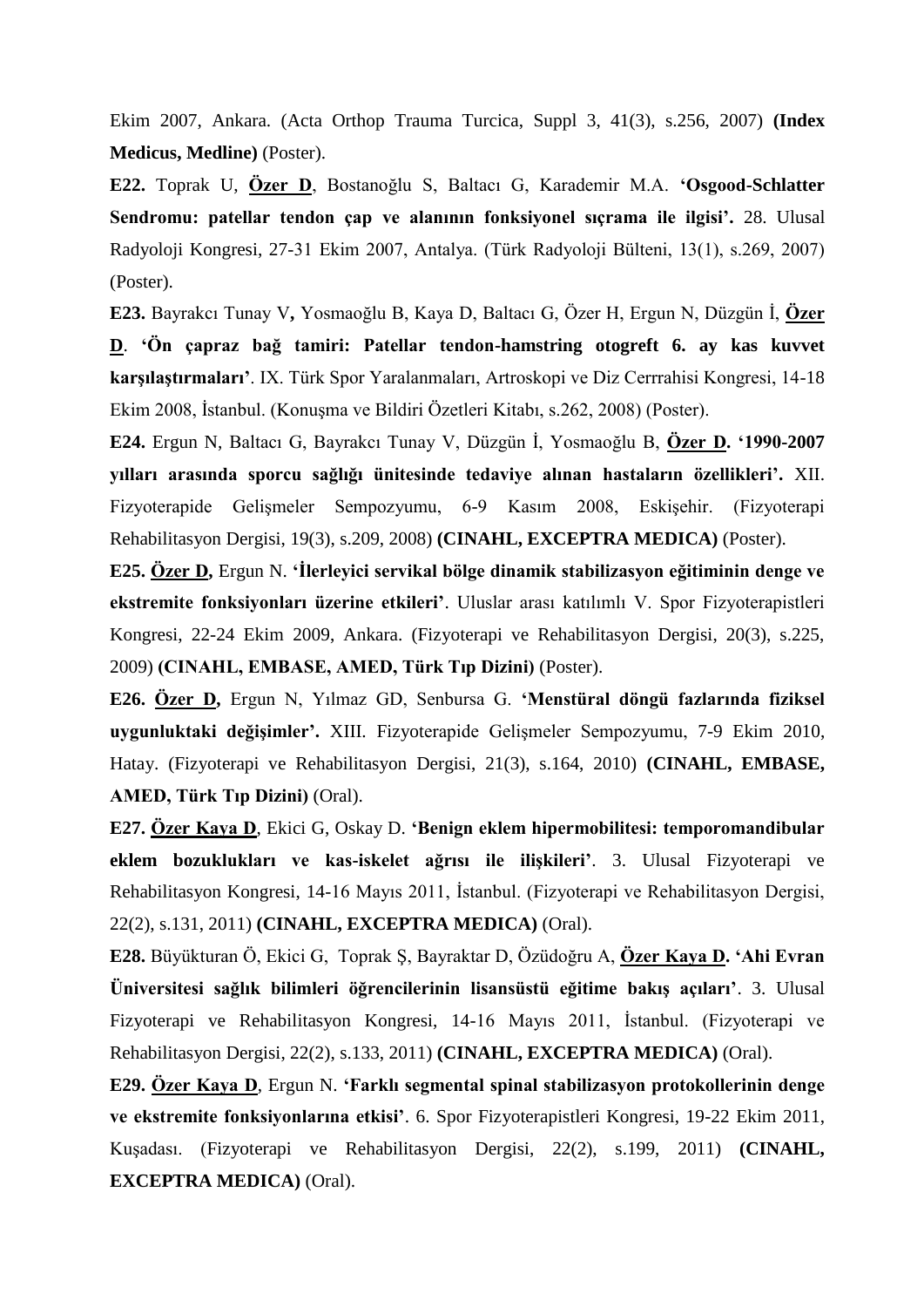**E30.** Bayraktar D, **Özer Kaya D**, Büyükturan Ö, Özüdoğru A, Toprak Ş, Ekici G. **'Sağlıklı genç yetişkinlerde postüral stabilite ve core stabilite skorları arasındaki ilişki'.** 6. Spor Fizyoterapistleri Kongresi, 19-22 Ekim 2011, Kuşadası. (Fizyoterapi ve Rehabilitasyon Dergisi, 22(2), s.209, 2011) **(CINAHL, EXCEPTRA MEDICA)** (Poster).

**E31.** Toprak Ş, **Özer Kaya D,** Özüdoğru A, Bayraktar D, Büyükturan Ö, Ekici G. **'Üniversite öğrencilerinde fiziksel aktivite düzeyi ve yaşam kalitesi arasındaki ilişki'**. 6. Spor Fizyoterapistleri Kongresi, 19-22 Ekim 2011, Kuşadası. (Fizyoterapi ve Rehabilitasyon Dergisi, 22(2), s.210, 2011) **(CINAHL, EXCEPTRA MEDICA)** (Poster).

**E32.** Özüdoğru A, **Özer Kaya D,** Toprak Ş, Büyükturan Ö, Bayraktar D, Ekici G. **'Üniversite öğrencilerinde fiziksel aktivite, kardiyovasküler endurans ve akademik başarı arasındaki ilişki'**. 6. Spor Fizyoterapistleri Kongresi, 19-22 Ekim 2011, Kuşadası. (Fizyoterapi ve Rehabilitasyon Dergisi, 22(2), s.210, 2011) **(CINAHL, EXCEPTRA MEDICA)** (Poster).

**E33. Özer Kaya D,** Çelenay Toprak Ş, Özüdoğru A, Şaş S**,** Özoğuz A. **'Kinezyobant uygulamasının kronik bel ağrılı hastalarda postural stabilite ve ağrı üzerine akut etkileri: pilot çalışma'.** XIV. Fizyoterapide Gelişmeler Sempozyumu, 26-28 Nisan 2012, Nevşehir. (Fizyoterapi ve Rehabilitasyon Dergisi, 23(1), s.38, 2012) **(CINAHL, EMBASE, AMED, Türk Tıp Dizini)** (Oral).

**E34.** Ekici G**, Özer Kaya D. 'Ahi Evran Üniversitesi'nden bir ERASMUS programı öğrencisinin İspanya deneyimi'.** XIV. Fizyoterapide Gelişmeler Sempozyumu, 26-28 Nisan 2012, Nevşehir. (Fizyoterapi ve Rehabilitasyon Dergisi, 23(1), s122, 2012) **(CINAHL, EMBASE, AMED, Türk Tıp Dizini)** (Poster).

**E35.** Toprak Çelenay Ş, **Özer Kaya D**, Özüdoğru A. '**Farklı spinal postural eğitim programlarının omurga postür ve mobilitesi üzerine etkileri'.** 4. Ulusal Fizyoterapi ve Rehabilitasyon Kongresi, 9-11 Mayıs 2013, Denizli. (Fizyoterapi ve Rehabilitasyon Dergisi, 24(2), s.16, 2013) **(CINAHL, EXCEPTRA MEDICA)** (Oral).

**E36**. Özüdoğru A, Ekici G**,** Toprak Çelenay Ş, Büyükturan Ö, Bayraktar D, **Özer Kaya D**. **'Sigara kullananlarda nikotin bağımlılık düzeyi ve solunum fonksiyonlarının incelenmesi: pilot çalışma'.** 4. Ulusal Fizyoterapi ve Rehabilitasyon Kongresi, 9-11 Mayıs 2013, Denizli. (Fizyoterapi ve Rehabilitasyon Dergisi, 24(2), s.25, 2013) **(CINAHL, EXCEPTRA MEDICA)** (Poster).

**E37.** Özüdoğru A, **Özer Kaya D**, Toprak Çelenay Ş. **'Üniversite öğrencilerinde spinal postür ile yaşam kalitesi ve anksiyete arasindaki ilişki'.** 4. Ulusal Fizyoterapi ve Rehabilitasyon Kongresi, 9-11 Mayıs 2013, Denizli. (Fizyoterapi ve Rehabilitasyon Dergisi, 24(2), s.34, 2013) **(CINAHL, EXCEPTRA MEDICA)** (Poster).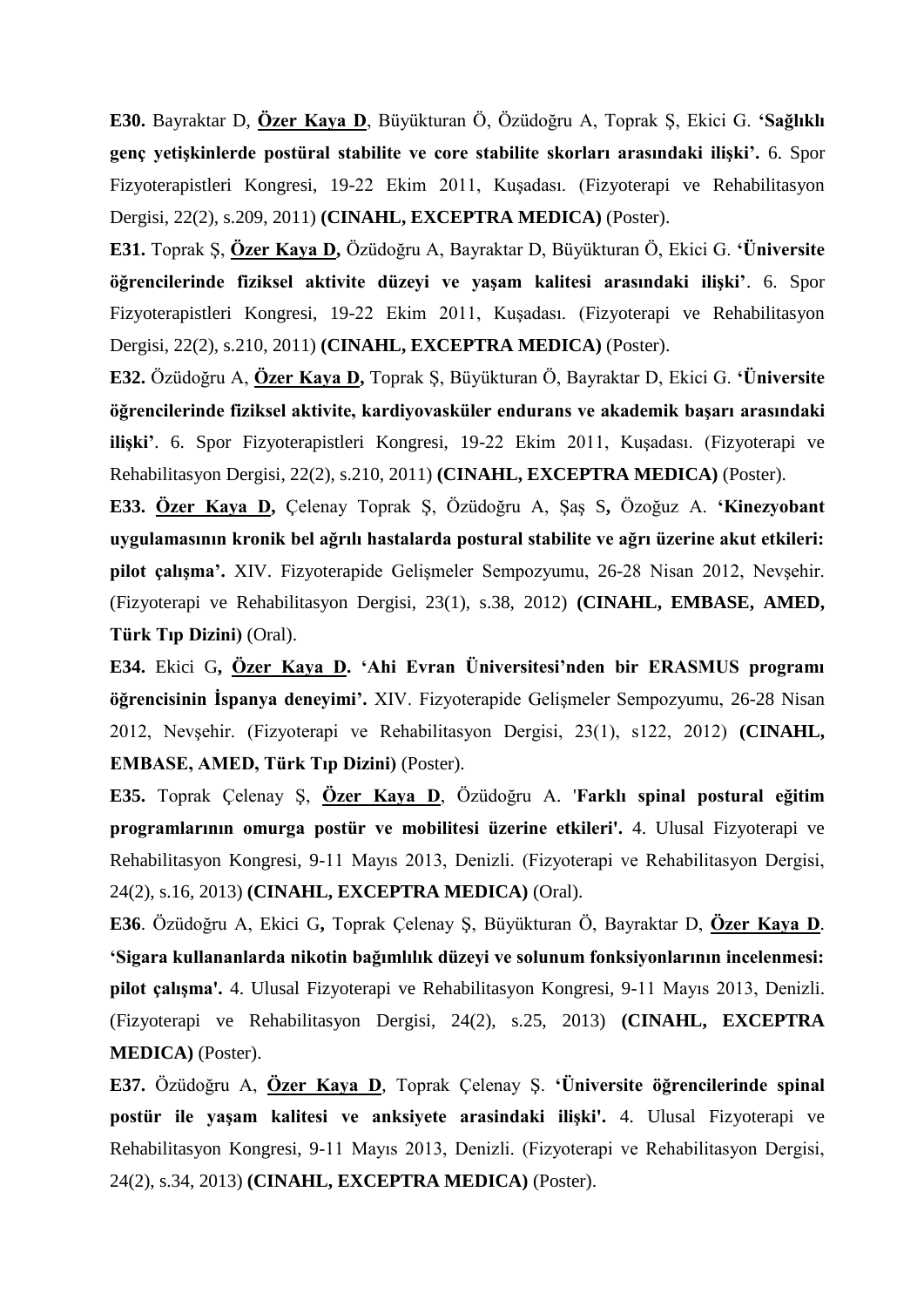**E38. Özer Kaya D**, Toprak Çelenay Ş, Özüdoğru A, Biçeroğlu H, kaymaz H, Durna F. **'Akut diskojenik lumbar radikülopatili hastalarda omurga postür, mobilite, postüral dayanıklılık ve fonksiyonel durum arasındaki ilişki'.** 4. Ulusal Fizyoterapi ve Rehabilitasyon Kongresi, 9-11 Mayıs 2013, Denizli. (Fizyoterapi ve Rehabilitasyon Dergisi, 24(2), s.42, 2013) **(CINAHL, EXCEPTRA MEDICA)** (Poster).

**E39.** Toprak Çelenay Ş, **Özer Kaya D**, Akbayrak T. **'Primer dismenoreli olgularda vücut kompozisyonu ve ağrı şiddeti arasındaki ilişkinin incelenmesi'.** 4. Ulusal Fizyoterapi ve Rehabilitasyon Kongresi, 9-11 Mayıs 2013, Denizli. (Fizyoterapi ve Rehabilitasyon Dergisi, 24(2), s.46, 2013) **(CINAHL, EXCEPTRA MEDICA)** (Poster).

**E40.** Büyükturan Ö, **Özer Kaya D**. **'Travmatik patella kırığının geç dönem rehabilitasyonunda izokinetik eğitimin diz propriosepsiyonuna etkisi: olgu sunumu'.** 4. Ulusal Fizyoterapi ve Rehabilitasyon Kongresi, 9-11 Mayıs 2013, Denizli. (Fizyoterapi ve Rehabilitasyon Dergisi, 24(2), s.63, 2013) **(CINAHL, EXCEPTRA MEDICA)** (Poster).

**E41.** Moran M, **Özer Kaya D**, Özüdoğru A, Toprak Çelenay Ş., Özsoy İ. **'Sigara içen ve içmeyen kadınlarda akciğer fonksiyonunun değerlendirilmesi'.** 4. Ulusal Fizyoterapi ve Rehabilitasyon Kongresi, 9-11 Mayıs 2013, Denizli. (Fizyoterapi ve Rehabilitasyon Dergisi, 24(2), s.65, 2013) **(CINAHL, EXCEPTRA MEDICA)** (Poster).

**E42.** Toprak Çelenay Ş, **Özer Kaya D**, Büyükturan Ö, Özüdoğru A. **'Sağlıklı kadınlarda 16 haftalık Step-Aerobik programının vücut kompozisyonu, bacak kas kuvveti ve yaşam kalitesine etkisi'.** 7. Spor Fizyoterapistleri Kongresi, 7-9 Kasım 2013, Ankara. (Türk Fizyoterapi ve Rehabilitasyon Dergisi, 24(3), s.13, 2013) **(CINAHL, EXCEPTRA MEDICA)** (Oral).

**E43. Özer Kaya D**, Toprak Çelenay Ş. **'Sağlıklı kadınlarda 16 haftalık aerobik egzersiz programının omurga uygunluğuna etkileri'.** 7. Spor Fizyoterapistleri Kongresi, 7-9 Kasım 2013, Ankara. (Türk Fizyoterapi ve Rehabilitasyon Dergisi, 24(3), s.17, 2013) **(CINAHL, EXCEPTRA MEDICA)** (Oral).

**E44.** Büyükturan B, Büyükturan Ö, **Özer Kaya D**. **'Sigara kullanan ve kullanmayan amatör futbolcularda çeviklik parametrelerinin incelenmesi: pilot çalışma'.** 7. Spor Fizyoterapistleri Kongresi, 7-9 Kasım 2013, Ankara. (Türk Fizyoterapi ve Rehabilitasyon Dergisi, 24(3), s.23, 2013) **(CINAHL, EXCEPTRA MEDICA)** (Poster).

**E45.** Büyükturan Ö, **Özer Kaya D,** Toprak Çelenay Ş, Özüdoğru A. **'Sağlıklı genç kadın ve erkeklerde omuz izokinetik kas kuvvetinin torasik eğri ve mobilite ile ilişkisi'.** 7. Spor Fizyoterapistleri Kongresi, 7-9 Kasım 2013, Ankara. (Türk Fizyoterapi ve Rehabilitasyon Dergisi, 24(3), s.23, 2013) **(CINAHL, EXCEPTRA MEDICA)** (Poster).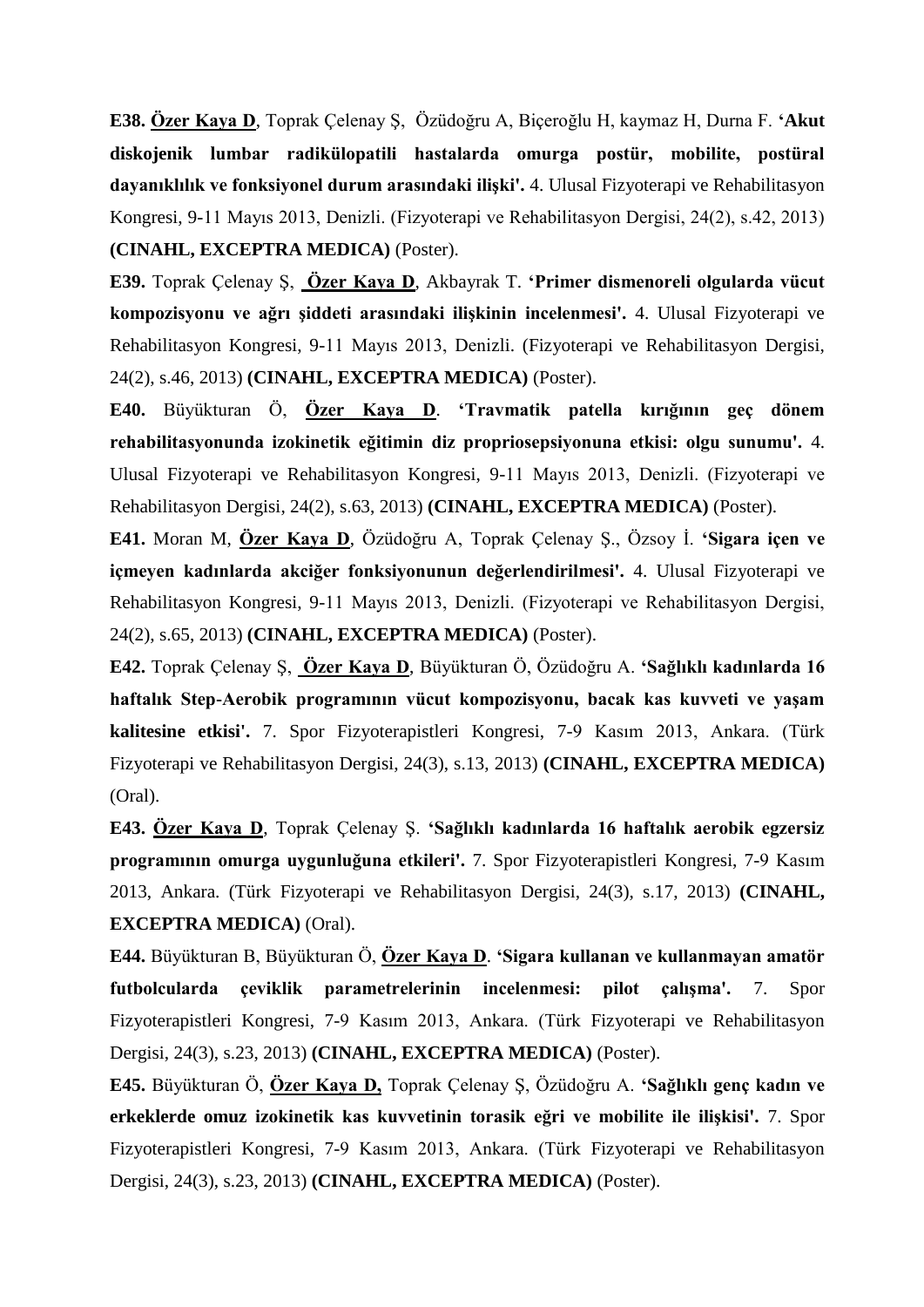**E46.** Toprak Çelenay Ş, **Özer Kaya D**. **'Metabolik sendromu olan ve olmayan olgularda fiziksel aktivite seviyesinin araştırılması'.** 7. Spor Fizyoterapistleri Kongresi, 7-9 Kasım 2013, Ankara. (Türk Fizyoterapi ve Rehabilitasyon Dergisi, 24(3), s.26, 2013) **(CINAHL, EXCEPTRA MEDICA)** (Poster).

**E47.** Toprak Çelenay Ş, **Özer Kaya D**. **'Servikal disfonksiyonu olan ve olmayan kişilerde torakal kifoz ve mobilite: ağrı ve postür ilişkisi'.** 7. Spor Fizyoterapistleri Kongresi, 7-9 Kasım 2013, Ankara. (Türk Fizyoterapi ve Rehabilitasyon Dergisi, 24(3), s.26, 2013) **(CINAHL, EXCEPTRA MEDICA)** (Poster).

**E48.** Duman M, **Özer Kaya D**, Selami M. **'Sporcu sağlığı stajı deneyiminin bir fizyoterapi ve rehabilitasyon öğrencisi üzerindeki etkisi: olgu sunumu'.** 7. Spor Fizyoterapistleri Kongresi, 7-9 Kasım 2013, Ankara. (Türk Fizyoterapi ve Rehabilitasyon Dergisi, 24(3), s.27, 2013) **(CINAHL, EXCEPTRA MEDICA)** (Poster).

**E49**. **Özer Kaya D**, Toprak Çelenay Ş. **'Mekanik bel ağrısı olan hastalarda benign eklem hipermobilitesinin fonksiyonel durum, ağrı, omurga postür, mobilite ve dayanıklılığına etkileri'.** 7. Spor Fizyoterapistleri Kongresi, 7-9 Kasım 2013, Ankara. (Türk Fizyoterapi ve Rehabilitasyon Dergisi, 24(3), s.31, 2013) **(CINAHL, EXCEPTRA MEDICA)** (Poster).

**E50. Özer Kaya D**, Toprak Çelenay Ş. **'Skapular kinezyobant uygulamasının sağlıklı bireylerde postür, skapula, omuz kas kuvveti ve enduransı üzerine akut etkileri'.** 7. Spor Fizyoterapistleri Kongresi, 7-9 Kasım 2013, Ankara. (Türk Fizyoterapi ve Rehabilitasyon Dergisi, 24(3), s.31, 2013) **(CINAHL, EXCEPTRA MEDICA)** (Poster).

**E51.** Özüdoğru A, Toprak Çelenay Ş, **Özer Kaya D**. **'Kadınlarda vücut yağ oranı ve abdominal yağlanma ile solunum fonksiyonları arasındaki ilişki'.** 7. Spor Fizyoterapistleri Kongresi, 7-9 Kasım 2013, Ankara. (Türk Fizyoterapi ve Rehabilitasyon Dergisi, 24(3), s.33, 2013) **(CINAHL, EXCEPTRA MEDICA)** (Poster).

**E52.** Toprak Çelenay Ş, **Özer Kaya D**. **'Gebelikte 8 haftalık egzersiz eğitiminin üriner inkontinans şiddeti ve yaşam kalitesine kısa ve uzun dönem etkisi: Olgu serisi'.** 6. Ulusal Ürojinekoloji Kongresi, 23-26 Kasım 2013, İstanbul. (Bildiri Özetleri Kitapçığı, s.100, 2013) (Poster).

**E53.** Biçeroğlu H**, Özer Kaya D**, Kaymaz H, Toprak Çelenay Ş, Özüdoğru A, Girgin Biçeroğlu G, Durna F, Hancı M. '**Lomber Diskopatili hastaların 5 aşamalı PUMDAC+G Algoritması, Lomber MR ve Spinal Mouse ölçümleri: 4000 hastanın 550 günlük takibi, konservatif yaklaşımın uzun dönem klinik, radyolojik, fonksiyonel ve cerrahi sonuçlarının prediktif değeri'.** Türk Nöroşirürji Derneği 28. Bilimsel Kongresi, 4-8 Nisan 2014, Antalya. (Oral).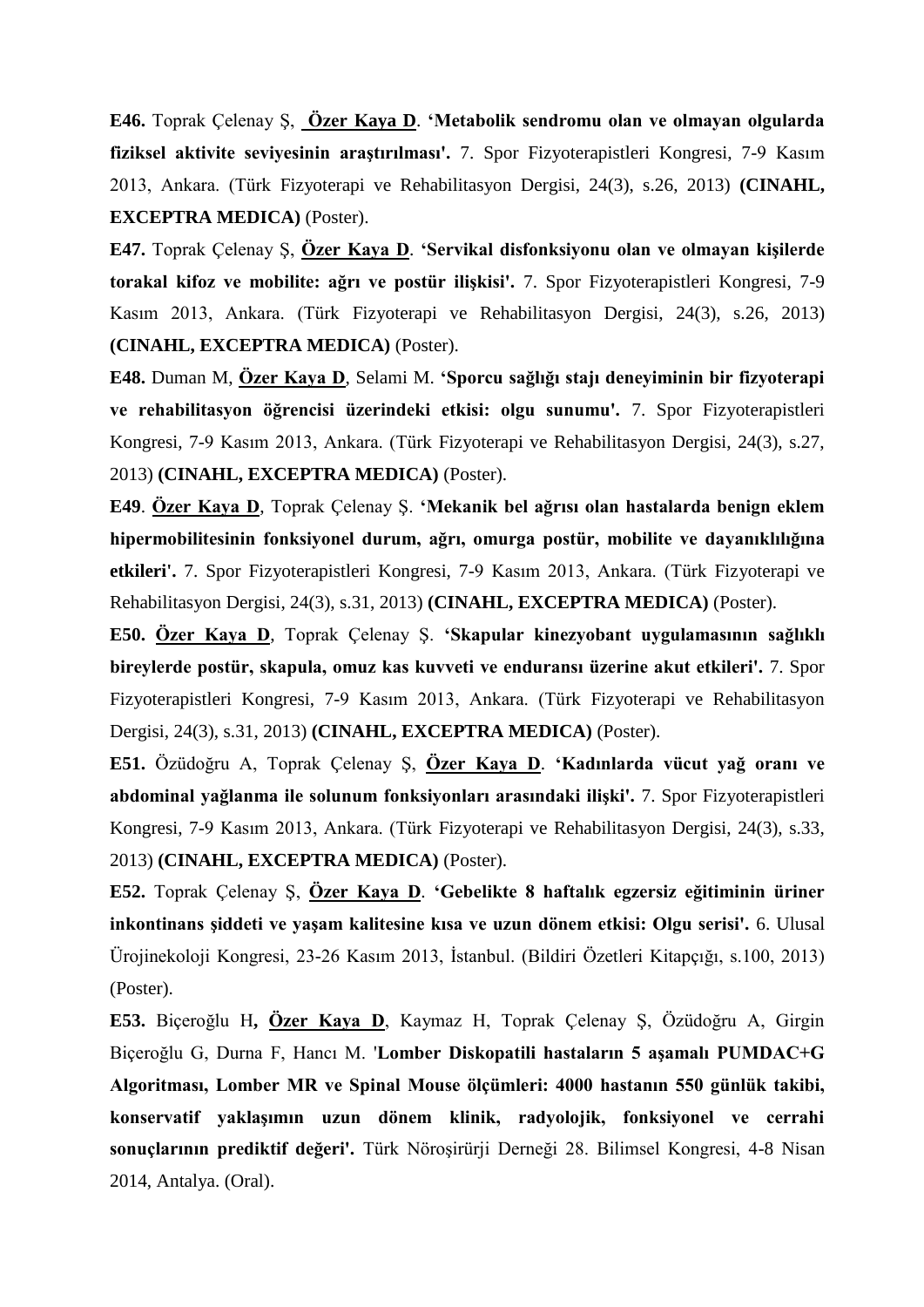**E54.** Toprak Çelenay Ş, **Özer Kaya D**, Akbayrak T. '**Kronik boyun ağrılı hastalarda egzersiz ve mobilizasyon uygulamasının ağrı ve solunum fonksiyonları üzerine etkileri'.**  XV. Fizyoterapide Gelişmeler Sempozyumu, 8-12 Nisan 2014, Ankara. (Türk Fizyoterapi ve Rehabilitasyon Dergisi, 25(1), Ek Sayı, s13, 2014) **(CINAHL, EMBASE, AMED, Türk Tıp Dizini)** (Oral).

**E55.** Toprak Çelenay Ş, **Özer Kaya D**, Şaş S. '**Metabolik sendromu olan ve olmayan olgularda anksiyete ve depresyon durumlarının araştırılması'.** XV. Fizyoterapide Gelişmeler Sempozyumu, 8-12 Nisan 2014, Ankara. (Türk Fizyoterapi ve Rehabilitasyon Dergisi, 25(1), Ek Sayı, s55, 2014) **(CINAHL, EMBASE, AMED, Türk Tıp Dizini)** (Poster). **E56.** Toprak Çelenay Ş, **Özer Kaya D. 'Boyun ve omuz ağrısı olan hastalarda manuel tedavi ve egzersizin ağrı eşiği, spinal düzgünlük ve kaygı durumu üzerine etkileri'.** Üst Ekstremite ve El Kongresi, 15-18 Mayıs 2014, Bursa. (El ve Mikrocerrehi Dergisi, 2(2), s46,2013) (Oral).

**E57. Özer Kaya D**, Toprak Çelenay Ş, Şaş S. **'Double Crush Sendromu olan ve olmayan kadınlarda torakal kifoz ve mobilite: ağrı ve postür ilişkisi'.** Üst Ekstremite ve El Kongresi, 15-18 Mayıs 2014, Bursa. (El ve Mikrocerrehi Dergisi, 2(2), s46-47,2013) (Oral).

**E58.** Toprak Çelenay Ş, **Özer Kaya D. 'Obstetrik brakial pleksus yaralanması geç dönem rehabilitasyonunun skapular diskinezi, üst ekstremite fonksiyonları, yaşam kalitesi ve spinal postür üzerine etkileri: olgu sunumu'.** Üst Ekstremite ve El Kongresi, 15-18 Mayıs 2014, Bursa. (El ve Mikrocerrehi Dergisi, 2(2), s45-46, 2013) (Oral).

**E59.** Toprak Çelenay Ş, **Özer Kaya D. 'Benign eklem hipermobilitesi olan ve olmayan kadınlarda spinal endurans ve postüral stabilite skorlarının karşılaştırılması'.** Kadın ve Fizyoterapi Rehabilitasyon Sempozyumu, 6 Mart 2015, İzmir. (Türk Fizyoterapi ve Rehabilitasyon Dergisi, 26(2), s.151, 2015) **(CINAHL, EXCEPTRA MEDICA)** (Poster).

**E60.** Günay Uçurum S, Kayalı Y, **Özer Kaya D. 'Lateral epikondilitli kadınların kavrama kuvvetinin sağlıklı kadınlarla karşılaştırılması: Pilot çalışma'.** Kadın ve Fizyoterapi Rehabilitasyon Sempozyumu, 6 Mart 2015, İzmir. (Türk Fizyoterapi ve Rehabilitasyon Dergisi, 26(2), s.167, 2015) **(CINAHL, EXCEPTRA MEDICA)** (Poster).

**E61.** Toprak Çelenay Ş, Anaforoğlu B, **Özer Kaya D.** Küçükşahin O, Akkuş S. '**Fibromiyalji sendromu olan ve olmayan kadınlarda spinal endurans ve esneklik skorlarının karşılaştırılması: Ağrı ilişkisi'.** 5. Ulusal Fizyoterapi ve Rehabilitasyon Kongresi, 20-24 Mayıs 2015, Bolu. (Türk Fizyoterapi ve Rehabilitasyon Dergisi, 26(2), s.96, 2015) **(CINAHL, EXCEPTRA MEDICA)** (Poster).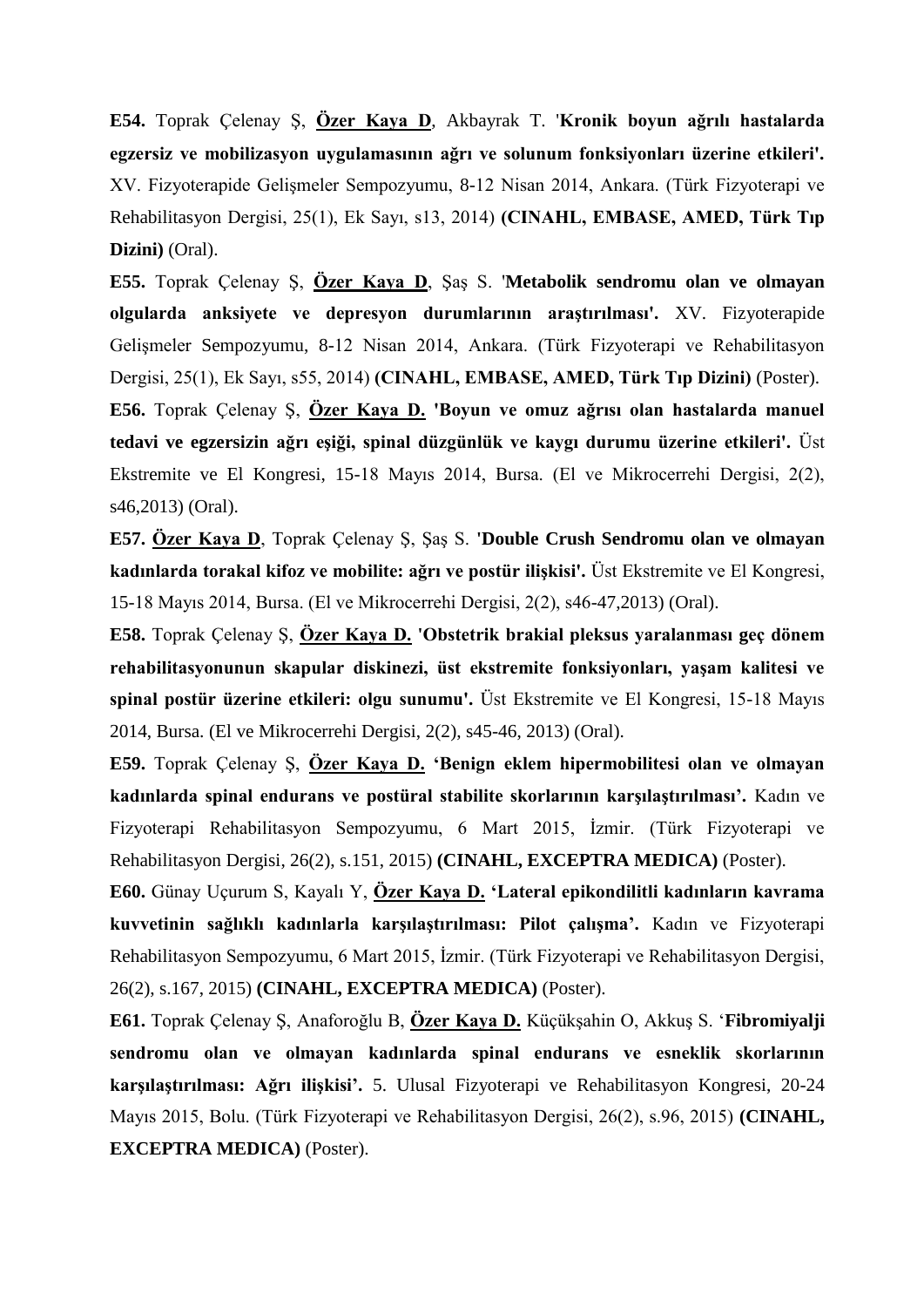**E62.** Büyükturan Ö, Büyükturan B, **Özer Kaya D,** Şaş S. '**Nadir Bir Olgu: Multipl Enkondromatozis'li Bir Olguda 6 Haftalık Fizyoterapi ve Rehabilitasyon Programının Sonuçları'.** 5. Ulusal Fizyoterapi ve Rehabilitasyon Kongresi, 20-24 Mayıs 2015, Bolu. (Türk Fizyoterapi ve Rehabilitasyon Dergisi, 26(2), s.61, 2015) **(CINAHL, EXCEPTRA MEDICA)** (Poster).

**E63**. **Özer Kaya D,** Toprak Çelenay Ş. '**Üniversite öğrencilerinde postüral düzeltme için koruyucu kinezyobant uygulamasının omurga postür, mobilite ve postüral dayanıklılık üzerine akut etkileri'.** VII. Spor Fizyoterapistleri Kongresi, 6-8 Kasım 2015, İstanbul. (Türk Fizyoterapi ve Rehabilitasyon Dergisi, Aralık, 2015) **(CINAHL, EXCEPTRA MEDICA)** (Poster).

**E64.** Toprak Çelenay Ş, **Özer Kaya D. 'Hipermobilitesi olan kadınlarda spinal stabilizasyon egzersiz programının postüral stabilite ve yaşam kalitesi üzerine etkileri'.** VII. Spor Fizyoterapistleri Kongresi, 6-8 Kasım 2015, İstanbul. (Türk Fizyoterapi ve Rehabilitasyon Dergisi, Aralık, 2015) **(CINAHL, EXCEPTRA MEDICA)** (Oral).

**E65.** Günay Uçurum S, Kayalı Y, **Özer Kaya D**. **'İmpingement sendromunda kinezyofobi ile ağrı ve yaşam kalitesi arasındaki ilişki'**. XVI. Fizyoterapide Gelişmeler Sempozyumu, 21- 24 Nisan 2016, Dalaman. (Türk Fizyoterapi ve Rehabilitasyon Dergisi, 27(2), s.64, 2016) (CINAHL, EMBASE, AMED, Türk Tıp Dizini) (Oral).

**E66.** Murat Ulu, Nükhet Kütük, Özgür Gözlüklü, **Derya Özer Kaya**, Hilal Öztürk Gözlüklü, Hüseyin Akçay, Alper Alkan**. 'Temporomandibular Eklem Ankilozu Cerrahisi SonrasI Erken Dönem Fizik Tedavi: Multidisipliner Yaklaşım'.** Türk Oral ve Maksillofasiyal Cerrahi Derneği 23. Uluslararası Bilimsel Kongresi *26 – 30* Mayıs 2016. Xanadu Island, Bodrum*.* (Oral).

**E67.** Günay Uçurum S, Kayalı Y, **Özer Kaya D**. **'Omuz İmpingement Sendromunda Egzersiz Tedavisine Ek Olarak Uygulanan Farklı Elektroterapi Yöntemlerinin Etkinliğinin Karşılaştırılması'.** 3. Fizyoterapi - Ortopedi ve Travmatoloji Ortak Sempozyumu, 25-30 Ekim 2016, Antalya. (ACTA Orthopedica et Traumatologica Turcica, 50, Sup I, s.224,2016 (Oral).

**E68.** Ersoy U, Koçak UZ, **Özer Kaya D**. '**Çocuk ve Adölesan Dönemlerdeki Erkek Hentbol Kalecilerinde Yaşa Göre Spora Özgü Beceri ve Dinamik Addüktör Mobilite Düzeyi'.**  Sağlıklı Büyüyen Çocuk Kongresi, 13-15 Aralık 2018, İzmir. (İzmir Kâtip Çelebi Üniversitesi Sağlık Bilimleri Dergisi 2018; 3 (3) (Ek 1):s64.) (Bildiri).

**E69.** Seçer E, Korucu TŞ, Kortelli OS, Tanık F, **Özer Kaya D**. '**Fiziksel Engelli Çocukların Fonksiyonel Bağımsızlık ve Kaba Motor Fonksiyon Düzeyleri ile Ebeveynlerinin**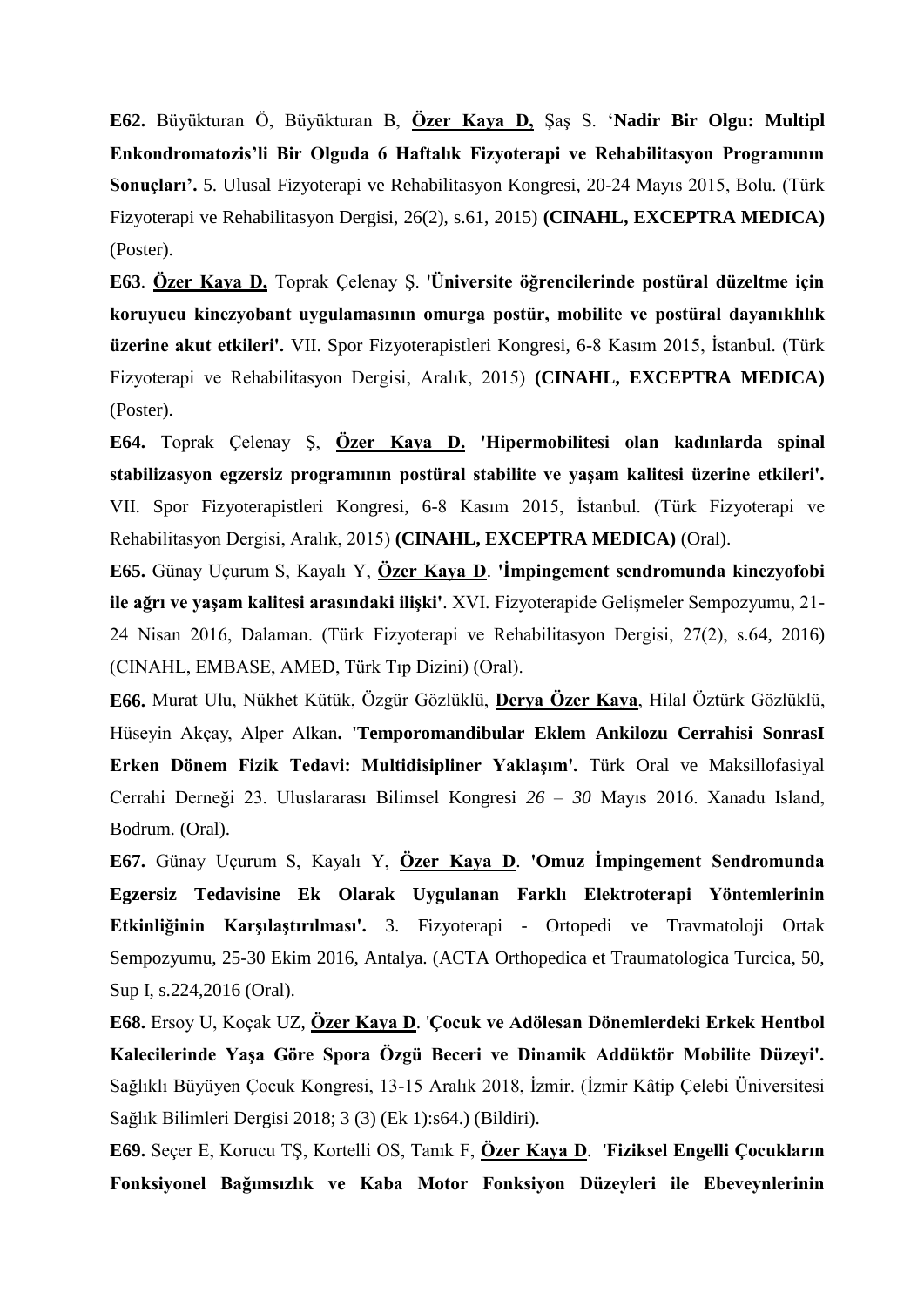**Psikolojik Durumları Arasındaki İlişki'.** Sağlıklı Büyüyen Çocuk Kongresi, 13-15 Aralık 2018, İzmir. (İzmir Kâtip Çelebi Üniversitesi Sağlık Bilimleri Dergisi 2018; 3 (3) (Ek 1):s92.) (Bildiri).

**E70.** Korucu TŞ, Karazeybek ZB, Koçak UZ, **Özer Kaya D**. '**Futbol Oynayan Çocukların Fiziksel Uygunluk Profilleri ve Spor Geçmişi ile İlişkileri'.** Sağlıklı Büyüyen Çocuk Kongresi, 13-15 Aralık 2018, İzmir. (İzmir Kâtip Çelebi Üniversitesi Sağlık Bilimleri Dergisi 2018; 3 (3) (Ek 1):s96.) (Bildiri).

**E71.** Koçak UZ, Emük Y, Olgaç Dündar N, Gençpınar P, Bozyaka Yılmaz S, **Özer Kaya D**. '**Hemiplejik ve Kuadriplejik Serebral Palsili Çocuklarda Omurga Yapısının ve Mobilitesinin Karşılaştırılması: Ön Çalışma'.** Sağlıklı Büyüyen Çocuk Kongresi, 13-15 Aralık 2018, İzmir. (İzmir Kâtip Çelebi Üniversitesi Sağlık Bilimleri Dergisi 2018; 3 (3) (Ek 1):s102.) (Bildiri).

**E72.** Koçak UZ, **Özer Kaya D**, Emük Y, Gençpınar P, Bozyaka Yılmaz S, Olgaç Dündar N. '**Serebral Palsili Çocuklarda Kaba Motor Fonksiyon, Manuel Yetenek ve İnce Motor Beceri, Bağımsızlık Profillerinin Spastisite İle İlişkisi: Ön Çalışma '.** Sağlıklı Büyüyen Çocuk Kongresi, 13-15 Aralık 2018, İzmir. (İzmir Kâtip Çelebi Üniversitesi Sağlık Bilimleri Dergisi 2018; 3 (3) (Ek 1):s109.) (Bildiri).

**E73.** Emük Y, Koçak UZ, **Özer Kaya D**, Gençpınar P, Bozyaka Yılmaz S, Olgaç Dündar N. '**Fiziksel Engelli Çocuklarda Postural Kalite ve Postural Yeteneğin Omurga Yapısı İle İlişkisi'.** Sağlıklı Büyüyen Çocuk Kongresi, 13-15 Aralık 2018, İzmir. (İzmir Kâtip Çelebi Üniversitesi Sağlık Bilimleri Dergisi 2018; 3 (3) (Ek 1):s123.) (Bildiri).

**E74.** Naz Gürşan İ, Günay Uçurum S, Karabay D, Keleş E, Aktaş B, Eroğlu Filibeli B, **Özer Kaya D**, Dündar BN. '**Obez ve Obez Olmayan Çocukların Periferik ve Solunum Kas Kuvvetlerinin Karşılaştırılması'.** Sağlıklı Büyüyen Çocuk Kongresi, 13-15 Aralık 2018, İzmir. (İzmir Kâtip Çelebi Üniversitesi Sağlık Bilimleri Dergisi 2018; 3 (3) (Ek 1):s127.) (Bildiri).

**E75.** Günay Uçurum S, Karabay D, Naz Gürşan İ, Yaldız B, Meteoğlu Y, Aktaş B, Eroğlu Filibeli B, **Özer Kaya D**, Dündar BN. '**Evre 1 ve Evre 2 Obez Çocukların Omurga Yapı ve Mobilitelerinin Karşılaştırılması '.** Sağlıklı Büyüyen Çocuk Kongresi, 13-15 Aralık 2018, İzmir. (İzmir Kâtip Çelebi Üniversitesi Sağlık Bilimleri Dergisi 2018; 3 (3) (Ek 1):s129.) (Bildiri).

**E76.** Karabay D, Günay Uçurum S, Naz Gürşan İ, Meteoğlu Y, Yaldız B, Aktaş B, Eroğlu Filibeli B, **Özer Kaya D**, Dündar BN. '**Obez Çocuklarda Periferik Kas Kuvvetinin Statik Denge Parametreleri İle İlişkisi'.** Sağlıklı Büyüyen Çocuk Kongresi, 13-15 Aralık 2018,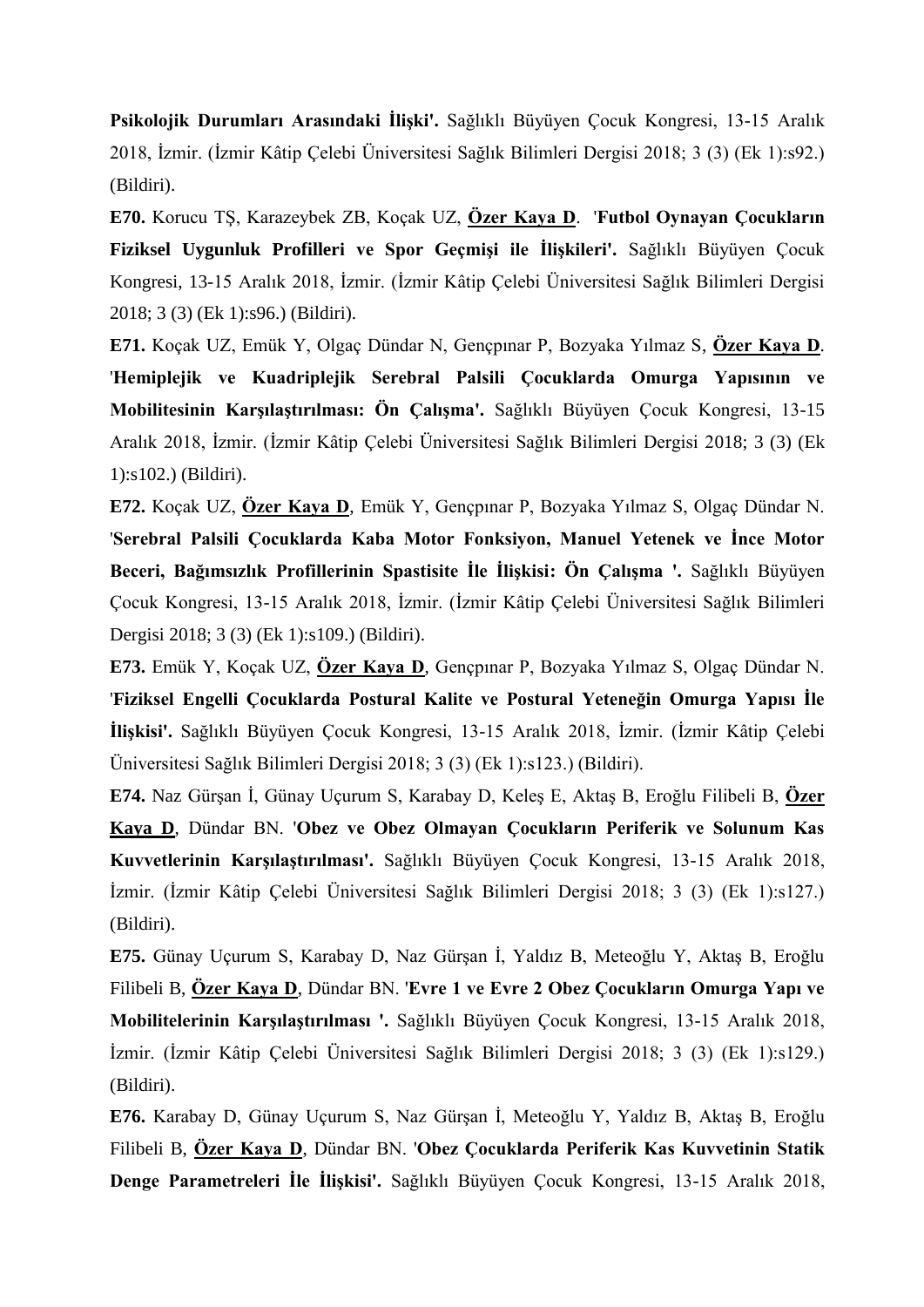İzmir. (İzmir Kâtip Çelebi Üniversitesi Sağlık Bilimleri Dergisi 2018; 3 (3) (Ek 1):s131.) (Bildiri).

**E77.** Koçak UZ, Korucu TŞ, Karazeybek ZB, **Özer Kaya D**. '**Lisanslı Çocuk Futbolcularda Postür İle Sportif Beceri Arasındaki İlişkinin İncelenmesi '.** Sağlıklı Büyüyen Çocuk Kongresi, 13-15 Aralık 2018, İzmir. (İzmir Kâtip Çelebi Üniversitesi Sağlık Bilimleri Dergisi 2018; 3 (3) (Ek 1):s132.) (Bildiri).

**E78.** Emük Y, Koçak UZ, Olgaç Dündar N, Gençpınar P, Bozyaka Yılmaz S, **Özer Kaya D** '**Farklı Motor Fonksiyonlardaki Fiziksel Engelli Çocuklarda Postural Kalite, Yetenek ve Omurga Yapısının Değerlendirilmesi '.** Sağlıklı Büyüyen Çocuk Kongresi, 13-15 Aralık 2018, İzmir. (İzmir Kâtip Çelebi Üniversitesi Sağlık Bilimleri Dergisi 2018; 3 (3) (Ek 1):s133.) (Bildiri).

**E79.** Toprak Çelenay Ş, **Özer Kaya D. 'Egzersiz yapan ve yapmayan gebelerde egzersiz bariyerlerinin araştırılması**.' 7. Ulusal Fizyoterapi ve Rehabilitasyon Kongresi, 18-20 Nisan 2019.

**E80.** Korucu TŞ, **Özer Kaya D**,Günay Uçurum S, Özgün H. '**Evre I-II lenfödemi olan meme cerrahisi geçirmiş hastalarda lenfödem şiddeti, ağrı, skapula ve üst ekstremite fonksiyonlarının ilişkisi.'** 7. Ulusal Fizyoterapi ve Rehabilitasyon Kongresi, 18-20 Nisan 2019.

**E81.** Kınık M, Köprülüoğlu M, Paksoy Y, Sarıkaya TA, Kaymaz S, Saçlı B, Koçak UZ, **Özer Kaya D. '13 Yaş grubu altyapı futbol oyuncularında spor motivasyonunun, çeviklik ve spora özgü beceri ile ilişkisi.'** 7. Ulusal Fizyoterapi ve Rehabilitasyon Kongresi, 18-20 Nisan 2019.

**E82.** Paksoy Y, Kınık M, Köprülüoğlu M, , Sarıkaya TA, Kaymaz S, Saçlı B, Koçak UZ, **Özer** 

**Kaya D. '13 Yaş Grubu Alt Yapı Futbol Oyuncularında Postür ile Vücut Kompozisyonları, Denge ve SpinalStabilite Arasındaki İlişki.'** 7. Ulusal Fizyoterapi ve Rehabilitasyon Kongresi, 18-20 Nisan 2019.

**E83.** Bayraktar D, Yüksel Karslı T, **Özer Kaya D**, Gerçik Ö, Gücenmez S, Solmaz D, Akar S. **'Aksiyal spondiloartrit hastalarının fiziksel aktivite seviyelerinin ölçümü açısından subjektif ve objektif yöntemler arasındaki ilişki: Anket vs akselerometre'**. XX. Ulusal Romatoloji Kongresi Bildiri Özetleri 16–20 Ekim 2019, Antalya Ulus Romatol Derg 2019;11(Suppl): S238.

**E84.** Yüksel Karslı T, Bayraktar D, **Özer Kaya D**, Gerçik Ö, Gücenmez S, Solmaz D, Akar S. **'Radyografik ve non-radyografik aksiyel spondiloartrit hastalarının fiziksel aktivite**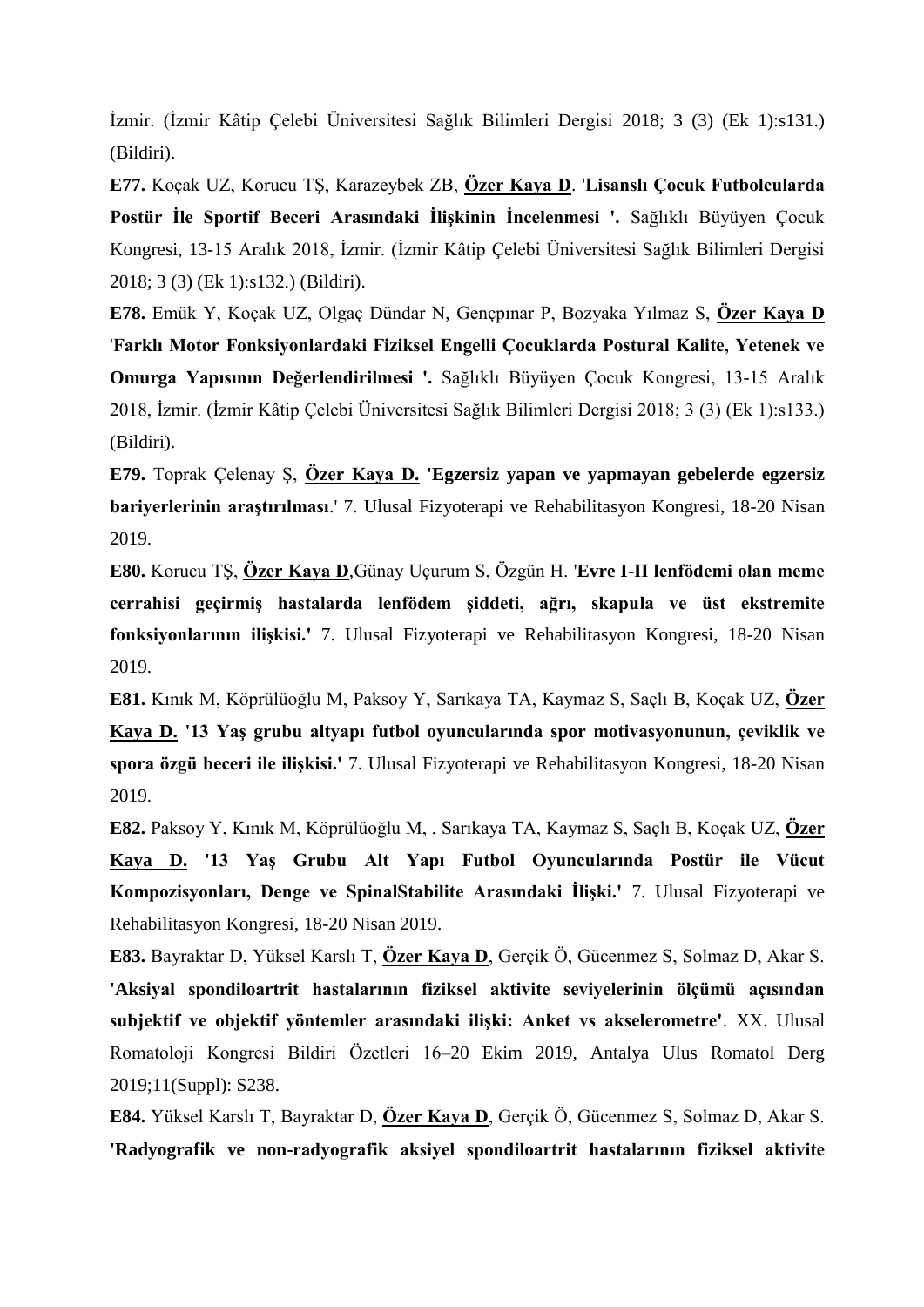**seviyelerinin karşılaştırılması'.** XX. Ulusal Romatoloji Kongresi Bildiri Özetleri 16–20 Ekim 2019, Antalya Ulus Romatol Derg 2019;11(Suppl): S239.

**E85.** Koçak UZ, **Özer Kaya D. 'Genç Hentbol Kalecilerinde Spora Özgü Performans İle Esneklik, Denge, Kuvvet Ve Patlayıcı Güç Arasındaki İlişkinin Belirlenmesi'** X. Uluslararası Katılımlı Spor Fizyoterapistleri Kongresi, 6-9 Kasım 2019, Gaziantep. Journal of Exercise Therapy and Rehabilitation. 2019;Sup (2):S50. (Poster)

**E86.** Karabay D, Günay Uçurum S, **Özer Kaya D**, Eroğlu Filibeli B, Dündar BN. '**Obez Ergenlerde Fiziksel Aktivite Düzeyi İle Omurga Dizilimi Ve Hareketliliği Arasındaki İlişki'** Journal of Exercise Therapy and Rehabilitation. 2019;Sup (2):S70. (Poster)

**E87.** Günay Uçurum S, **Özer Kaya D**, Keskin M, Eroğlu Filibeli B, Dündar BN. **'Obez Çocuklarda Günlük Oturma Süresi İle Omurga Eğrilikleri Arasındaki İlişkinin Değerlendirilmesi'.** Sağlıklı Büyüyen Çocuk Kongresi 18-20 Aralık 2020. (İzmir Kâtip Çelebi Üniversitesi Sağlık Bilimleri Dergisi 2021; 6 (1) (Ek 1):s236.) (Bildiri).

**E88.** Günay Uçurum S, **Özer Kaya D**, Köprülüoğlu M, Eroğlu Filibeli B, Dündar BN. **'Obez Adölesanlarda Fiziksel Aktivite Düzeyinin Periferik Kas Kuvveti Ve Spirometrik Ölçümlerle İlişkisi: Ön Çalışma'.** Sağlıklı Büyüyen Çocuk Kongresi 18-20 Aralık 2020. (İzmir Kâtip Çelebi Üniversitesi Sağlık Bilimleri Dergisi 2021; 6 (1) (Ek 1):s230.) (Bildiri).

**E89.** Keskin M, **Özer Kaya D**, Karadede Mİ. 'Diş Hekimlerinde Kas İskelet Sistemi Ağrı ve Lokalizasyonlarının Cinsiyete Göre Karşılaştırılması'. Bildiri Kitapçığı, s.73, 8. Ulusal Fizyoterapi ve Rehabilitasyon Kogresi, 8-9 Mayıs 2021, Online. (Bildiri).

**E90.** Keskin M, **Özer Kaya D**. Fizyoterapi ve Rehabilitasyon Bölümü Öğrencilerinin COVID-19 Pandemisi Sürecinde Acil Uzaktan Eğitime Yönelik Etki ve İletişim Temelli Görüşleri. Bildiri Kitapçığı, s.74, 8. Ulusal Fizyoterapi ve Rehabilitasyon Kogresi, 8-9 Mayıs 2021, Online. (Bildiri).

**E91.** Korucu TŞ, **Özer Kaya D**. Tekerlekli Sandalye Basketbol Oyuncularında Çeviklik ve Spora Özgü Üst Ekstremite Becerileri Arasındaki İlişkinin İncelenmesi: Ön Çalışma. Bildiri Kitapçığı, s.187, 8. Ulusal Fizyoterapi ve Rehabilitasyon Kogresi, 8-9 Mayıs 2021, Online. (Bildiri).

**E92.** Günay Uçurum S, Akdeniz S, Şahin A, **Özer Kaya D**, Covid-19 Pandemi Döneminde Uzaktan ve Yüz Yüze Eğitim Alan Üniversite Öğrencilerinde Akademik Motivasyon, Mental Sağlık ve Fiziksel Aktivite Düzeylerinin Karşılaştırılması. Bildiri Kitapçığı, s.212, 8. Ulusal Fizyoterapi ve Rehabilitasyon Kogresi, 8-9 Mayıs 2021, Online. (E-Poster).

#### **F. INVITED PRESENTATIONS**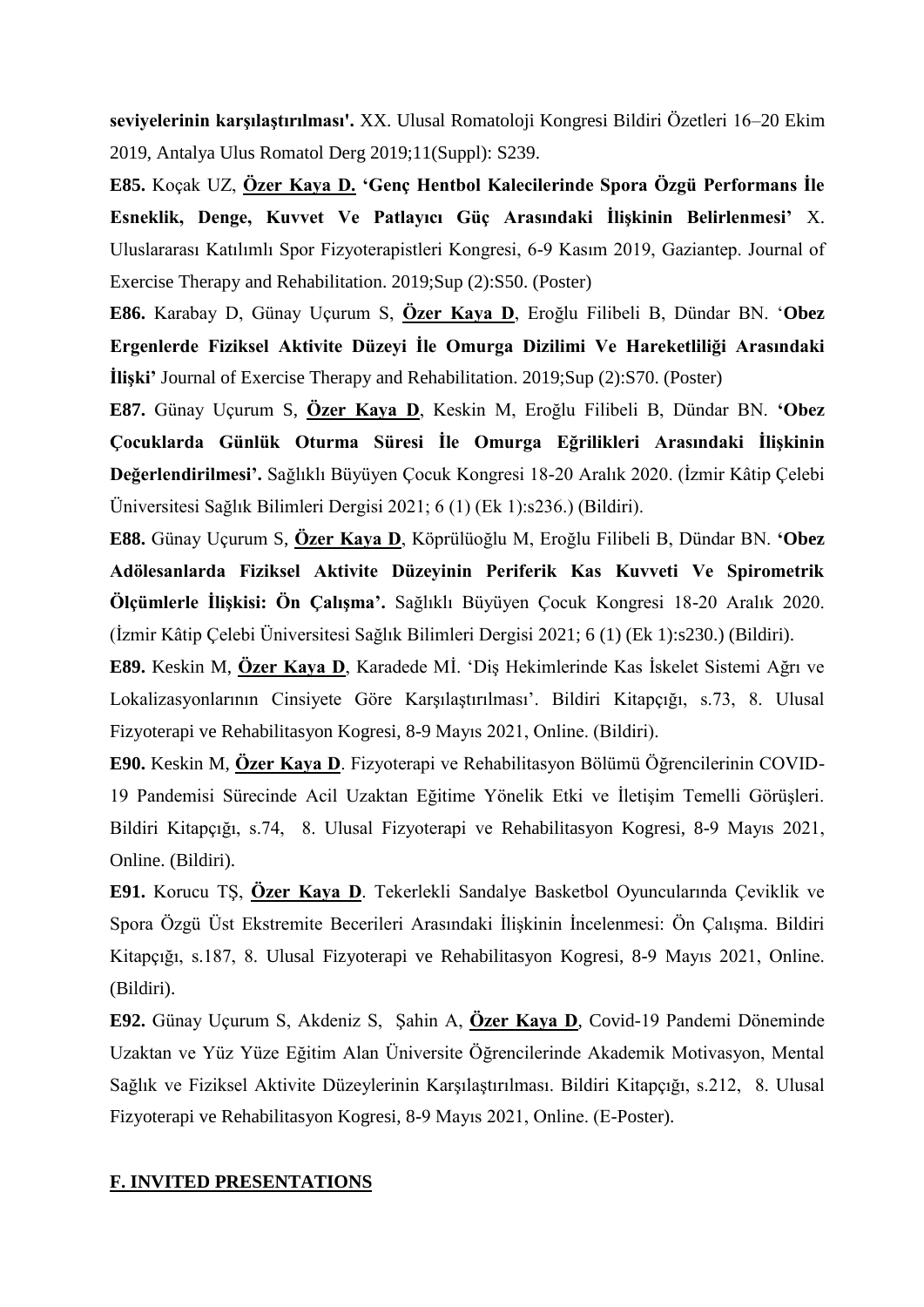#### **International**

**1. Özer D.**, Ankle Soft Tissue Injury Rehabilitation for Football Players. What's New: 3. Asian Conference on Science and Football Medicine. 2005, Oman

**2. Özer D.**, The Effects of Spinal Stabilization Training using Thera-Band products on Upper and Lower Extremity Function and Balance, 6-8 Ağustos 2008, New Orleans, Louisiana, ABD

**3. Özer, D.**, Functional Anatomy and Biomechanics of Shoulder Girdle., 2. Physical Medicine Symposiom 2009, 28-29 October 2009, Muscat, Oman.

**4. Özer, D.**, Shoulder Pathologies and Physiotherapy Approach: Current Literature. 2. Physical Medicine Symposiom 2009, 28-29 October 2009, Muscat, Oman.

**5. Özer D.,** Düzgün İ. Shoulder Assessment and Physiotherapy Management Workshop, 28-29 October 2009, Muscat, Oman.

**6. Özer D.**, Prevention and Rehabilitation of Football Injuries, UEFA Medical Seminer, 24-25 February 2010, Bakü, Azerbeycan

**7. Özer Kaya D.**, Progressive Scapula Orientated, Thoracic Spine Stability Exercise Applications, Thera-band Academy Train the Trainer Meeting, 7-8 June 2013, Frankfurt, Almanya.

**8. Özer Kaya D**, How to Improve Your Neck Stabilitation Program, 18 February 2017, San Antonio, Amerika.

#### **National ( In Turkish)**

**1. Özer D**, Ortopedik ve Spor Yaralanmalarında Rehabilitasyon, Spor Yaralanmalarındaki Güncel Yaklaşımlar: Ayak, 1. Ulusal Fizyoterapi Kongresi, 4-6 Mayıs 2007, Ankara

**2. Özer D**, Theraband ve Swissball ile Stabilizasyon Egzersizleri, XII. Fizyoterapide Gelişmeler Sempozyumu, 6-8 Kasım 2008, Eskişehir

**3. Özer D**, Egzersiz Yap-Yapma, Uluslar arası katılımlı V. Spor Fizyoterapistleri Kongresi, 22- 24 Ekim, 2009, Ankara

**4. Özer D**, Sporcularda Ayak Bileği Kıkırdak Yaralanmalarında Fizyoterapi ve Rehabilitasyon Yaklaşımları, Türkiye Futbol Federasyonu Sağlık Eğitim Programı 3. Basamak Kursu, 1-3 Haziran 2010, İstanbul

**5. Özer Kaya D**, Obezite Tedavisinde Fiziksel Aktivite ve Egzersiz, Obezite ile Mücadele ve Hareketli Yaşam Konferansı, 12 Mayıs 2011, Kırşehir

**6. Özer Kaya D,** Core Stabilizasyon Egzersizleri: Değerlendirme ve Futbol Yaralanmalarındaki Önemi, Türkiye Futbol Federasyonu Sağlık Ekipleri Çalışanları, Sağlık Eğitim Programı, 7 Haziran 2011, İstanbul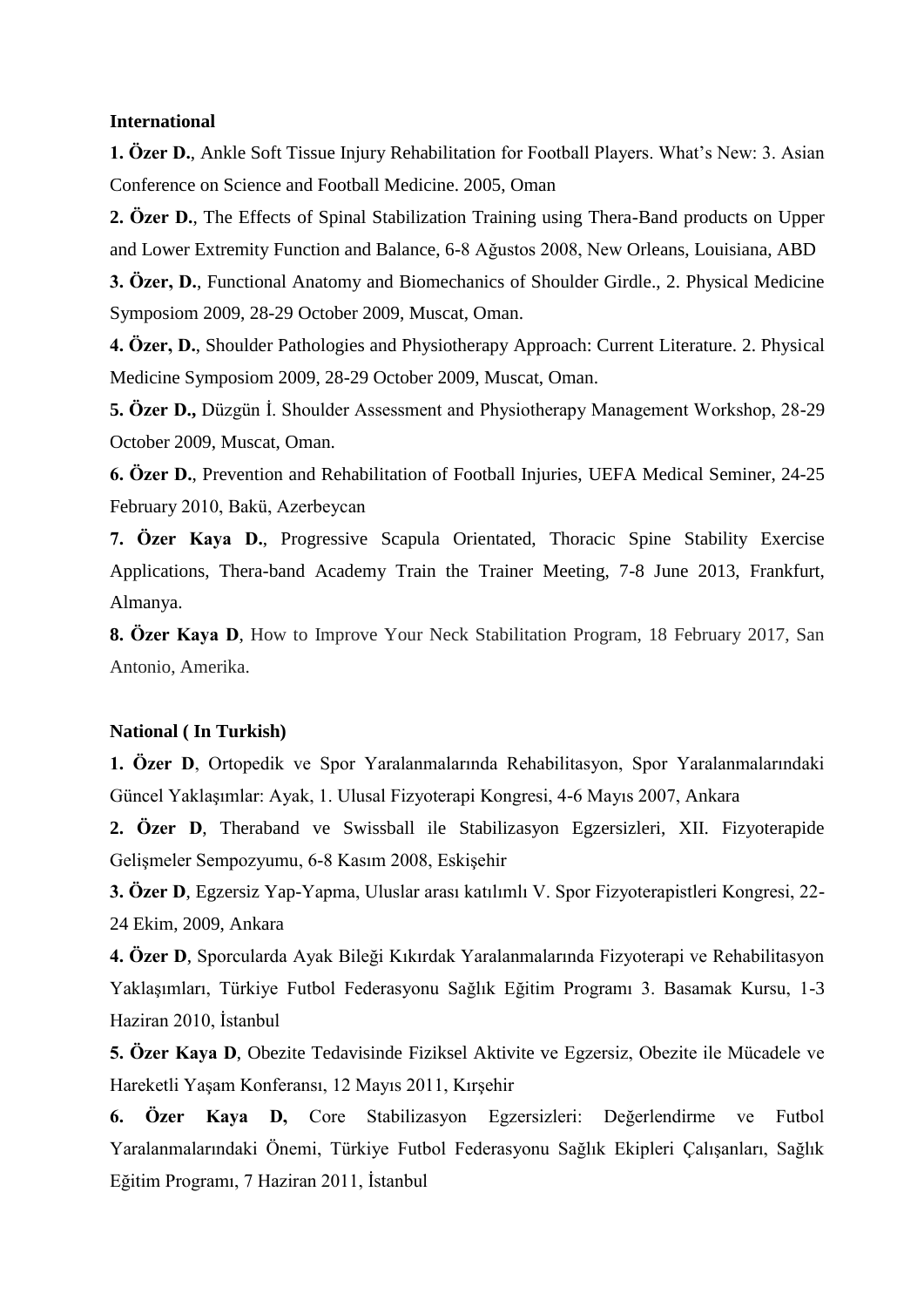**7. Özer Kaya D,** Temporomandibular Eklem Disfonksiyonu, Gazi Üniversitesi, Sağlık Bilimleri Fakültesi, Fizyoterapi ve Rehabilitasyon Bölümü, Temporomandibular Eklem Disfonksiyonu seminer ve workshop, 27 Haziran 2011, Ankara

**8. Özer Kaya D,** Stabilizasyon Egzersizleri (Workshop), 6. Ulusal Spor Fizyoterapistleri Kongresi, 19-22 Ekim 2011, Kuşadası

**9. Özer Kaya D,** Tendinopatilerin tedavisinde hangisi daha etkili?: Egzersiz, 1.Ulusal Fizyoterapi-Ortopedi Ortak Sempozyumu, 1-2 Kasım 2011, Belek-Antalya (Panelist)

**10. Özer Kaya D,** Diyabet Tedavisinde Fiziksel Aktivite ve Egzersiz, Dünya Diyabet Günü Konferansı, 15 Kasım 2011, Kırşehir

**11. Özer Kaya D,** Gövde Stabilizasyonu Eğitiminin Alt ve Üst Ekstremite Nöromusküler Modülasyon Etkileri, Fizyoterapi ve Rehabilitasyon 50. Yıl Etkinlikleri, 2 Aralık 2011, Ankara

**12. Özer Kaya D,** Diyabetli Sporcu, 1. Ulusal Diyabette Fizyoterapi ve Rehabilitasyon Kongresi, 23 Aralık 2011, İzmir

**13. Özer Kaya D,** Spinal Stabilizasyon Egzersiz Uygulamaları (Workshop), 1. Bahar Sempozyumu: Omurga Sağlığı, 13 Nisan 2012, Kırşehir

**14. Özer Kaya D,** Alt ekstremite rehabilitasyonunda core stabilizasyon, XIV. Fizyoterapide Gelişmeler Sempozyumu, 27 Nisan 2012, Nevşehir

**15. Özer Kaya D**, Sporcularda Diz ve Ayak Bileği Kondral Yapı Tamiri Sonrası Rehabilitasyon Yaklaşımları, Türkiye Futbol Federasyonu Sağlık Eğitim Programı, 22-23 Mayıs 2012, İstanbul

**16. Özer Kaya D**, Omurga Sağlığının Korunması ve Tedavisinde Kullanılan Yaklaşımlar: Postural Eğitim ve Egzersiz Yaklaşımları, IV. Ulusal Fizyoterapi ve Rehabilitasyon Kongresi, 9-11 Mayıs 2013, Denizli

**17. Özer Kaya D**, Fiziksel Aktivite ve Kadın Üriner Sistem Sağlığı, Kadın Ürolojisine Multidisipliner Yaklaşım Sempozyumu, 28 Haziran 2013, Kırşehir

**18. Özer Kaya D**, Hangi Egzersizi Verelim: Servikal Disfonksiyon, 7. Ulusal Spor Fizyoterapistleri Kongresi, 7-9 Kasım 2013, Ankara.

**19. Özer Kaya D,** Boyun Ağrısı Tedavisinde Neredeyiz?: Temporomandibular Eklem Problemleri, XV. Fizyoterapide Gelişmeler Sempozyumu, 11 Nisan 2014, Ankara (Panelist)

**20. Özer Kaya D,** Yaşlı Sporcu ve Fizyoterapi: Yaşlı Sporcularda Fiziksel Değişiklikler ve Hareket Disfonksiyonu, II. Ulusal Fizyoterapi ve Rehabilitasyon Öğrenci Kongresi, 19 Nisan 2014, İzmir (Panelist)

**21. Özer Kaya D**, Sportif Rehabilitasyonda Suyun Kullanımı, III. Bahar Sempozyumu: Fizyoterapide Su içi Uygulamalar, 26 Mayıs 2014, Kırşehir.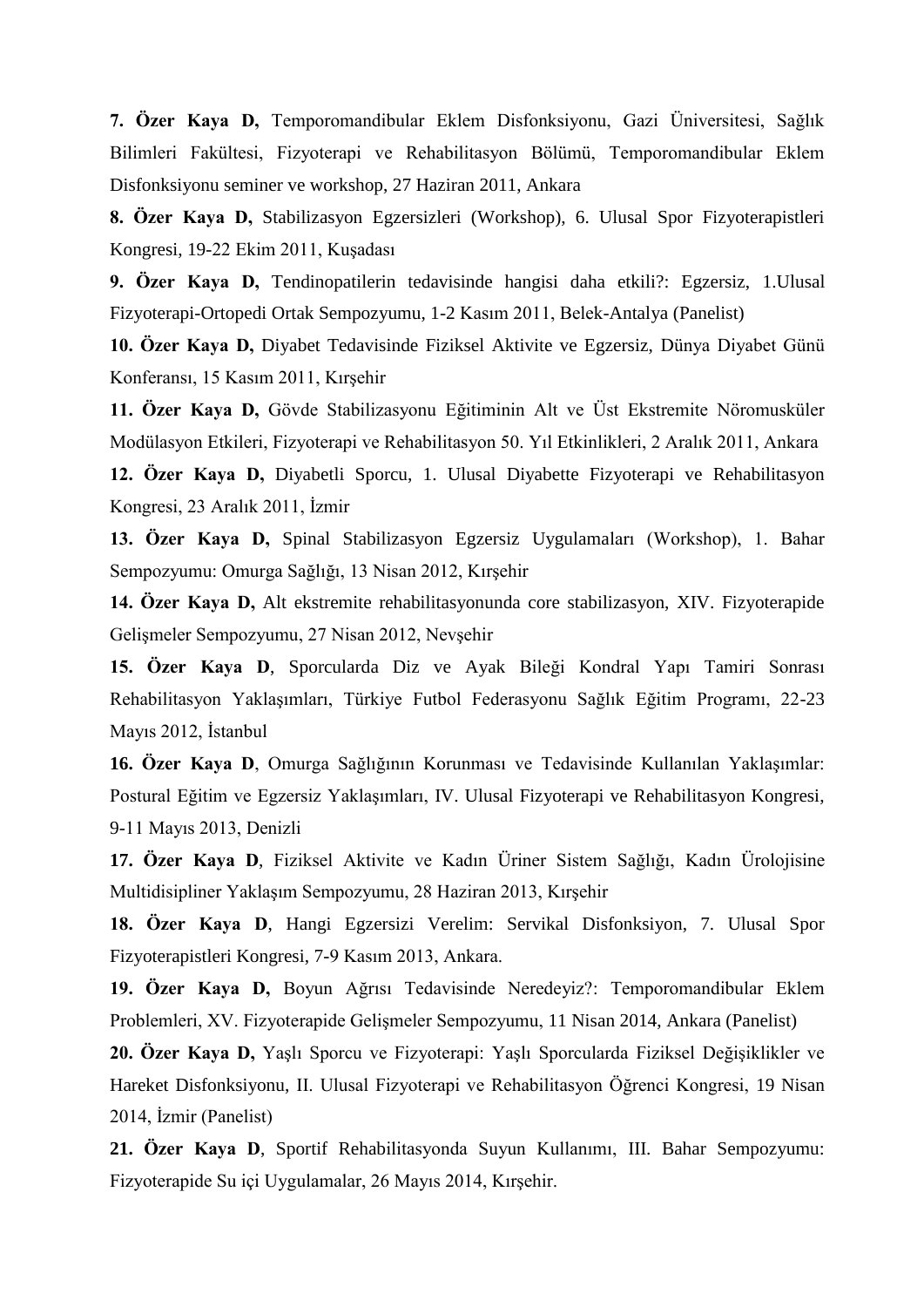**22. Özer Kaya D**,Voleybol Yaralanmaları, Voleybol Yaralanmalarında Güncel Yaklaşımlar, 19 Aralık 2014, Ankara.

**23. Özer Kaya D**, Kadın ve Fizyoterapi Rehabilitasyon Sempozyumu, Kadınlarda Fonksiyonel Mobilite ve Stabilite: Egzersiz Uygulamaları, 6 Mart 2015, İzmir.

**24. Özer Kaya D**, Fizyoterapistlik Mesleği: Spor Fizyoterapistliği, İzmir Üniversitesi Kariyer Günleri, 16 Mayıs 2015, İzmir

**25. Özer Kaya D,** Ağrı Yönetimi: Kanıta Dayalı Egzersiz Yaklaşımları, Ağrı Yönetiminde Fizyoterapi Sempozyumu, 8 Eylül 2015, İzmir

**26. Özer Kaya D,** Sporcularda kas-tendon yaralanmalarının önlenmesi: Fonksiyonel Mobilite, Stabilite ve Nörobilişsel Egzersiz Uygulamaları (Workshop), 8. Ulusal Spor Fizyoterapistleri Kongresi, 6-8 Kasım 2015, İstanbul

**27. Özer Kaya D,** Sporcularda Sık Görülen Üst Ekstremite Problemlerinde Rehabilitasyon: Tuzak Nöropatiler, 8. Ulusal Spor Fizyoterapistleri Kongresi, 6-8 Kasım 2015, İstanbul

**28. Özer Kaya D**, Ayırımsız Performans, Sporda Farklı Açılımlar ve Ayırımsız Yaratıcı Spor Çalıştayı, 2 Mart 2016, İzmir.

**29. Özer Kaya D**, Sağlığın Korunmasında Fonksiyonel Mobilite ve Stabilite: Egzersiz Uygulamaları (Workshop), XVI. Fizyoterapide Gelişmeler Sempozyumu, 21-24 Nisan 2016, Dalaman.

**30. Özer Kaya D,** Omurganın Korunmasında Spinal Stabilizasyon Egzersiz Uygulamaları (Workshop), Omurga Sağlığında Güncel Yaklaşımlar, 7-8 Ekim, 2016, Şanlıurfa.

**31. Özer Kaya D,** Diz Yaralanmalarının Önlenmesi Ve Rehabilitasyonunda Statik ve Dinamik Kontrolün Önemi**:** Dizin Kontrolünde Bağların Rolü, 26. Ulusal Türk Ortopedi ve Travmatoloji Kongresi ve 3. Fizyoterapi-Ortopedi ve Travmatoloji Ortak Sempozyumu, 27 Ekim 2016, Antalya.

**32. Özer Kaya D,** Subakromiyal İmpingement Sendromunda Kinezyo Bantlama mı Manuel Terapi mi? 1. Kinezyo Bantlama Sempozyumu, 3 Aralık 2016, Ankara.

**33. Özer Kaya D,** Skapular Diskinezi ve Üst Gövde Patolojileri, Başüstü Sporcularda Skapular Diskinezi, 1st Shoulder Club International - PT Symposium, 8-9 Nisan, 2017, Ankara.

**34. Özer Kaya D,** Temporomandibular Eklemin Myofonksiyonel Tedavisi ve Multidisipliner Yaklaşım, Sağlık Bilimleri Üniversitesi Fizyoterapi ve Rehabilitasyon Sempozyumu, 25-26 Nisan 2017, İstanbul.

**35. Özer Kaya D,** Spor Yaralanmalarında Nöromüsküler Eğitim, 6. Ulusal Fizyoterapi ve Rehabilitasyon Kongresi, 4-6 Mayıs 2017, Ankara.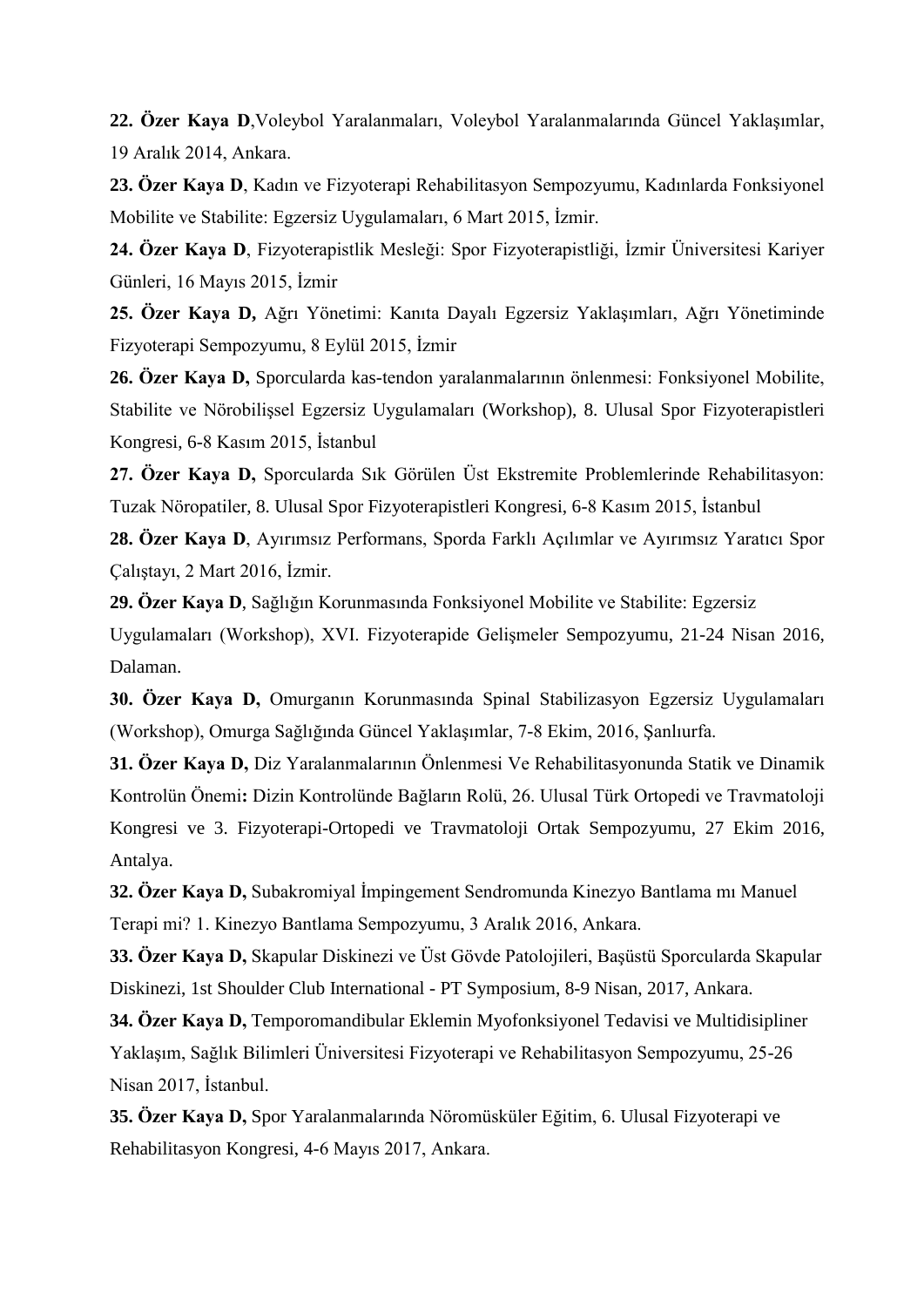**36. Özer Kaya D,** Çocuk ve Adölesan Obezite Tedavisinde Egzersiz: Ne zaman? Nasıl?, 6.Ulusal Sağlıklı Yaşam Sempozyumu & 1. Yaşam için Beslenme ve Spor Kongresi, 24-27 Mayıs 2017, İstanbul.

**37. Özer Kaya D,** Ortopedik Hastalıklarda Denge ve Yürüyüş: Diz Problemlerinde Yürüyüş, Uluslararası Katılımlı 1. Yürüyüş ve Denge Kongresi, 21-23 Eylül 2017, Ankara.

**38. Özer Kaya D,** Kilo Kaybında Etkin Yöntemler: Egzersiz**,** IX. Uluslararası Spor Fizyoterapistleri Kongresi, 9-11 Kasım 2017, Ankara.

**39. Özer Kaya D,** Çocukluk Döneminde Fiziksel Aktivite:Ne Zaman, Nasıl?, Sağlıklı Büyüyen Çocuk Sempozyumu, 7-8 Aralık 2017, İzmir.

**40. Özer Kaya D,** Egzersiz ile Kanserden Korunma İpuçları, Kanser ve Fiziksel Aktivite Paneli, 5 Şubat 2018, İzmir.

**41. Özer Kaya D,** Futbolda Yaralanmalardan Korunma ve Egzersiz: Nöromüsküler Eğitim, 1. Futbol, Sağlık ve Bilim Sempozyumu, 2-3 Mart 2018,Gaziantep.

**42. Özer Kaya D,** Menisektomi Sonrası Replasman (Çatı İmplantları ve Allogreftler), Spor Travmatolojisi ve Rehabilitasyonu Kongresi, 31 Mart 2018, İstanbul.

**43. Özer Kaya D,** Bağ Yaralanmalarında Nöromuskuler Eğitim ve Öğrenme, V. Ulusal Harran Ortopedi Günleri, 6-7 Nisan 2018, Şanlıurfa.

**44. Özer Kaya D,** Obezite Tedavisinde Fiziksel Aktivite mi? Diyet mi?, 7. Ulusal Sağlıklı Yaşam Sempozyumu, 15 Nisan 2018, İstanbul.

**45. Özer Kaya D,** Kas iskelet sistemi görüntülemede güncellemeler: Fizyoterapide sonuç ölçümü olarak kullanımları, 17. Fizyoterapi ve Rehabilitasyonda Gelişmeler Kongresi, 27 Nisan 2018, Antalya.

**46. Özer Kaya D**, Kalça Yaralanmalarında Spinal Stabilizasyon (Workshop), Sporda Kalça Yaralanmaları, 13 Ekim 2018, Denizli.

**47. Özer Kaya D,** Vertebral Stabilite ve Egzersiz: Core Kuvvetlendirme, 28. Ulusal Türk Ortopedi ve Travmatoloji Kongresi, 1 Kasım 2108, Antalya.

**48. Özer Kaya D,** Diş Hekimliğinde Myofonksiyonel Bozukluk ve Ergonomik Yaklaşımlar, İzmir Diş Hekimleri Odası 25. Uluslararası Bilimsel Kongre ve Sergisi, 11 Kasım 2018, İzmir.

**49. Özer Kaya D,** Çocuklarda Obezite Tedavisi Nasıl Olmalı: Fizyoterapist Gözüyle, Sağlıklı Büyüyen Çocuk Kongresi, 14 Aralık 2018, İzmir.

**50. Özer Kaya D,** Diyabette Egzersiz ve Spor, Diyabet Sempozyumu, 3 Nisan 2019, İzmir

**51. Özer Kaya D,** Bel Ağrısında Yol Haritası: Manuel Yaklaşımlar, 20 Nisan 2019, 7. Ulusal Fizyoterapi ve Rehabilitasyon Kongresi, Ankara